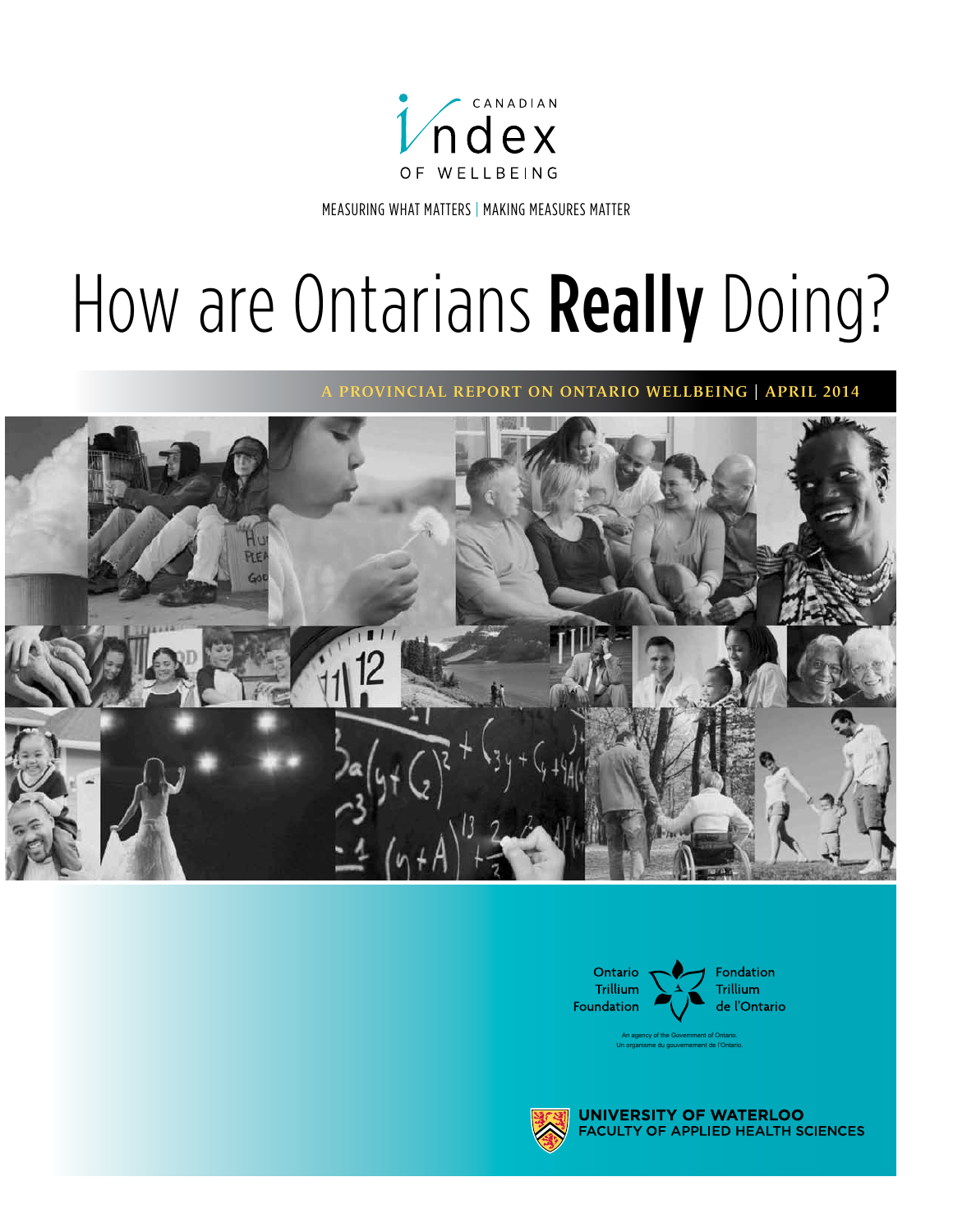### *Acknowledgments*

The Canadian Index of Wellbeing extends its thanks to the Ontario Trillium Foundation for its support in making this report possible.

Canadian Index of Wellbeing. (2014). *How are Ontarians Really Doing?* A Provincial Report on Ontario Wellbeing. Waterloo, ON: Canadian Index of Wellbeing and University of Waterloo.

© 2014 Canadian Index of Wellbeing

Canadian Index of Wellbeing Faculty of Applied Health Sciences University of Waterloo Waterloo, Ontario Canada N2L 3G1

For more information: [www.ciw.ca](http://www.ciw.ca)





Measuring what Matters | Making Measures Matter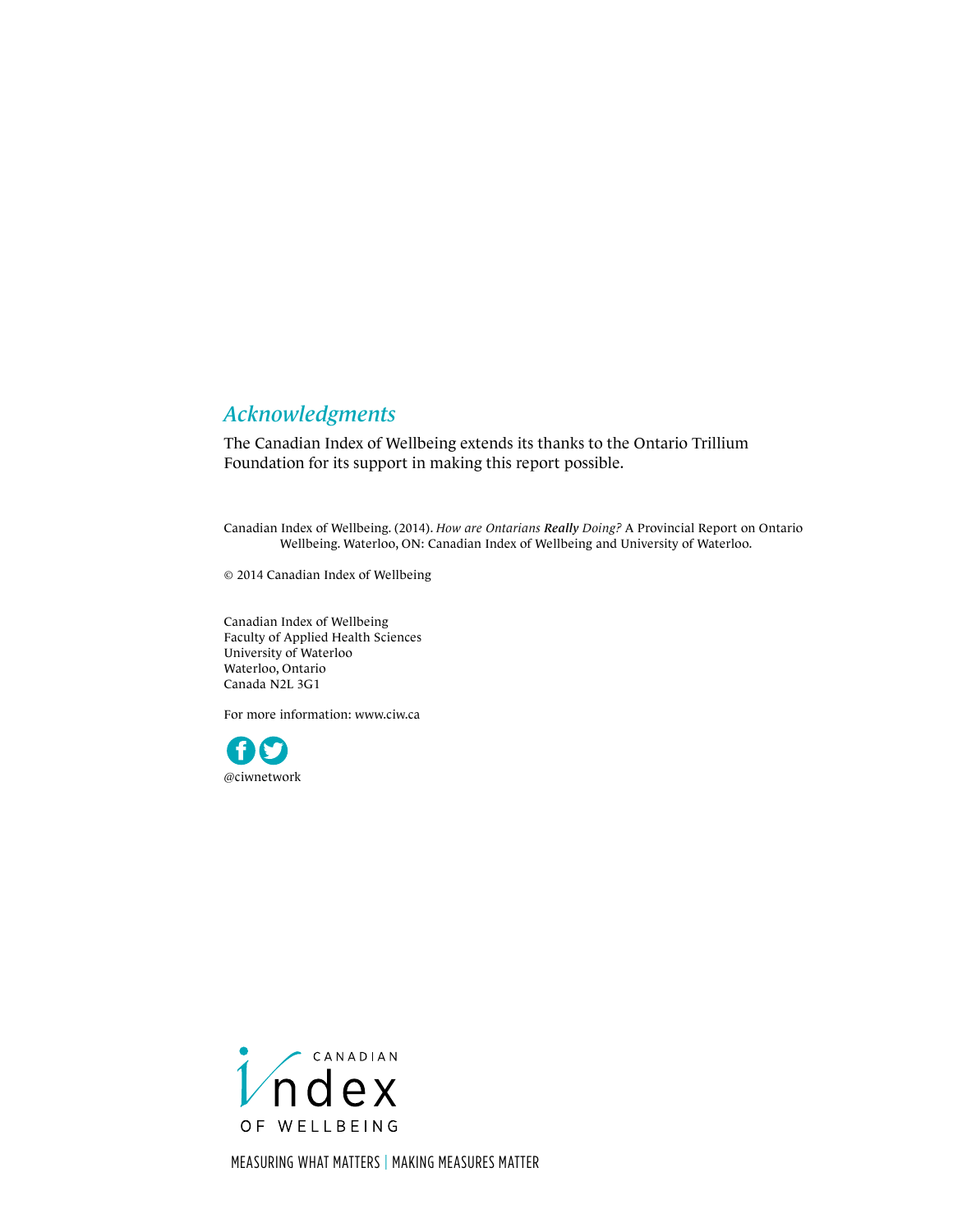# **Contents**

| <b>Executive summary</b>                                 |    |
|----------------------------------------------------------|----|
| The Canadian Index of Wellbeing: A more meaningful story | 5  |
| What is the Canadian Index of Wellbeing (CIW)?           | 8  |
| How Are Ontarians Really Doing?                          | 11 |
| <b>Education</b>                                         | 13 |
| <b>Community vitality</b>                                | 17 |
| <b>Healthy populations</b>                               | 21 |
| Democratic engagement                                    | 25 |
| Environment                                              | 29 |
| Leisure and culture                                      | 33 |
| Time use                                                 | 38 |
| Living standards                                         | 43 |
| A call to action: People and policy for positive change  | 48 |
| Conclusion                                               | 59 |
| Appendix A: The CIW methodology in Ontario               | 60 |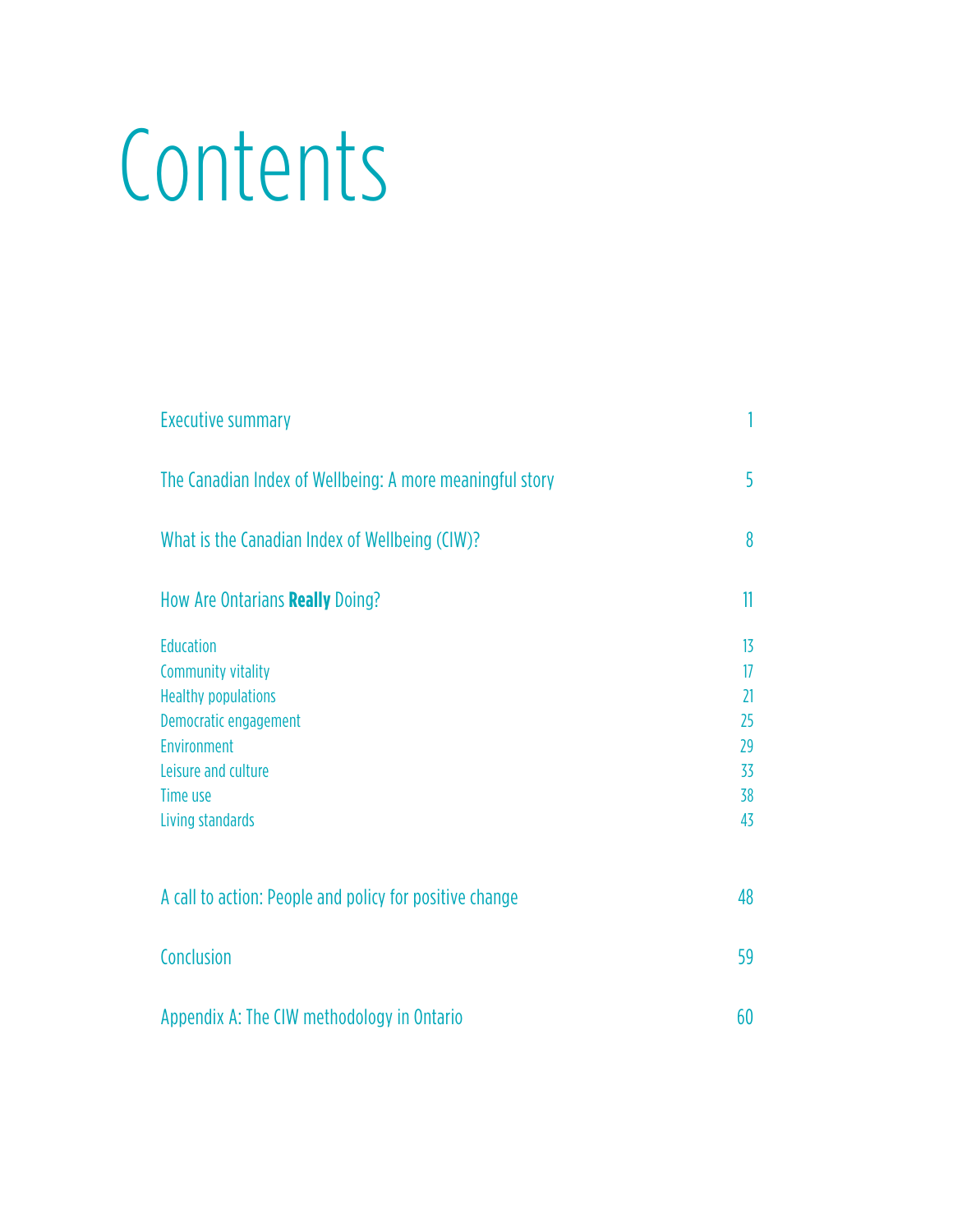# What is wellbeing?

There are many definitions of wellbeing. *The Canadian Index of Wellbeing* has adopted the following as its working definition:

*The presence of the highest possible quality of life in its full breadth of expression focused on but not necessarily exclusive to: good living standards, robust health, a sustainable environment, vital communities, an educated populace, balanced time use, high levels of democratic participation, and access to and participation in leisure and culture.*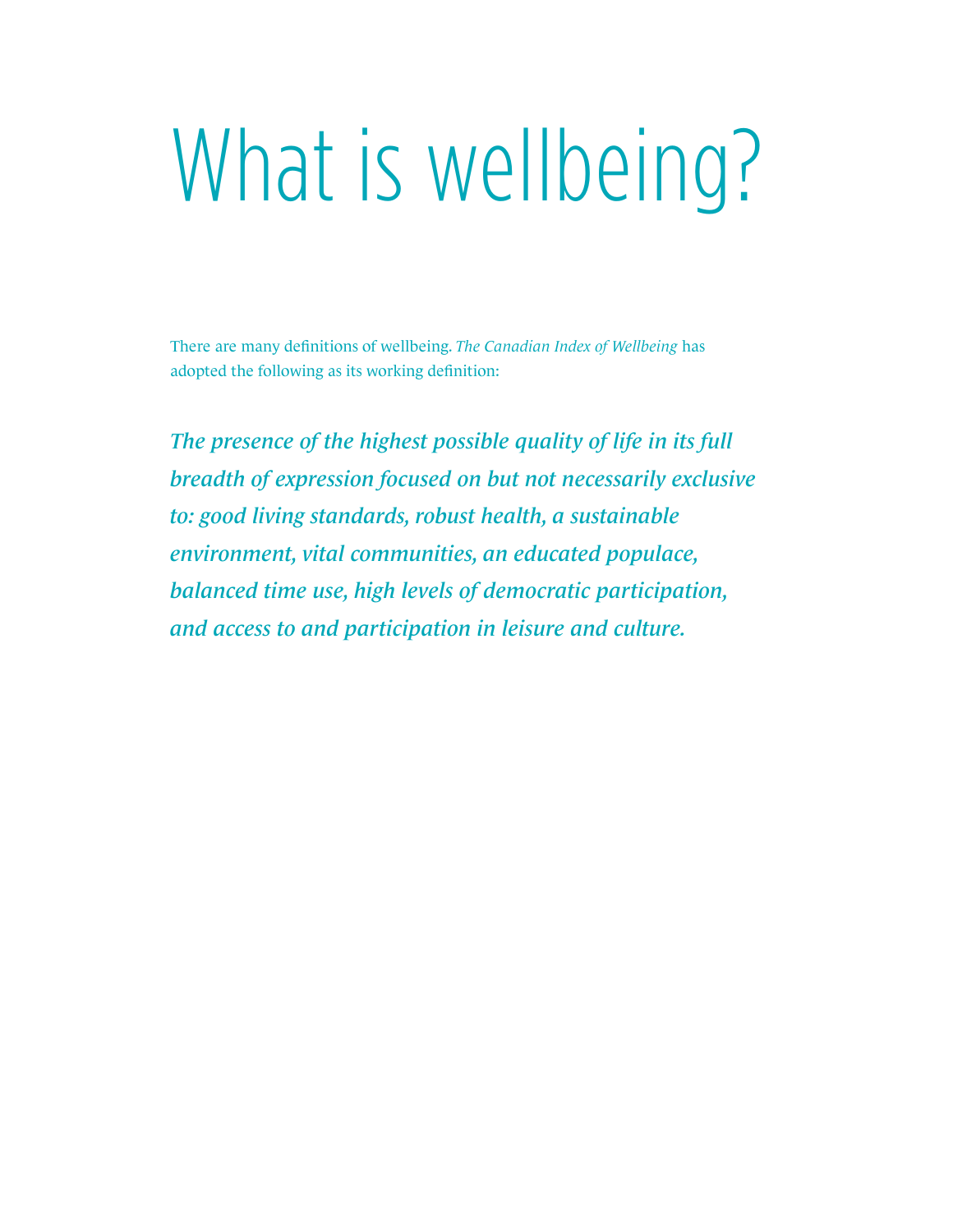# <span id="page-4-0"></span>Executive summary

*The United Nations and the OECD agree — the true measure of a country's progress must include the wellbeing of its citizens.* 

While the most traditional metric, Gross Domestic Product (GDP), measures all goods and services produced by a country, it has two critical shortcomings. First, by focusing exclusively on the economy, GDP fails to capture areas of our lives that we care about most like education, health, environmental quality, and the relationships we have with others. Second, it does not identify the *costs* of economic growth — like pollution.

To create a robust and more revealing measure of our social progress, the Canadian Index of Wellbeing (CIW) has been working with experts and everyday Canadians since 1999 to determine how we are *really* doing in the areas of our lives that matter most. The CIW measures overall wellbeing based on 64 indicators covering eight domains of vital importance to Canadians: *Education, Community Vitality, Healthy Populations, Democratic Engagement, Environment, Leisure and Culture, Time Use, and Living Standards.* The CIW's comprehensive index of overall wellbeing tracks progress provincially and nationally and allows comparisons to GDP.

Comparing the CIW and GDP between 1994 and 2010 reveals a chasm between our wellbeing and economic growth both nationally and provincially. Over the 17-year period, GDP has grown almost four times more than our overall wellbeing. The trends clearly show that even when times are good, overall wellbeing does not keep up with economic growth and when times are bad, the impact on our wellbeing is even harsher. We have to ask ourselves, is this good enough?

### The Ontario report

This report, our first produced provincially, draws on data collected for the CIW's national report in 2012. In keeping with the CIW's mission, the report focuses on three principal objectives. First, based on rigorous research, it describes how the quality of life for Ontarians has shifted from 1994 to 2010, and how those shifts compare to all Canadians. Basically, we ask a simple question: "How are Ontarians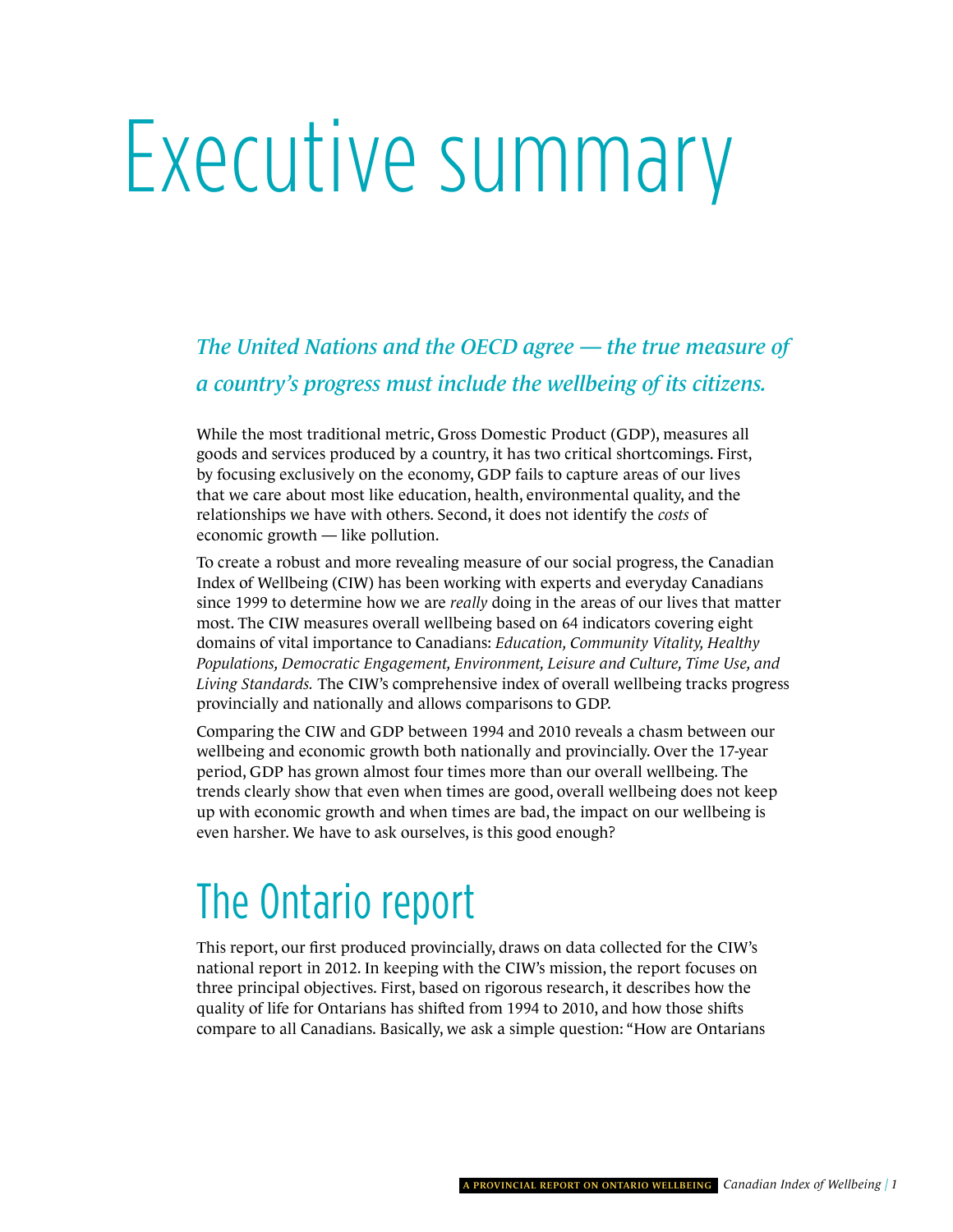Really Doing?" both overall and within each domain, and in comparison with Canada. Second, it encourages policy makers and government leaders to make decisions based on solid and compelling evidence. Third, it empowers Ontarians to advocate for change that responds to their needs and values. Collectively, we should be asking, "How can we do better?"

Even though Ontario and Canada show very similar increases in overall wellbeing (7.3% and 7.5%), both pale in comparison with GDP growth of almost 30% over the same time period. The paths they took to arrive at these similar results, however, are very different. Delving into the numbers, Ontario shows great strengths in the Education and Community Vitality domains; a modest increase in the Healthy Populations; mixed results in Democratic Engagement and the Environment; and deeply troubling trends in the domains for Leisure and Culture, Time Use, and Living Standards.

trends in the Canadian index of wellbeing for Ontario with eight domains and compared with gDP for Ontario from 1994 to 2010



### Progress in education, community vitality and healthy populations

In Canada and Ontario, the strongest growth has been in the Education domain. The 36% increase in wellbeing is due to more regulated childcare spaces — although still below what is needed, — an improving student-educator ratio, and higher university and high school completion rates. Ontarians are well positioned to adapt to future challenges.

Community Vitality is another strength. Ontario's 15.4% improvement in the domain is well ahead of Canada's at 10.3%. Community connections are strong, people are participating more in organised voluntary activities, and providing more unpaid help to others. In difficult times, Ontarians are pulling together. Curiously, while crime rates are at a 17-year low and Ontarians feel safer than ever, trust in others has declined.

A 5.6% increase in Ontario's Healthy Populations is also encouraging, but lags slightly behind the 6.1% national average. Success stories include greater life expectancy, higher levels of satisfaction with health care services, a slightly lower incidence of reported cases of depression, and a spectacular decline in teen smoking, particularly among girls. However, increasing rates of diabetes in men and declining numbers of people getting their flu-shot are serious underlying conditions in health and in society.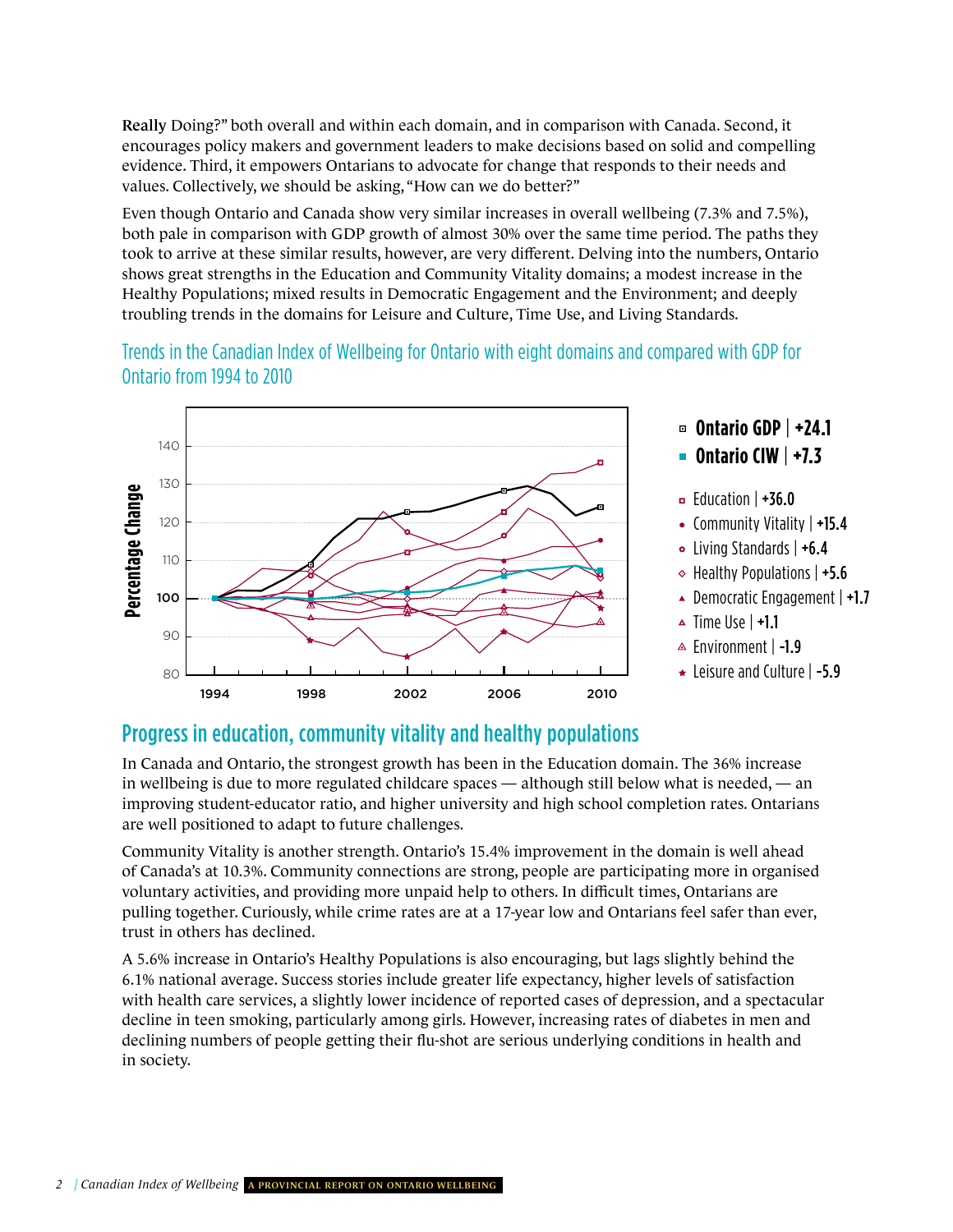### Stagnation in democratic engagement

Weak growth of 1.7% in Democratic Engagement — a result that is four times lower than the Canadian increase of 7% — shows the ambivalence Ontarians have towards democracy. Three out of four Ontarians are satisfied with Canadian democracy, but they feel far less confident in federal Parliament than other Canadians. A greater number of Ontarians are interested in politics and believe they have a duty to vote, but fewer are showing up at the polls. The under-representation of women in elected office is also a persistent trend.

#### Decline in the environment

Between1994 and 2010, the Environment domain dropped by 1.9% in Ontario. While this decline might not be as concerning as the steeper decline of 7.8% for all of Canada, it still represents a troubling trend. Smog is increasing and greenhouse gas emissions remain high. While individual Ontarians are doing their part to help reverse these trends, more meaningful action from governments and industries must be taken. Making more national data available that can translate to the provincial level is also crucial to track progress and guide policy.

#### Decline in leisure and culture

The largest negative trend in Ontario, a 5.9% drop in Leisure and Culture, has Ontarians asking, "Where have all the good times gone?" While less severe than the national decline of 7.8%, the trend deserves attention. Ontarians, especially women, are socialising less and spending less time engaged in arts and culture. Overall, volunteering in arts and culture, attending performances, and spending are all down significantly in Ontario. Historically, people have fiercely protected the time and money they spend on their free-time pursuits. Seen across all income levels, this dip goes beyond belt-tightening due to the recession. All these factors erode elements of health and community connection, and reduce the sense of who we are as a people. More positively, many Ontarians are physically active almost every day.

#### Little improvement in time use

With tiny gains of 1% each, neither Ontario nor Canada managed to ease the time crunch. Gains from greater access to flexible work options and fewer people working more than 50 hours each week were offset by the longest commutes in the country and more unpaid time spent caring for seniors. One in five Ontarians feels caught in a "time crunch". The impact of this persistent trend is seen directly in Time Use, but is also reflected in aspects of our leisure and cultural engagements, and has implications for community vitality and our overall health. More positively, seniors' engagement in active leisure and volunteering remains unchanged.

### Lagging far behind in living standards

Ontario's 6.4% increase in Living Standards lags far behind the increase of 14.3% for all of Canada. Having risen to 29.2% by 2007 — almost matching the 29.5% increase in GDP — the recession lead to a 22.8% drop in Living Standards in just three years. We see a growing income gap, volatility in long-term unemployment, and lower job quality. In 2010, the risk of being economically insecure was much higher than in 1994. Ontario did make progress in both poverty reduction and higher median incomes, but these still trail Canada as a whole.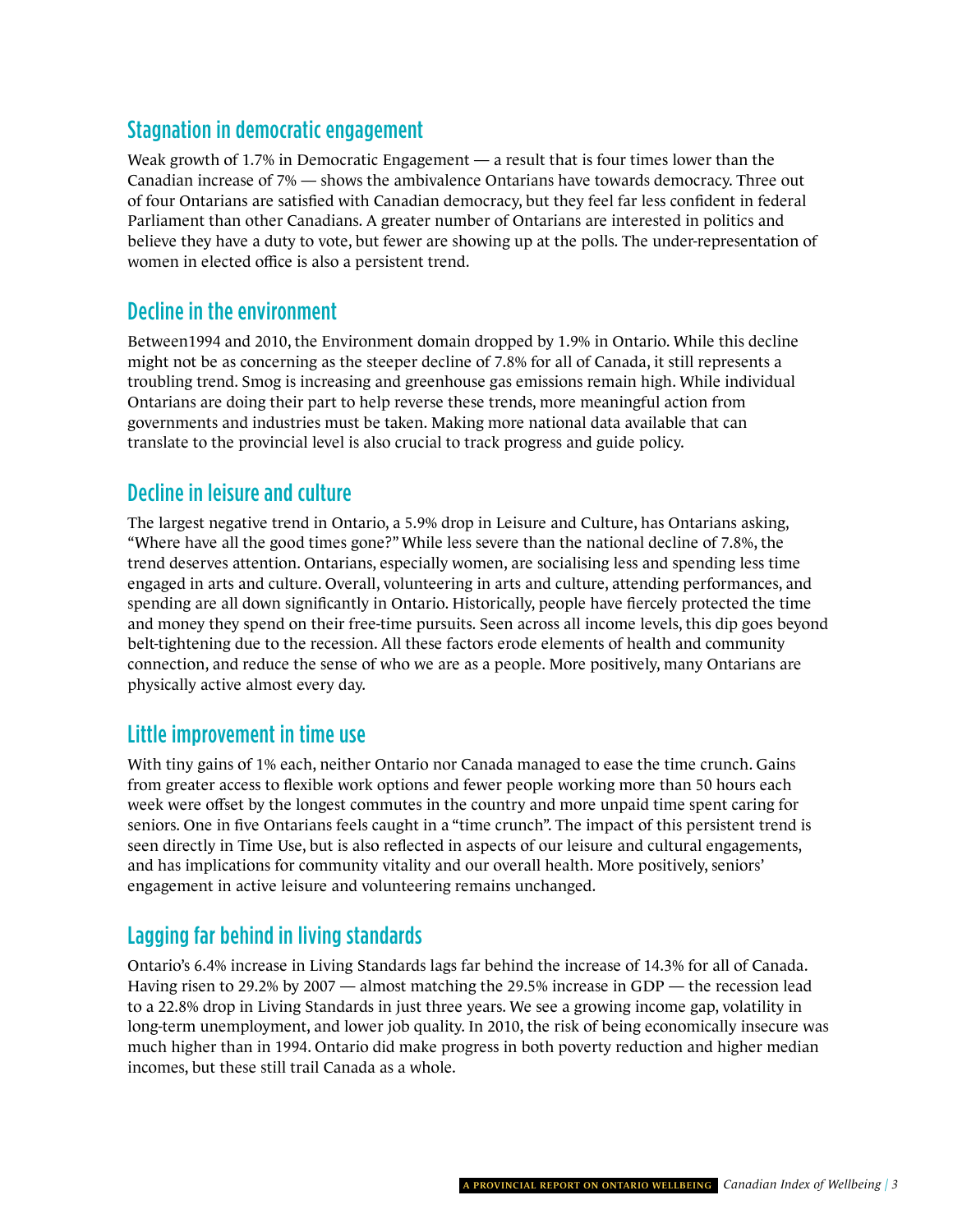## People and policy: The key to positive change

Canada has a history of setting big goals, and achieving them, such as Confederation, a national railroad, universal health care, and international peace keeping. Our next big dream must be greater wellbeing for everyone. We call on policy makers to put wellbeing at the heart of public policy.

Moving from analysis to action means looking at society and issues as interconnected systems. Three foundational domains — Living Standards, Education, and Healthy Populations — have proven and profound longterm influences on one another and on wellbeing in most other domains. To enhance these domains, we must reduce income inequality, provide early childhood education and childcare, support for families, and adopt a proactive approach to health.

Similarly, igniting Democratic Engagement can have a dramatic positive effect, especially at the community level. By becoming more involved locally on issues that are close to their hearts, Ontarians can become integral parts of the process and bring about positive change. Increasing access to Leisure and Culture creates more and stronger social connections, enriches lives, and increases trust and the sense of belonging to their communities. Finally, whether we increase our daily connection with the Environment though more local green spaces or by advocating for less dependence on non-renewable energy reserves, we must all work towards reversing damaging environmental trends. Individuals are doing their part. We need bold and immediate action from governments and industries.

In business, we hear "Measure what you treasure." We need to apply the maxim to our wellbeing. While there's a mountain of economic data to track how the economy is doing, social and environmental data are much sparser by comparison. Our final recommendation is simple: we must measure wellbeing with valid, consistently gathered, and meaningful data. Doing so will guide the development and implementation of good public policy and will measure progress on what *really* matters to Ontarians in the years to come.

*We call on policy makers to put wellbeing at the heart of public policy.*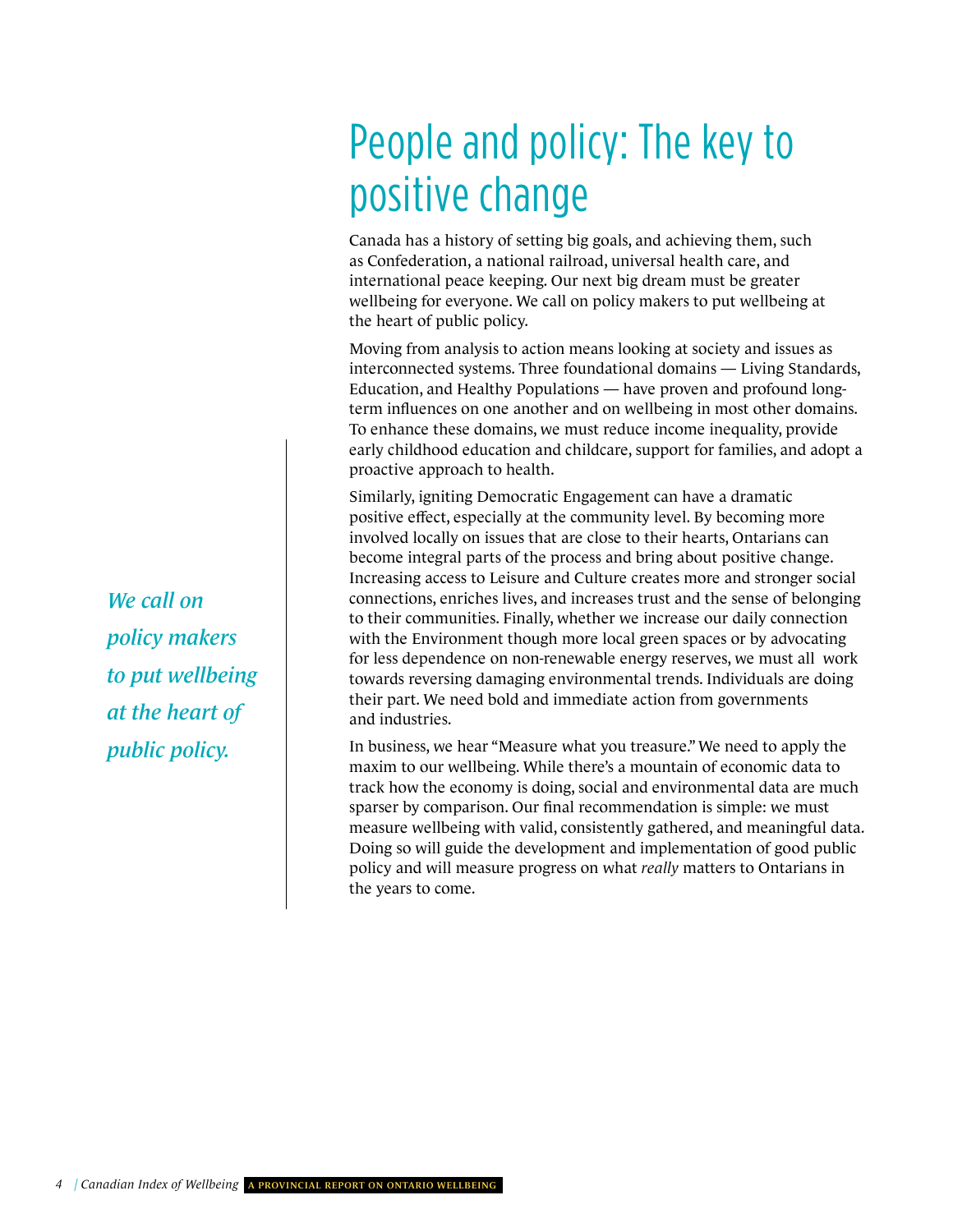# <span id="page-8-0"></span>The Canadian Index of Wellbeing: A more meaningful story

*When Canadians go to bed at night, what worries them? They worry about their health, their jobs, caring for an elderly parent, or their kids' education. Maybe they dream about their next vacation, an upcoming volunteer commitment, or how they spend their leisure time.*

They worry about stretching their paycheque and how they are going to get everything done. They care about how they're really doing. They are definitely not thinking about Gross Domestic Product.

Gross Domestic Product or "GDP" is a number that is often quoted, but not well understood. While it measures all goods and services produced by a country, GDP cannot measure the importance of learning, the safety and vitality of our communities, the health of our children, or the quality of our environment. GDP simply does not capture all of the things we care about and contribute to our overall quality of life.

In Canada and around the world, people are challenging the use of purely economic indicators to measure the wellbeing of a country. People deserve a measure that tells a more meaningful story. They deserve a measure that reflects what we really value in our lives — things like a rich social and cultural life, a thriving and effective democracy, good living standards, a sustainable natural environment, and that most precious and non-renewable commodity — time. The Canadian Index of Wellbeing (CIW) does that.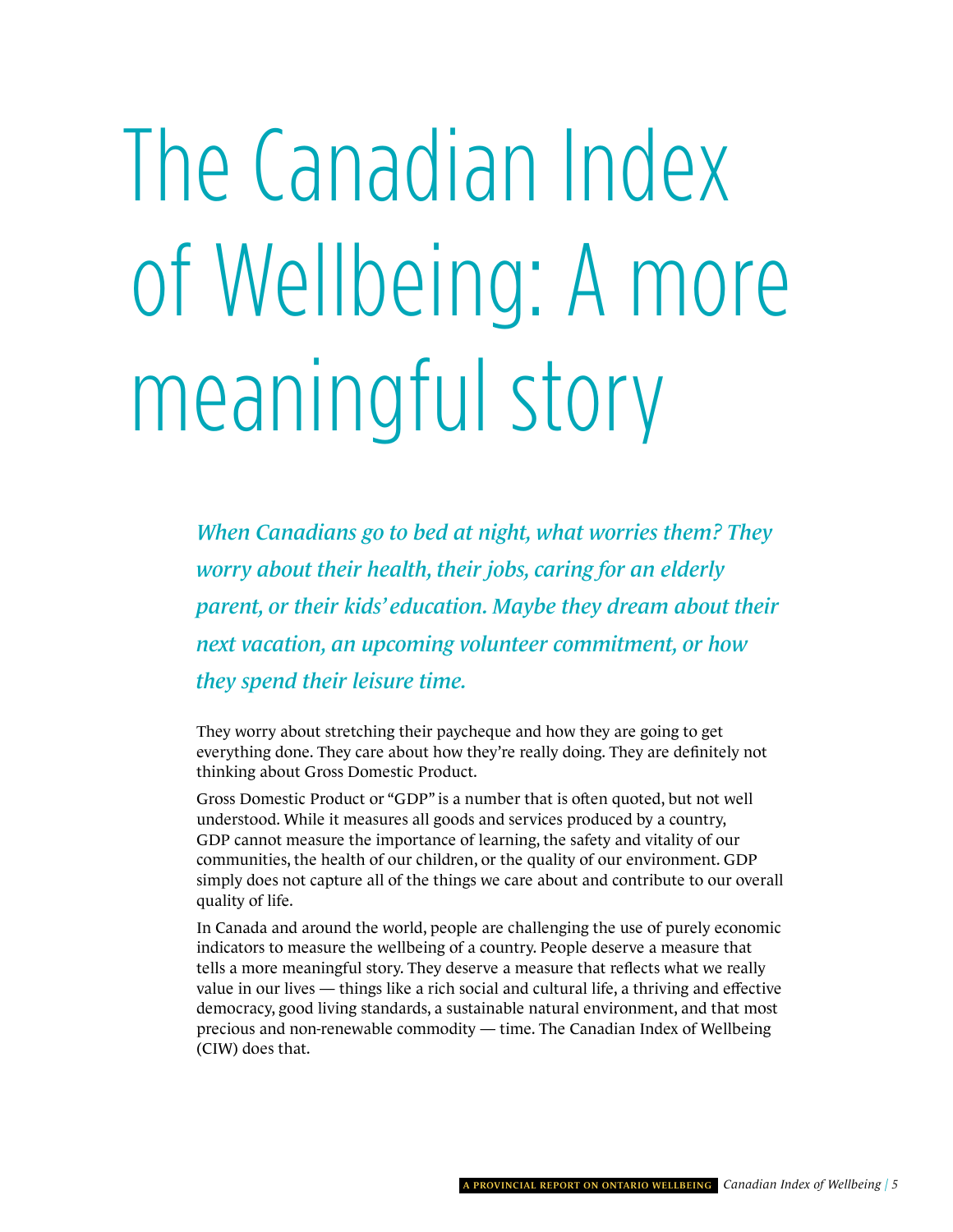The Canadian Index of Wellbeing is a comprehensive measure that captures eight aspects or *domains* of our lives to reflect how we are *really* doing — not just how well the economy is performing. Based on core values identified in consultation with Canadians from across the country, these domains are *education, community vitality, healthy populations, democratic engagement, environment, leisure and culture, living standards,*  and *time use*. The CIW provides solid, consistent, and meaningful observations to help us make better choices as individuals, families, employers, community leaders, and policy makers.

### How are Ontarians Really Doing?

This report, "How are Ontarians Really Doing?", is the first provincial report to draw on the research used for the CIW's national index.<sup>1</sup> Spanning the turbulent period from 1994 to 2010, it tells the story of Ontario's successes and challenges in each of the domains and in comparison to the rest of the country. It provides insights based on trends over that 17-year period and offers policy options to build on strengths and address areas of concern.

From 1994 to 2010, Ontario experienced a period of extreme uncertainty. For a province accustomed to being an economic engine for the country, changes in economic conditions hit hard. The recession hit earlier, lasted longer, and had a larger impact in Ontario than for Canada as a whole. By 2011, Ontario had still not fully recovered.<sup>2</sup> While the economy is just the backdrop to the story of Ontario's wellbeing, it has had a significant impact on many aspects of our lives.

This report identifies highs and lows, points of tension, and the underlying complexity in Ontarians' quality of life. Education has taken a lead with spectacular gains that help ensure Ontarians are skilled and adaptable to take on future challenges. Community vitality is improving and reflects how Ontarians come together in times of trouble. The future of our health looks promising as teen smoking in Ontario has dropped dramatically. We are seeing tension and contradiction in the growing ambivalence around engagement in our democracy, where people believe in their duty to vote, but fail to act, and where they are satisfied with democracy, but lack confidence in their leaders.

Despite broad concern regarding the human, social, and economic costs of environmental degradation, we continue to fall behind both provincially and nationally. What is the state of our wellbeing if we cannot depend on

*6 | Canadian Index of Wellbeing* A provinciAl report on ontArio Wellbeing

*In Canada and around the world, people are challenging the use of purely economic indicators to measure the wellbeing of a country.*

<sup>1</sup> Canadian Index of Wellbeing. (2012). *How are Canadians Really Doing?* The 2012 CIW Report. Waterloo, ON: Canadian Index of Wellbeing and University of Waterloo.

<sup>2</sup> Commission on the Reform of Ontario's Public Services. (2010). *Public services for Ontarians: A path to sustainability and excellence.* Toronto, ON: Ontario Ministry of Finance. Retrieved from *<http://www.fin.gov.on.ca/en/reformcommission/chapters/ch1.html#ch1-c>*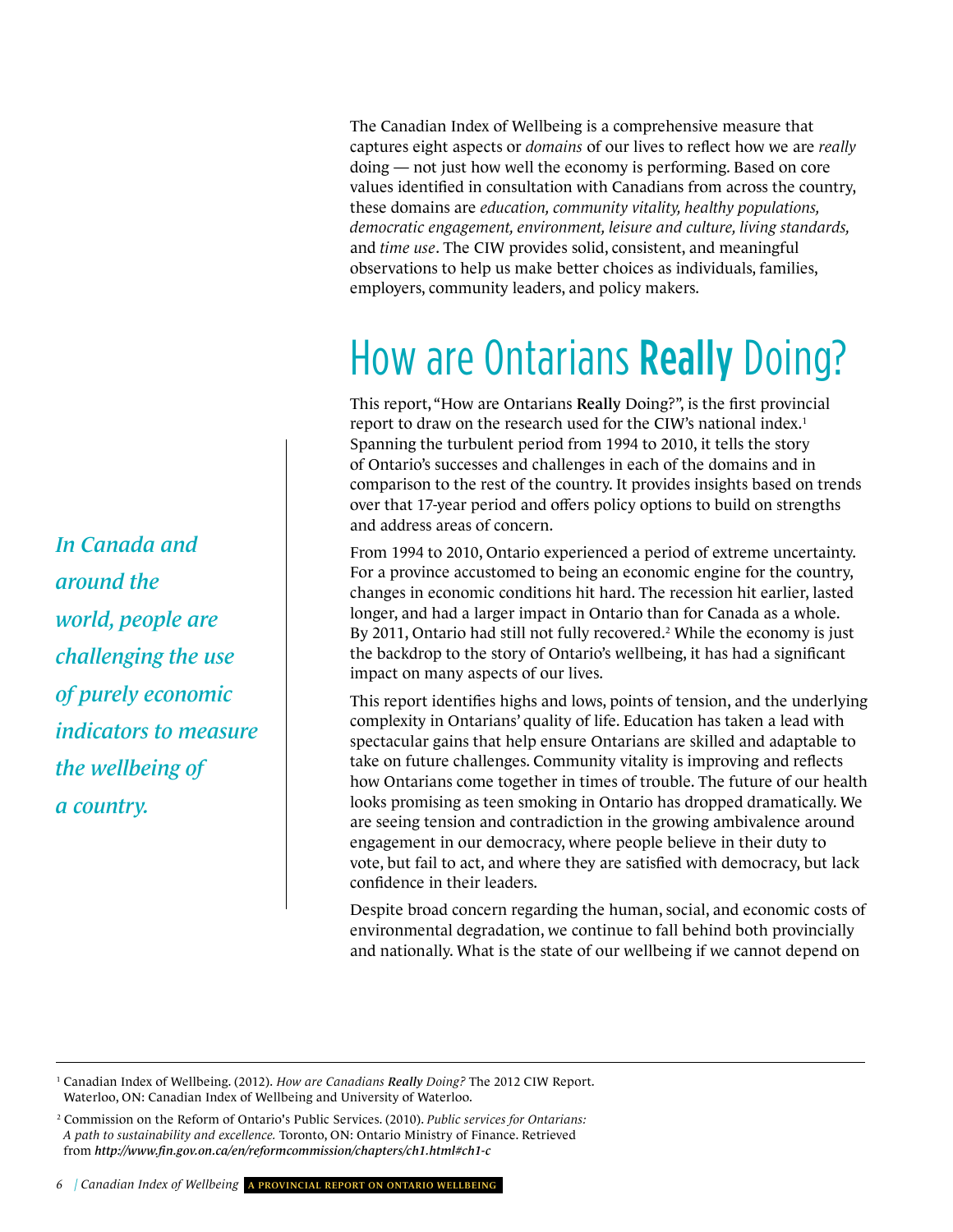clean air to breathe or clean water to drink? How great is our wellbeing if we are worried about the sustainability of the planet for our children and grandchildren? The declines in our environment are not the only dark side to this story.

The most significant decline over the 17-year period was found in the time and resources we spend in leisure and culture. Our engagement in these activities is expressions of who we are, of our humanity. These are the activities that we look forward to participate in, to line up for, and to volunteer for. They are also the area of our lives that we have traditionally protected very closely. We are caught in a time crunch of commuting and growing responsibilities and finding there is simply not enough time for leisure or for ourselves. And we desperately need a way to rebalance our lives, whether it's through engagement in our community, interactions with our friends, or participation in meaningful culture and recreation pursuits.

Declining engagement in leisure and culture and increasing feelings of being caught in a "time crunch" are linked to the anxiety Ontarians are feeling about their economic security. Despite modest increases in median income, the income gap has grown, long-term unemployment in Ontario has spiked, and our economic security has steadily declined, making us feel more vulnerable. What should be a success story for Ontario after spectacular gains in the 1990s, masks an extraordinary deterioration in our living standards, which continue to lag behind Canada as a whole.

## writing the next chapter together

There is nothing inevitable or unavoidable about the challenges we face. This is our province, our country, and we have a role — in fact, a *responsibility* — to define the next chapter of our history. Ontario has many fundamental strengths that can be leveraged. We can build on our strength in education by preparing more children in their early years and supporting their families. We can maintain community vitality and confidence in health care. We can improve the quality of our environment by reducing emissions, supporting mass transit, and creating more public green spaces. We can enhance democratic engagement by encouraging people to tackle all of these issues in their communities.

*Collectively, Ontarians, our communities, and our governments require nothing more than imaginative ideas, resolve, and public policy that place wellbeing at its very heart.*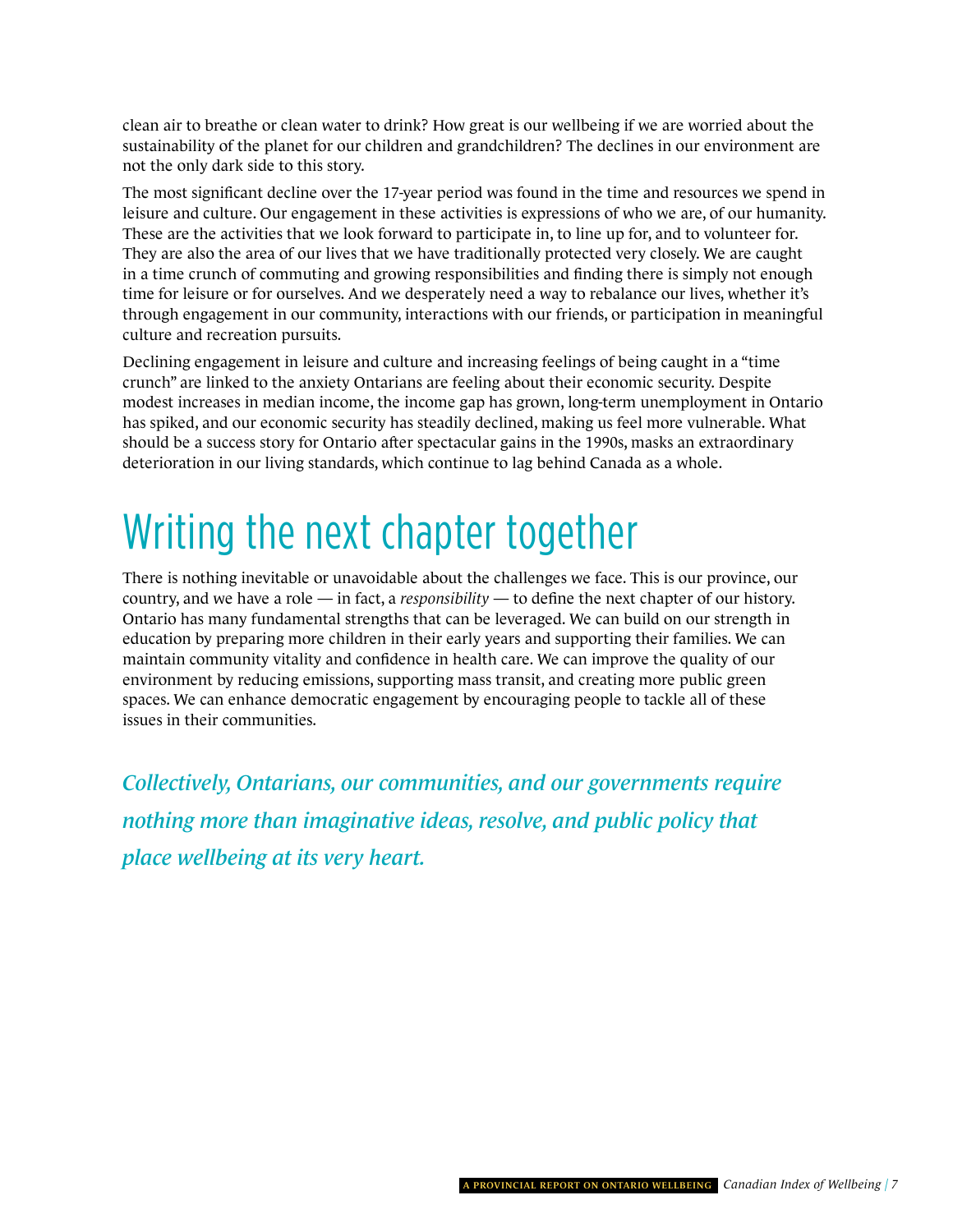# <span id="page-11-0"></span>What is the Canadian Index of Wellbeing (CIW)?

*Like your doctor uses diagnostic tools such as x-rays and lab tests to assess your health or how a business uses Key Performance Indicators such as customer satisfaction and employee engagement, the Canadian Index of Wellbeing (CIW) shifts the focus from solely on the economy to include other critical domains of people's lives.*

Created through the combined efforts of national leaders and organisations, community groups, international research experts, indicator users, and in consultation with hundreds of Canadians, the CIW encompasses eight domains that contribute to, and affect, the wellbeing of Canadians.

The domains of wellbeing comprising the CIW are:

- **Community Vitality**
- **Democratic Engagement**
- **P** Education
- **Environment**
- **Healthy Populations**
- Leisure and Culture
- **Living Standards**
- **T**ime Use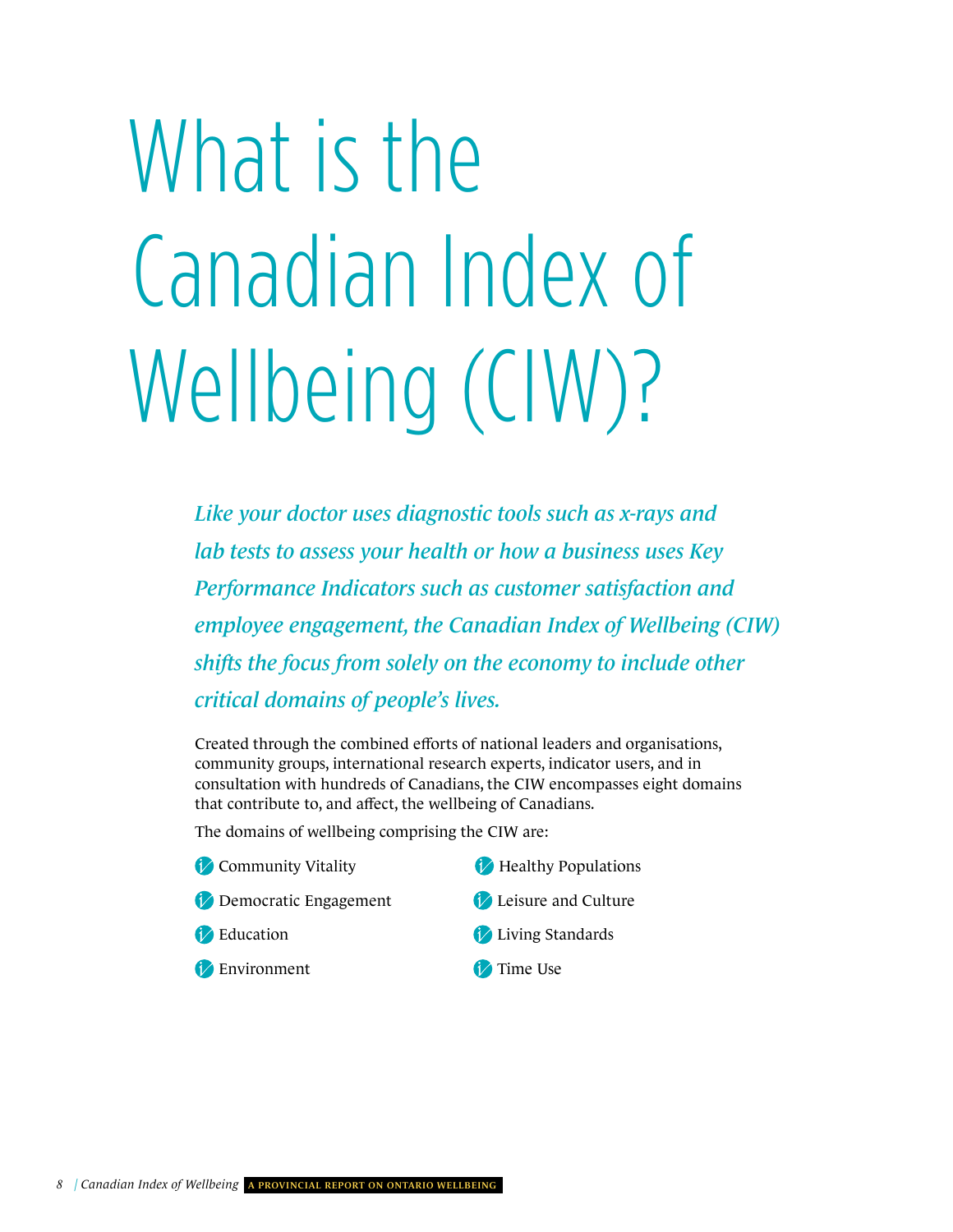#### the Canadian index of wellbeing framework



Each domain consists of eight indicators directly related to wellbeing in that domain. The CIW is therefore based on a total of 64 indicators taken from over 130 data sources, primarily from Statistics Canada. To determine how wellbeing has changed over time, beginning with 1994, each indicator is set to 100 and then percentage increases and decreases are calculated for each year up to 2010, the last year for which complete data are available on all eight domains. Average percentage changes are determined for each domain over the 17-year period and then overall to provide a single measure determining the CIW composite index.<sup>3</sup>

*Overall improvements in wellbeing do not necessarily mean positive outcomes in all areas. In fact, they often mask complex challenges.*

<sup>&</sup>lt;sup>3</sup> For a more detailed description of the data sources and methods used to determine trends in the CIW and in each of its domains, see Appendix A.

<sup>4</sup> For a description of GDP, as well as some of the myths surrounding it, see *How are Ontarians Really Doing?* The Technical Report, available at *[www.ciw.ca](http://www.ciw.ca)*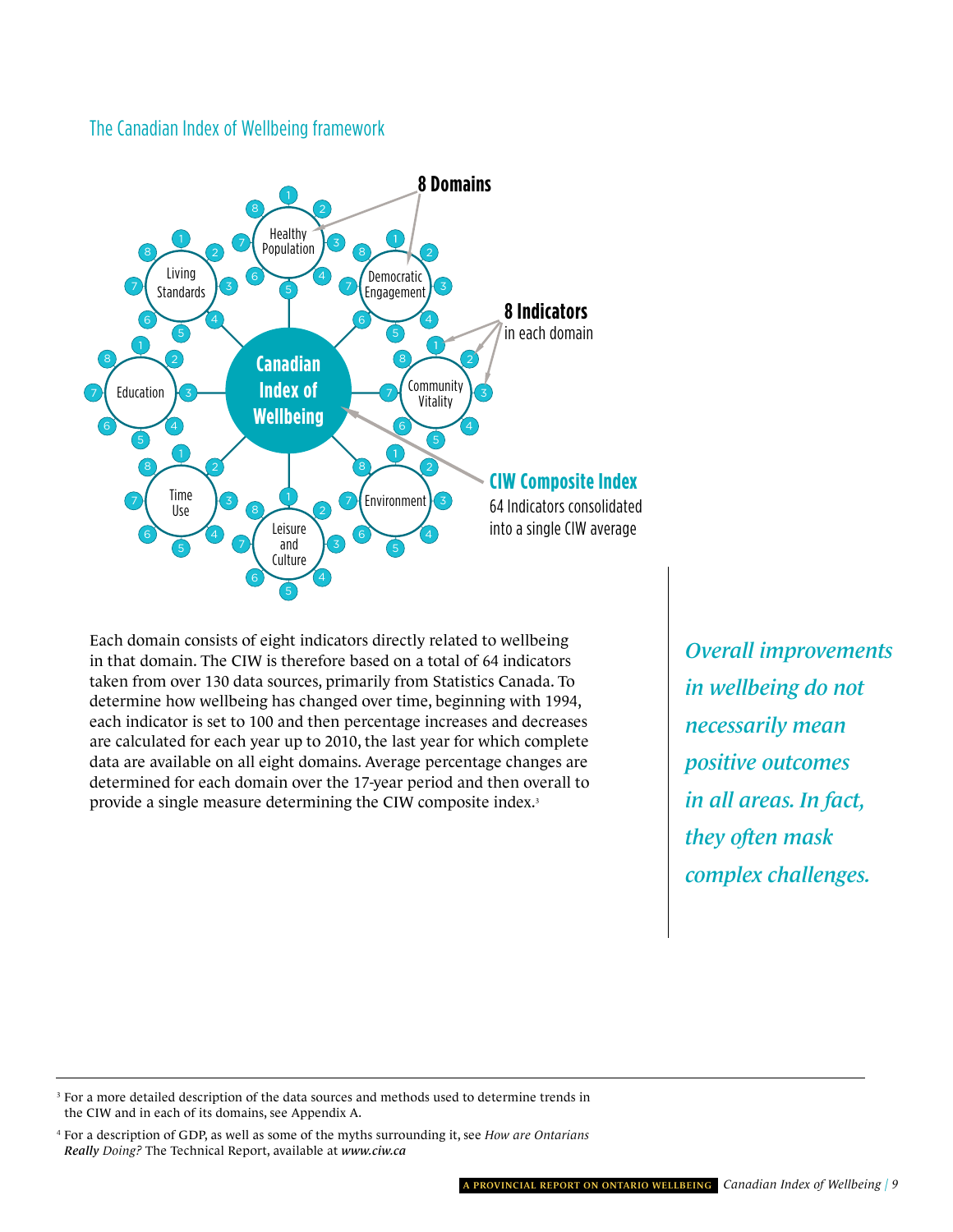## how does the Ciw compare to gDP across Canada?

When you look at the difference between GDP and the CIW, it's not a gap. It's a chasm. From 1994 to 2010, GDP in Canada grew by almost 30% while the CIW inched up by a much smaller 7.5%. Clearly, GDP alone cannot measure how well our population is faring as a whole.<sup>4</sup>

trends in Canadian wellbeing compared to gDP per capita (1994 to 2010)



*When you look at the difference between GDP and the CIW, it's not a gap. It's a chasm.*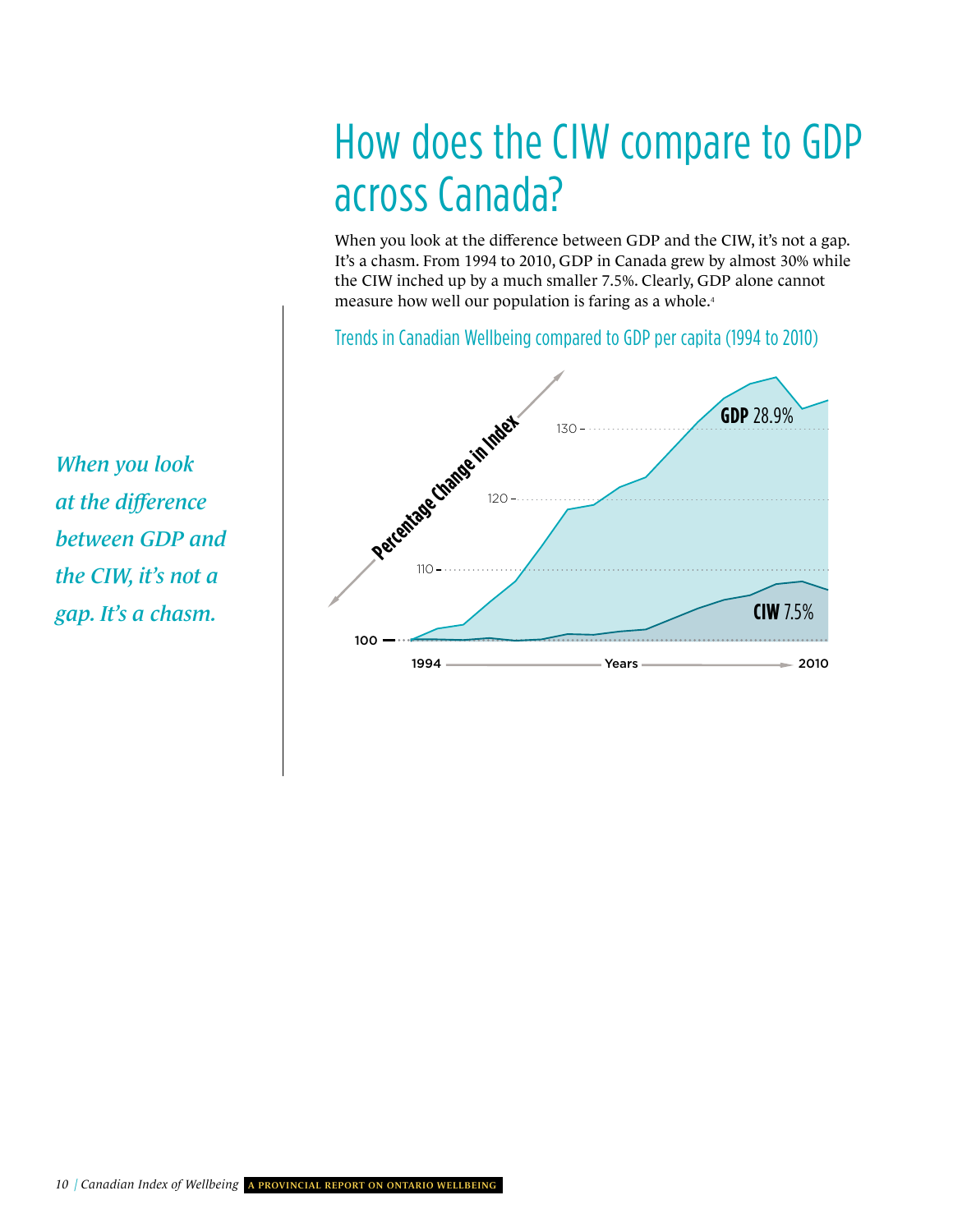# <span id="page-14-0"></span>How are Ontarians Really Doing?

*In keeping with the Canadian trend, Ontario's overall wellbeing has lagged far behind growth in its GDP. Since 1994, wellbeing in Ontario has increased by 7.3% compared to an increase in provincial GDP of 24.1%.*

While economic productivity in Ontario continues to grow, even recovering relatively quickly following the 2008 recession, wellbeing in Ontario as measured by the CIW, has never thrived to the same extent, even in more prosperous years. Perhaps more troubling, wellbeing has not shown signs of rebounding from the recession in the same way that GDP has.



trends in the Canadian index of wellbeing compared to gDP (per capita) for Canada and Ontario (1994 to 2010)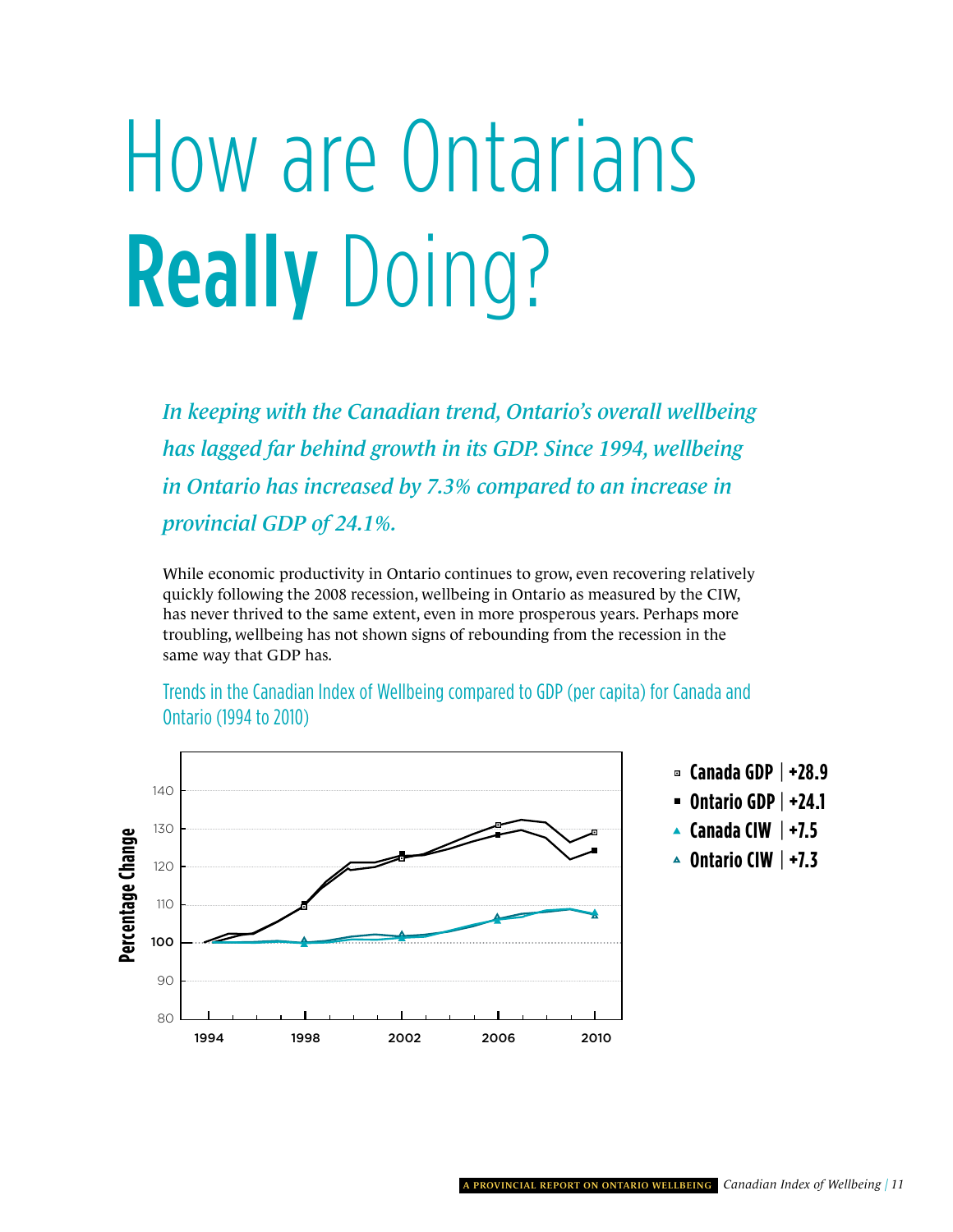Even though Ontario shows a similar increase in its wellbeing (7.3% increase) to Canada as a whole (7.5% increase), it arrived at that overall result by following wildly divergent paths.

Delving behind the numbers, we find great strengths in the Education and Community Vitality domains; a modest increase in the Healthy Populations domain; mixed results in Democratic Engagement and the Environment; and deeply troubling trends in the domains for Leisure and Culture, Time Use, and Living Standards. Of course, each of these domains also tells its own complex story. We learn that overall improvements in wellbeing do not necessarily mean positive outcomes in all areas. In fact, they often mask complex challenges. Throughout all domains runs the impact of a recession that sent Ontario on a roller-coaster ride from which it is still recovering.

The following pages tell the story of progress made and challenges faced between 1994 and 2010. They explore how Ontario compared to Canada as a whole and they suggest how we can continue to enhance the wellbeing of residents of Ontario in the future.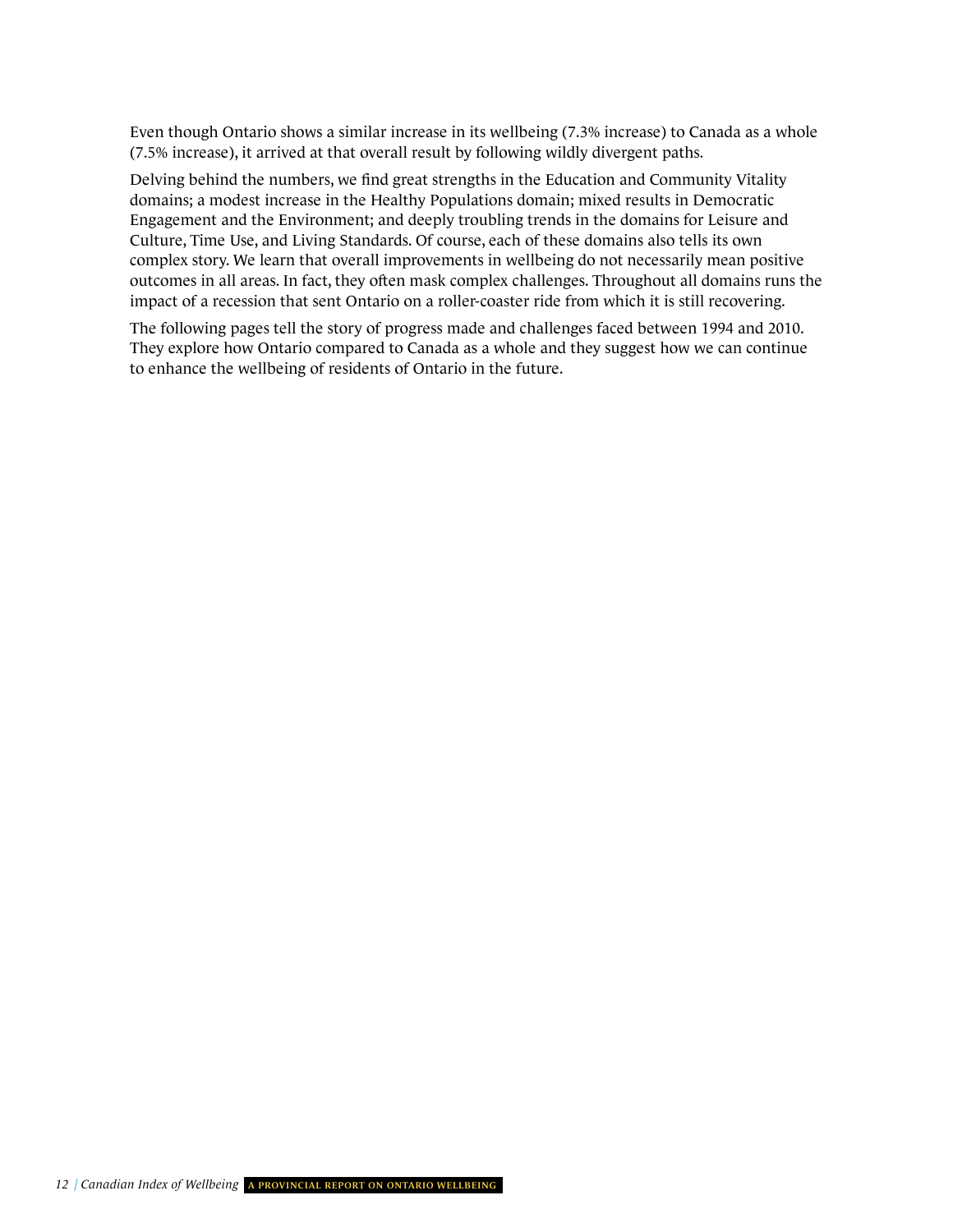

<span id="page-16-0"></span>*Education is the systematic instruction, schooling, or training given to the young in preparation for the work of life, and by extension, similar instruction or training obtained in adult age.* 

It is a process that begins before school age and extends beyond high school, university, and apprenticeships. Before the start of formal schooling in kindergarten, education is reflected in pre-school arrangements such as childcare and early childhood education. Beyond high school, college or university, and professional training through apprenticeships, education takes place in the form of adult learning and lifelong learning.

For education, the CIW measures aspects of early childhood to university instruction and is a reflection of our ability to function and adapt in society. It's an important predictor of lifelong learning, education for future generations, health, and living standards. Societies that thrive encourage that thirst for knowledge — at every age and stage.

In the CIW's national report, $5$  the Education domain also captures developmental skills, social and emotional competence, knowledge, and OECD scores on math, science, and reading. These data are not available at the provincial level, so the domain has been recalculated provincially and nationally to reflect accurate trends.

### highest marks for education in Ontario

The four indicators available for Ontario span from pre-school to university. They show that Education is the strongest contributor overall to wellbeing in Ontario. It's the only domain in Ontario to exceed GDP growth from 1994 to 2010, eventually matching then surpassing it in 2007. Overall, the Education domain increased by 36.0% while GDP increased by 24.1% over the 17–year period. An almost identical trend is seen for Canada with an overall increase of 36.2%.

*<sup>5</sup> Canadian Index of Wellbeing. (2012). How are Canadians Really Doing? The 2012 CIW Report. Waterloo, ON: Canadian Index of Wellbeing and University of Waterloo.*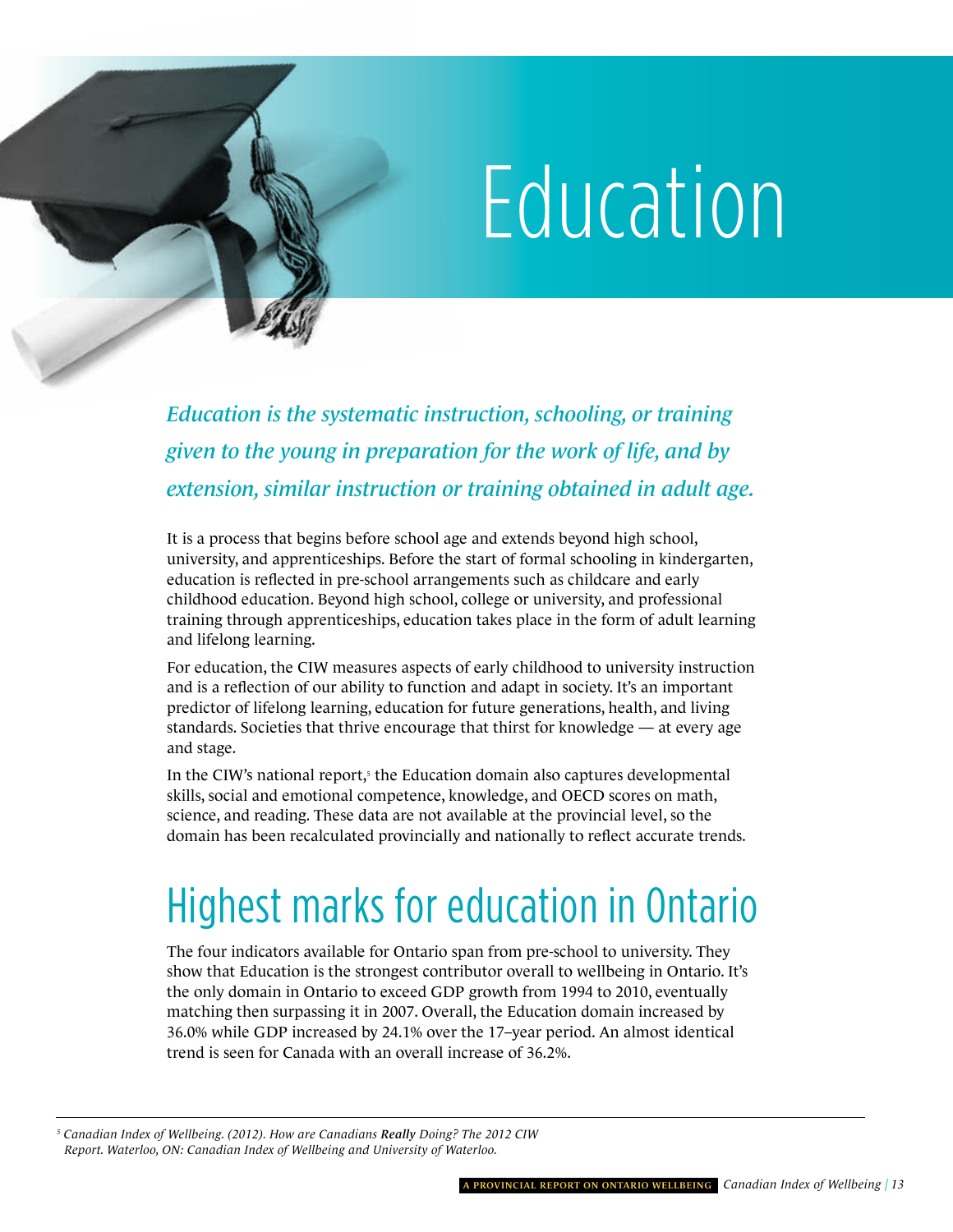

#### Overall percentage change in education domain (1994 to 2010)

From early childhood to university, all educational indicators are improving and none more so than the availability of childcare spaces and the numbers of Ontarians with university degrees. However, while these percentage increases are highly positive, they mask how childcare spaces remain well below the needs of Ontarians and the increasing debt load being faced by university graduates.

#### regulated childcare spaces increased, but stalled in 2008

- Between 1998 and 2008, the percentage of 0 to 5 year-old children with access to regulated childcare spaces rose steadily from 12.4% to 19.6%. This overall increase of 58.9% in Ontario meant more kids had access to early childhood education, a predictor of later educational achievement and overall health.
- Progress stalled between 2008 and 2010 when the ratio remained virtually unchanged at 19.7%. While the overall increase is notable, it also means that four out of five children still do not have access to regulated childcare spaces in Ontario.

#### student-educator ratio improved

The number of students per educator in Ontario public schools remained relatively stable from 1999 to 2004 at about 16. Then it improved steadily to one educator for every 13.6 students in 2010. This marks an overall improvement in the index of 15.8% in six years.

#### nine out of 10 Ontarians are completing high school …

The percentage of 20 to 24-year old Ontarians who completed high school grew slowly but steadily from 84.1% in 1994 to 90.6% in 2010. The overall increase in high school completion rates was 7.8% during that period. These incremental gains are impressive because they have the potential for life-changing impacts on the lives of young Ontarians who would otherwise have dropped out.

#### … and three out of 10 are university graduates

University graduation rates among 25 to 64 year-olds in Ontario have gone up steadily from 19.2% in 1994 to 29.7% in 2010.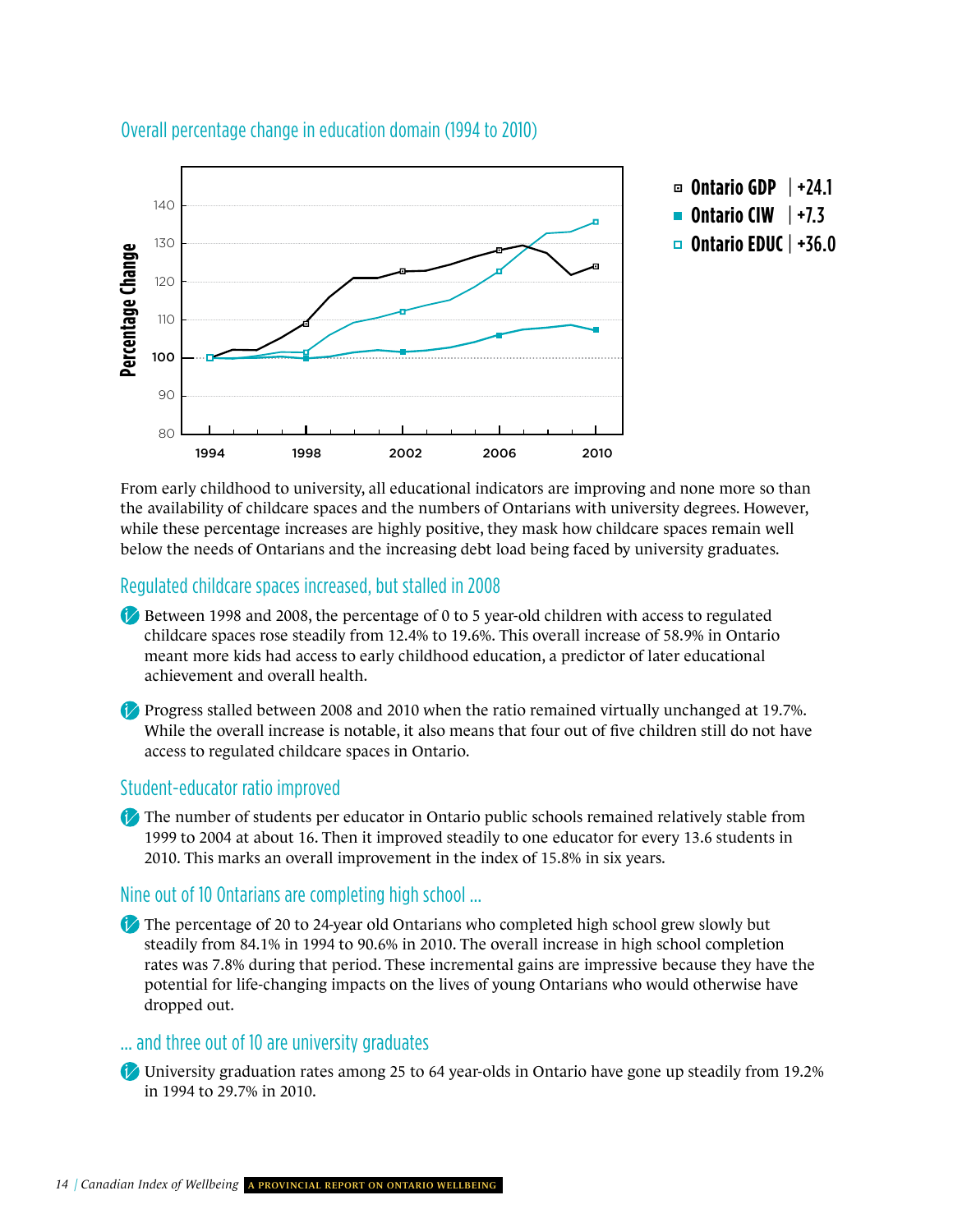## The Canadian comparison

Ontario has matched the Canadian trend in the Education domain with an overall increase of 36%. It is, by far, the domain that has seen the greatest improvements from 1994 to 2010. This improvement has continued even since the recession of 2008, which had a negative impact on many of the other domains of wellbeing in both Ontario and Canada.

io of childcare spaces in Ontario which at the rest of Canada where it rose by 69.<br>Summary 1994 to 2010, ion for Ontario and Canada (1994 to 2010) Ontario showed greater improvements than the rest of Canada on the ratio of students to educators. It was 10% higher in Ontario than that in the rest of Canada (23.5% to 13.6% respectively). Ontario's high school completion among 20 to 24 year olds (7.8%) was also slightly higher than the Canadian increase of 4.1%. The province lagged slightly with respect to the percentage of the population completing university degrees. That increase was 54.7% in Ontario and 57.9% in Canada. Finally, the gap is most pronounced in the ratio of childcare spaces in Ontario which grew by 58.1% in Ontario, behind the rest of Canada where it rose by 69.2%.

#### Percentage change in education for Ontario and Canada (1994 to 2010)



**Canada EDUC** | +36.2 **Ontario EDUC** | +36.0

# Education Indicators tracked 1994 to 2010

access to a regulated centre-based<br>childcare space Percentage of 0 to 5 year olds with childcare space

Ratio of students to educators in public schools

Percentage of 20 to 24 year olds completing high school

Percentage of 25 to 64 y<br>with a university degree Percentage of 25 to 64 year olds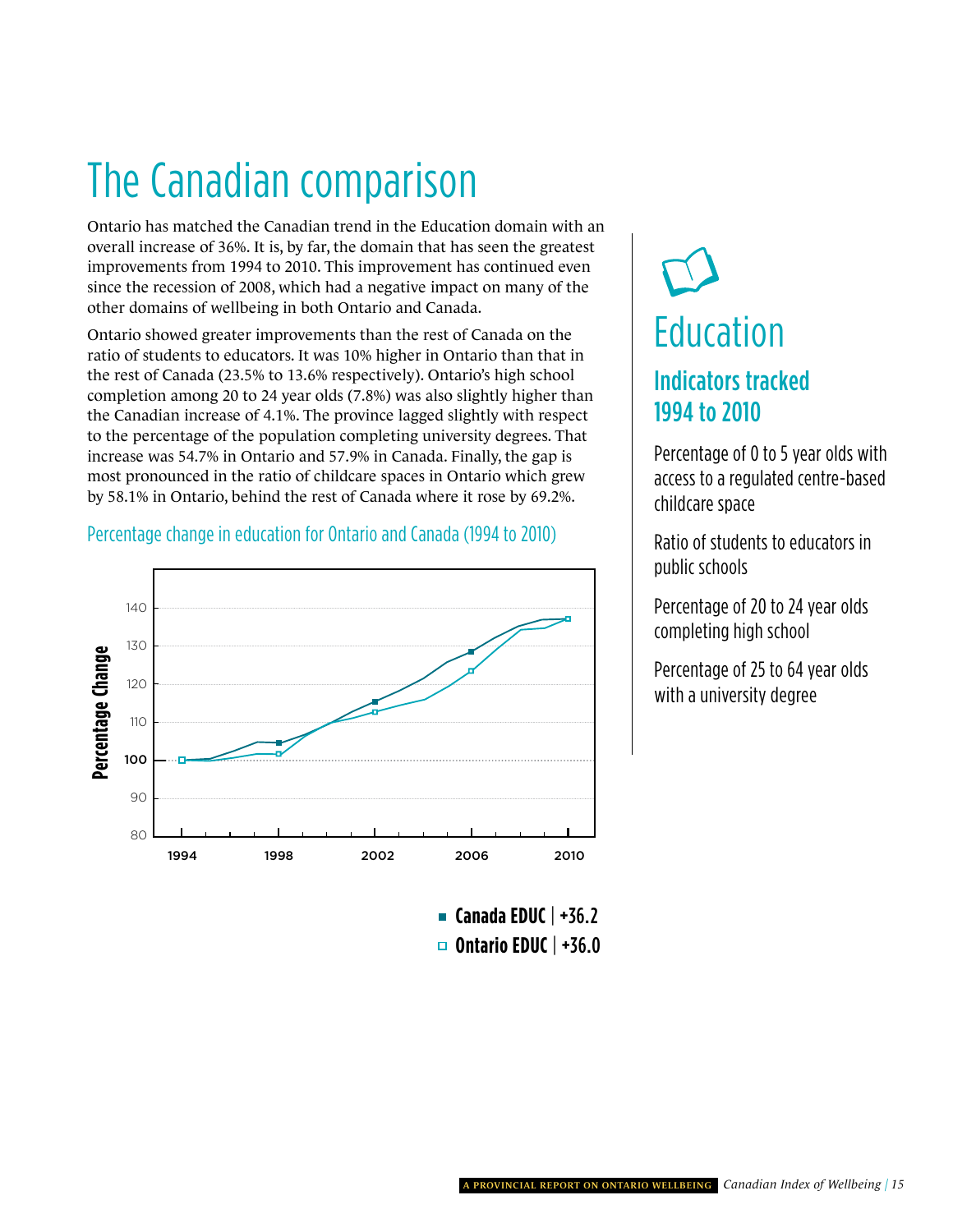# Conclusion

Education is a critical component of individual wellbeing. With significant increases in life expectancy over the past century, embracing a lifetime development approach to education is important to develop natural abilities, to help us adapt to change, for social and personal enrichment, for memory, and for cognitive development at every stage of life.

A strong developmental foundation in the early years of life is predictive of educational and career attainment, health, and overall wellbeing. For every dollar invested in early childhood education, "the return ranges from roughly 1.5 to almost 3 dollars, with the benefit ratio for disadvantaged children being in double digits." 6 In the absence of a national childcare programme, the availability and affordability of regulated childcare varies significantly from province to province and Ontario has remained well behind national trends since 1998. We know that early childhood education has many benefits. It expands intelligence, stimulates the imagination, and encourages creative problem solving. It also supports the development of social skills and solidarity among children, encourages lifelong learning, provides a more equitable start for all children, and is a positive support for parental employment. Whether the introduction of all-day kindergarten in Ontario also helps to contribute to these outcomes remains to be seen.

High school completion is also linked to a number of important outcomes such as more active engagement in society, higher incomes, and better health.<sup>7</sup> Rising high school and university completion rates are both trends that bode well for an economy that requires a workforce skilled in a variety of professions and disciplines. While rising levels of student debt and persistently high youth unemployment may lead some to question the value of post-secondary education, it remains a critical factor for employment and Living Standards. In December 2013, Ontario's Ministry of Training, Colleges and Universities reported that *all* of the increase in net new jobs for the year was among adults with post-secondary education, the majority of whom held a university degree.<sup>8</sup> In addition, post-secondary education is not simply job training, but an opportunity to learn how to think critically, to adapt, and to acquire a broad base of knowledge. So, despite current issues regarding debt and youth unemployment, university completion is associated with a better quality of life in Canada as well as in other developed nations.

<sup>7</sup> Conference Board of Canada. (2013). High-school completion. Retrieved from *<http://www.conferenceboard.ca/hcp/details/education/high-school-graduation-rate.aspx>*

*<sup>6</sup> Alexander, C., & Ignjatovic, D. (2012). Early childhood education has widespread and long lasting benefits. [Special Report, TD Economics. Toronto, ON: TD Economics. Retrieved from](http://www.td.com/document/PDF/economics/special/di1112_EarlyChildhoodEducation.pdf7) www.td.com/document/PDF/ economics/special/di1112\_EarlyChildhoodEducation.pdf*

*<sup>8</sup> Ontario Ministry of Training, Colleges and Universities. (2013). Ontario Labour Market Statistics for December 2013. Retrieved from [www.tcu.gov.on.ca/eng/labourmarket/currenttrends/docs/monthly/201312.pdf](http://www.tcu.gov.on.ca/eng/labourmarket/currenttrends/docs/monthly/201312.pdf)*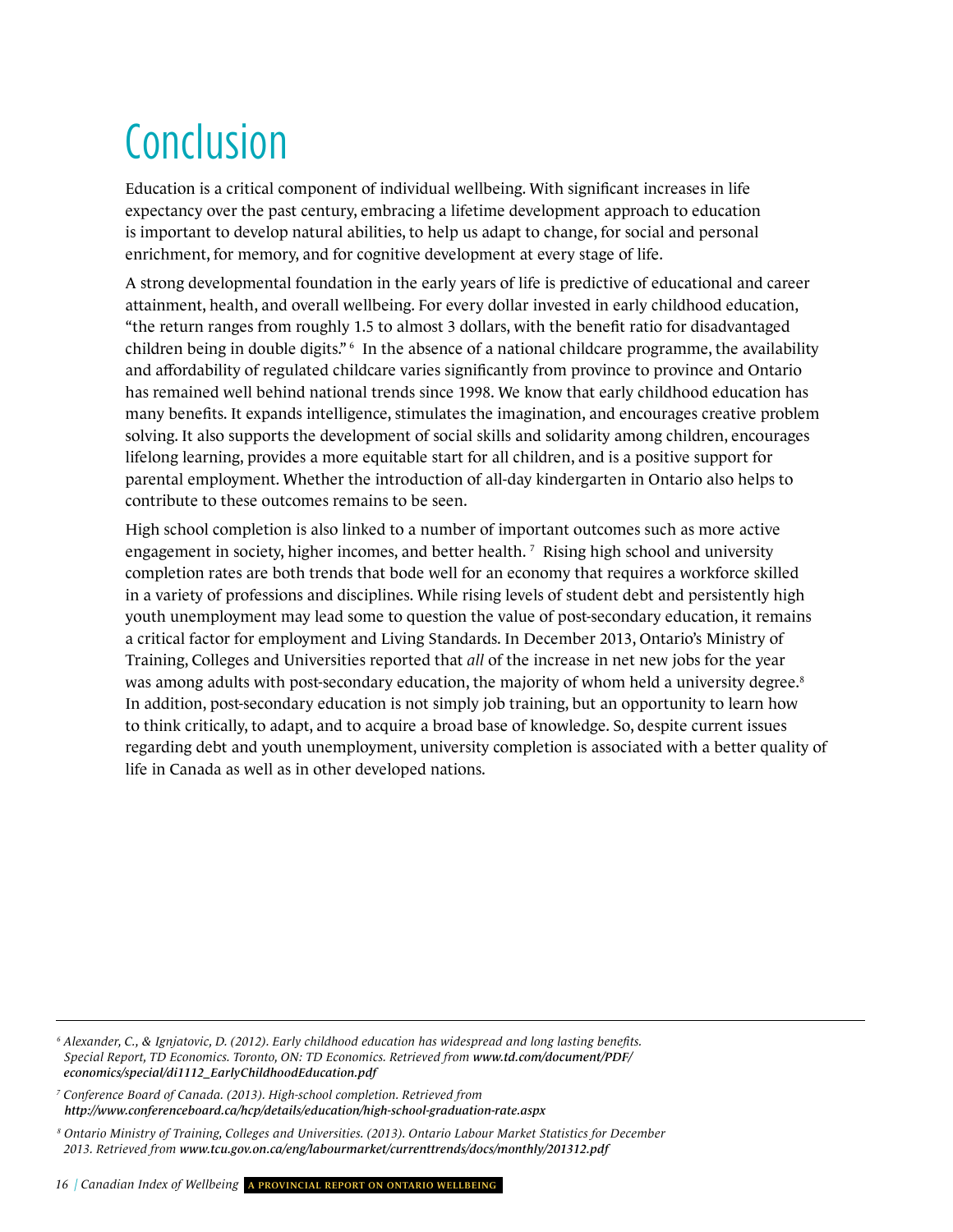<span id="page-20-0"></span>

*Vital communities are those that have strong, active, and inclusive relationships among people, private, public, and non-governmental organisations that foster individual and collective wellbeing.* 

Their qualities reflect the power and potential of a community to pull together, to adapt, and to thrive. Those qualities include measures of community safety and of caring relationships, participation in organised activities and residents' sense of belonging to their communities.

## safer and more caring communities

Ontarians have seen their Community Vitality improve every year since 2000. They are involved in their communities and connected to one another. This is one of Ontario's most robust domains with an overall growth of 15.4% – well outpacing the Canadian trend of 10.3%.



Overall percentage change in community vitality domain (1994 to 2010)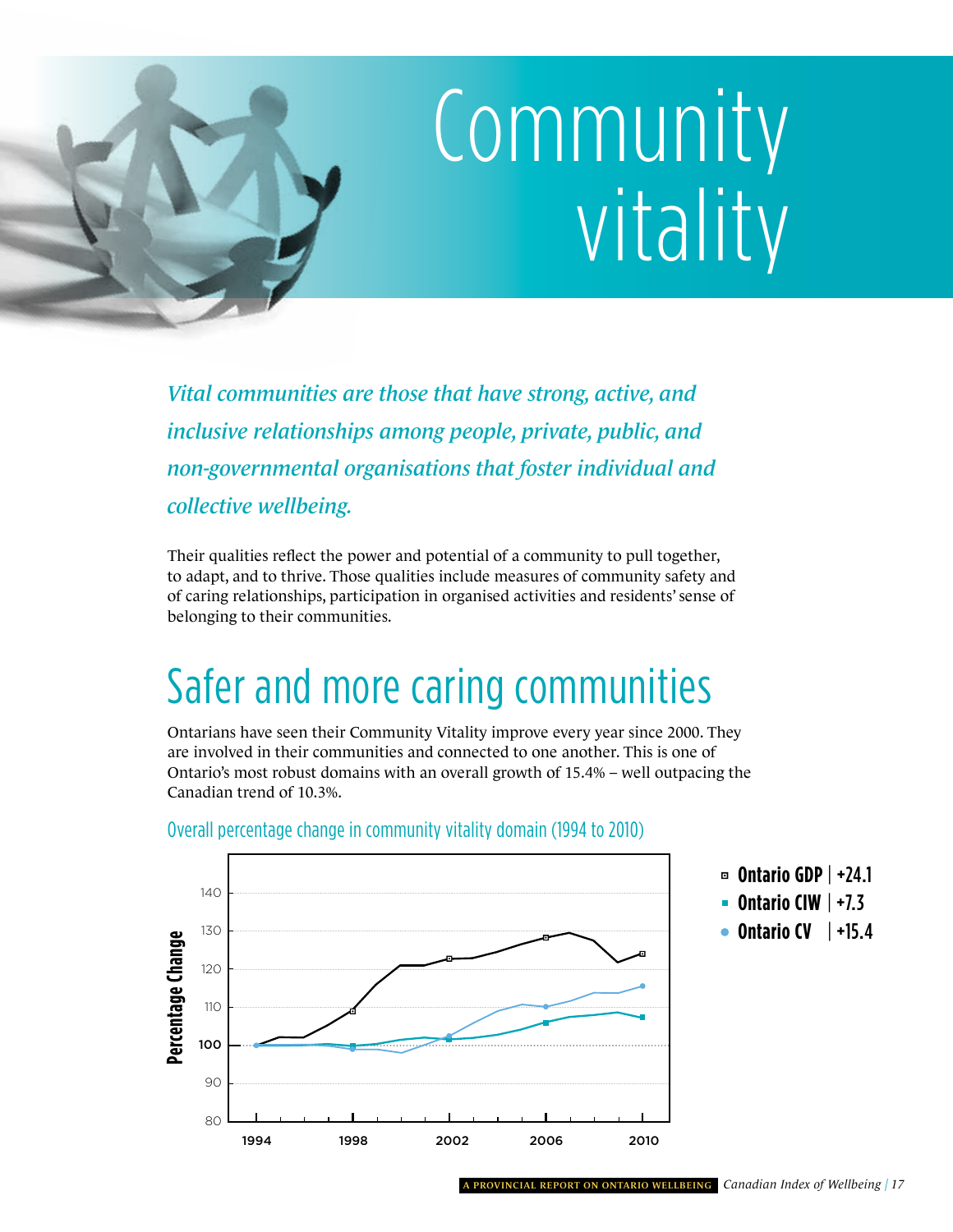#### Ontarians feel attached to their communities

Over two-thirds of Ontarians expressed a strong sense of belonging to their local community in 2010, up from about 60% in 1994, for an overall increase of 7.8%.

#### Participation in organised voluntary activities is on the rise …

Over two-thirds of Ontarians (68.7%) were members or participants in voluntary groups or community organisations in 2008. This is a steady increase from about half of the population in the mid-1990s for an overall increase of 33.2%.

… and Ontarians, especially women, are providing more unpaid help to others

82.7% of Ontarians, primarily women, reported that they extended unpaid care and assistance to family, friends, and neighbours in 2010, an almost 10% increase from 73.2% in 1994.

#### Crime rates are at a 17-year low

- Between 1994 and 2010, the property crime rate plunged by 64.3% to its lowest levels over the entire time period.
- Ontario's rate of violent offences in 2010 was 23.9% lower than in 1998. Violent crime has dropped almost every year since 2000, and by 2010, is at its lowest levels since 1998.

#### Ontarians feel safer than ever …

Ontarians are now reporting their highest levels of personal safety. The proportion of Ontarians who feel safe walking alone after dark grew from 71.7% in 1994 to 81.6% in 2009. The Canadian trend is almost identical.

#### … but trust in others has declined

In 2008, only half of Ontarians (50.9%) felt that most or many people could be trusted compared to 59.7% in the early 2000s. This represents an almost 15% percentage change in levels of trust. This troubling trend is also very similar to the Canadian indicator.

#### … and we have fewer close friends

Since 1996, the percentage of Ontarians reporting they have six or more close friends has dropped from 46.0% to 35.2% in 2010. This 23.5% overall decline in our social networks suggests the level of support on which we can rely has also diminished.

### The Canadian comparison

Ontario's 15.4% growth in Community Vitality reflects a greater contribution to overall wellbeing than Canada's 10.3% increase. That strong trend is seen across almost all of the indicators in the domain.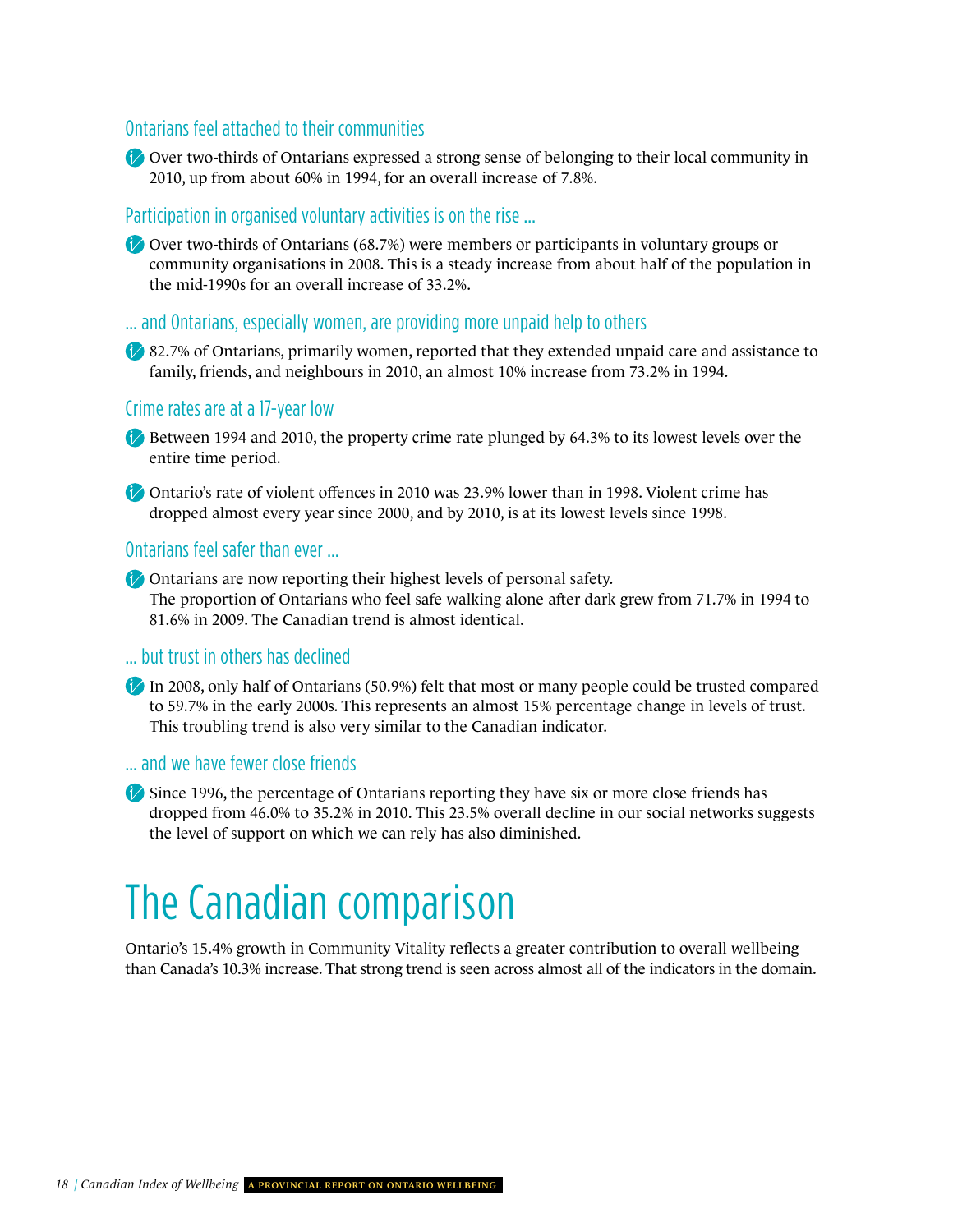

### summary Percentage change in community vitality for Ontario and Canada (1994 to 2010)

**Canada CV** | +10.3 **Ontario CV** | +15.4

The increase in participation in organised activities was 5.9% higher for Ontario (33.2%) than for Canada (27.3%). Feelings of safety in Ontario were 3.5% higher than the national indicator. Most dramatically were the significant improvements in Ontario's property and violent crime rates. These improved by 64.3% and 23.9% respectively in Ontario, but only by 48.0% and 4.9% nationally.

— both in Ontario and in Canada overall — concern trust in others and in the number of close friends people have. In these areas, Ontarian's trust in others has declined by 14.7%, in contrast to the 13.7% decline nationally. With respect to the percentage of people with six or more close friends, Ontario's drop of 23.5% was greater than in Canada as a whole, which was down by 20.2%.

## **THE** Community Community vitality

### Indicators tracked 1994 to 2010

n organized activities Percentage reporting participation

Percentage with six (6) or more<br>close friends close friends

Property crime rate per 100,000 population

100,000 population Violent crime rate per

Percentage who feel safe<br>walking alone after dark Percentage who feel safe

Percentage who feel that most or many people can be trusted

Percentage who provide unpaid help to others on their own

recommage reporting very or<br>somewhat strong sense of<br>helonging to community Percentage reporting very or somewhat strong sense of belonging to community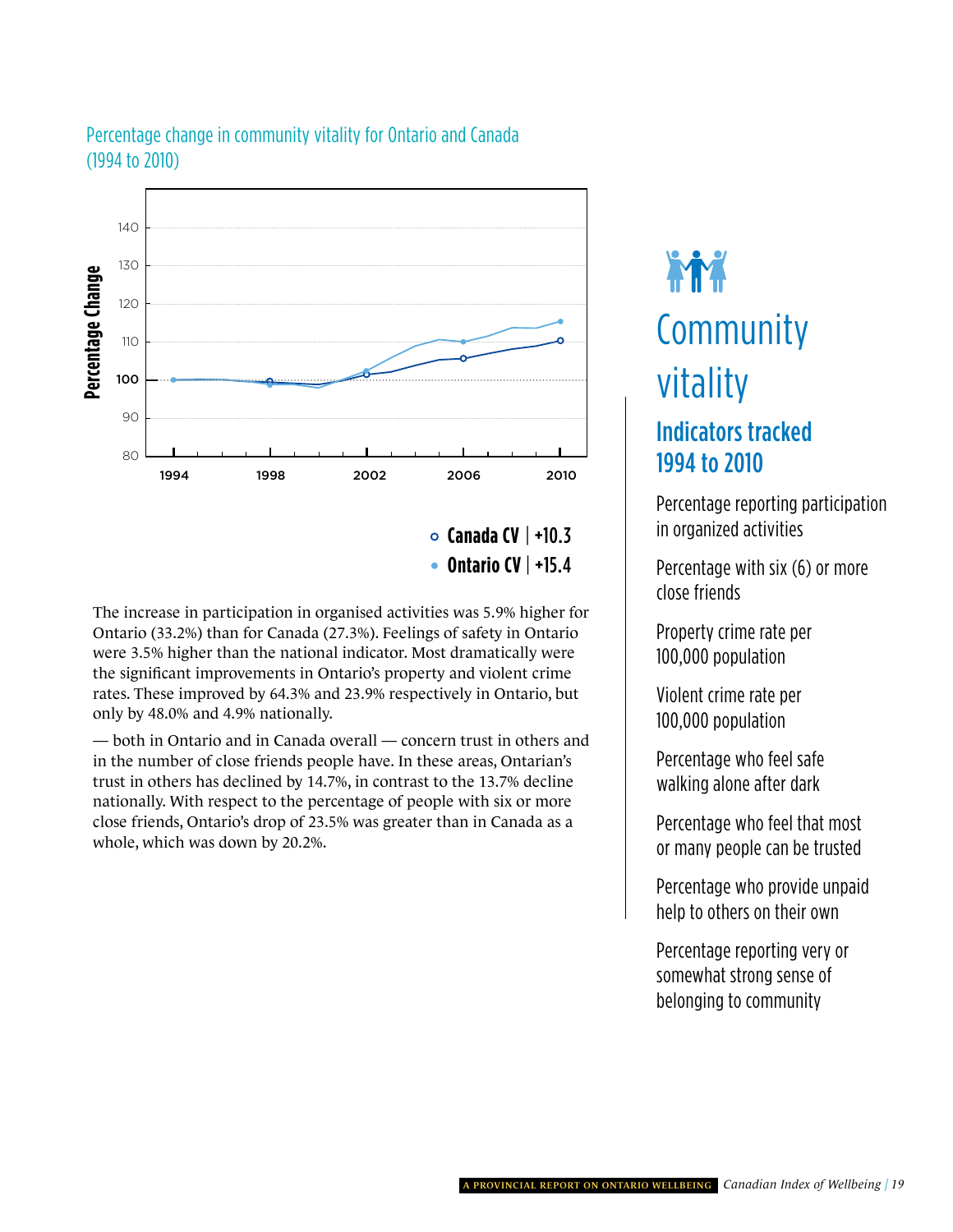## Conclusion

Despite the challenges of the past several years, including a major recession and a sluggish economy, Ontarians have pulled together even more so to strengthen their communities. The trends in community vitality suggest a strong commitment to the core Canadian value of "shared destiny" and illustrate a capacity among Ontarians to adapt and even thrive in a changing world.

There is so much to celebrate in the strength of the Community Vitality domain. However, it's important to recognize that while the growing trend to provide unpaid care and assistance to others helps strengthen community vitality, it also exacerbates the time crunch felt by millions of people. It's a trend that is likely to continue given Canada's ageing population. With greater accessibility to community supports such as daily respite, elder care, flexible child care and workplace arrangements, those Ontarians providing support to others could better enjoy these caring relationships.

Finally, trust is a foundation of a thriving society. We are safe on our roads because we trust others to obey traffic laws. We trust that our children will be safe in their schools and during their activities. We trust we will be paid fairly for the work we provide. When that basic trust is eroded, we see monitoring increase, participation decrease, and suspicion grow. Community Vitality cannot thrive when trust is eroded. Individuals, employers, organisations, and policy makers need to find ways to extend, build, and preserve trust to maintain and enhance the gains we have seen in community vitality.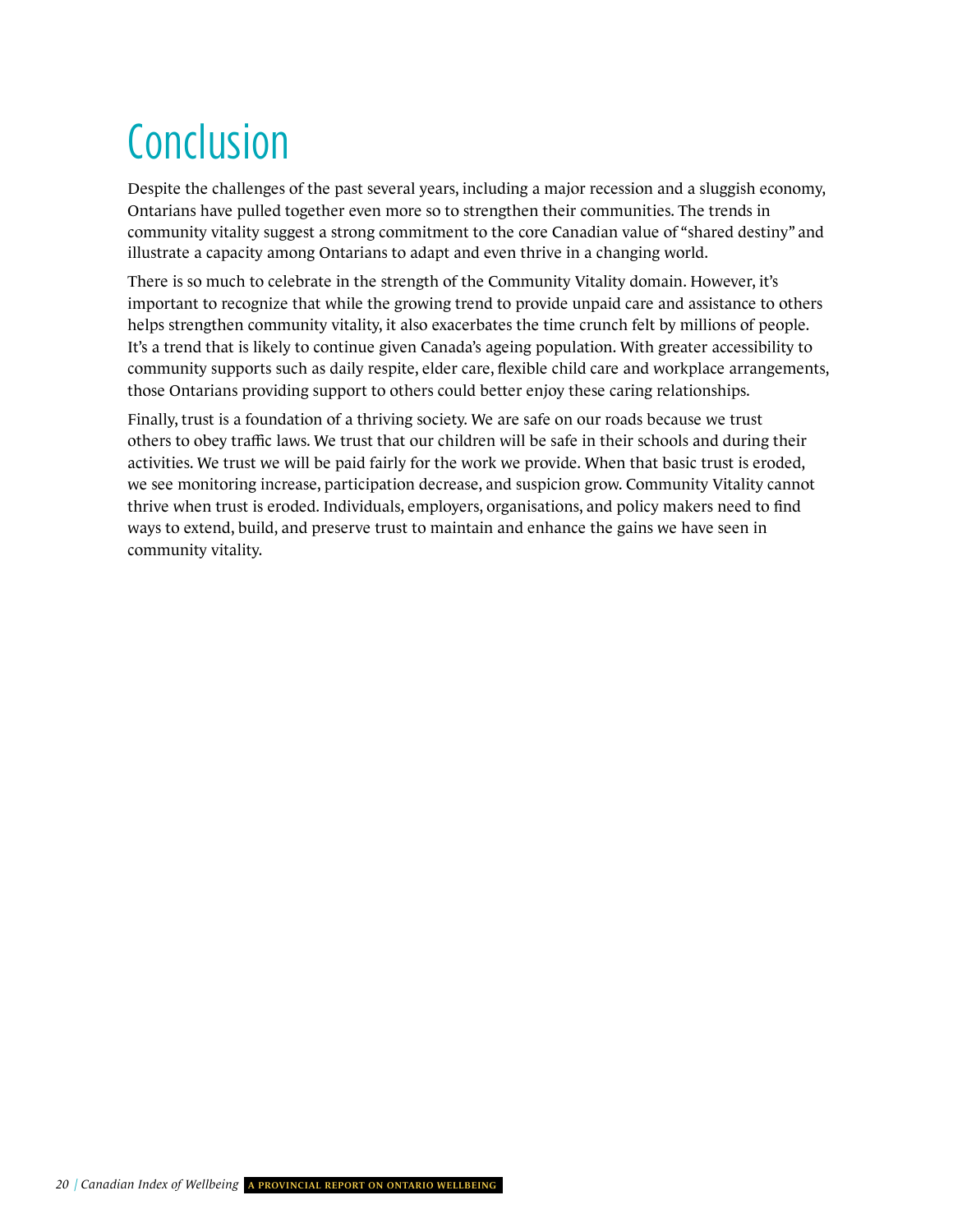<span id="page-24-0"></span>

# Healthy populations

*The Healthy Populations domain considers the physical, mental, and social wellbeing of the population. It examines life expectancy, lifestyle and behaviours, and the circumstances that influence health as well as health care quality, access, and public health services.*

In this way, it captures both the overall health of the population ("health status") as well as factors that influence health ("health determinants"). We use a broad perspective for healthy populations because individuals' lifestyles and behaviours are constrained and shaped by broader social factors such as how food is distributed and priced, how houses are constructed and located, how urban transportation is designed, how accessible health care and recreational services are, and how we interact with the natural environment.

## Complex signs and systems

Taking Ontario's pulse shows that our overall health is improving, but is it enough? Following a worrying decline in Ontarians' health during the late 1990s and early 2000s, the Healthy Populations domain rose again and stabilised during the late 2000s. This marked an overall increase of 5.6% from 1994 to 2010 — slightly below the 6.1% gain nationally and a far cry from the 24.1% growth in GDP.

A close look at the indicators reveals contradictory trends. Ontarians are happy with their health care services and some indicators — like the significant decrease in teen smoking and rates of depression — are improving. However, the alarming increase in rates of reported diabetes, fewer flu shots, and a decrease in self-reported health are cause for concern.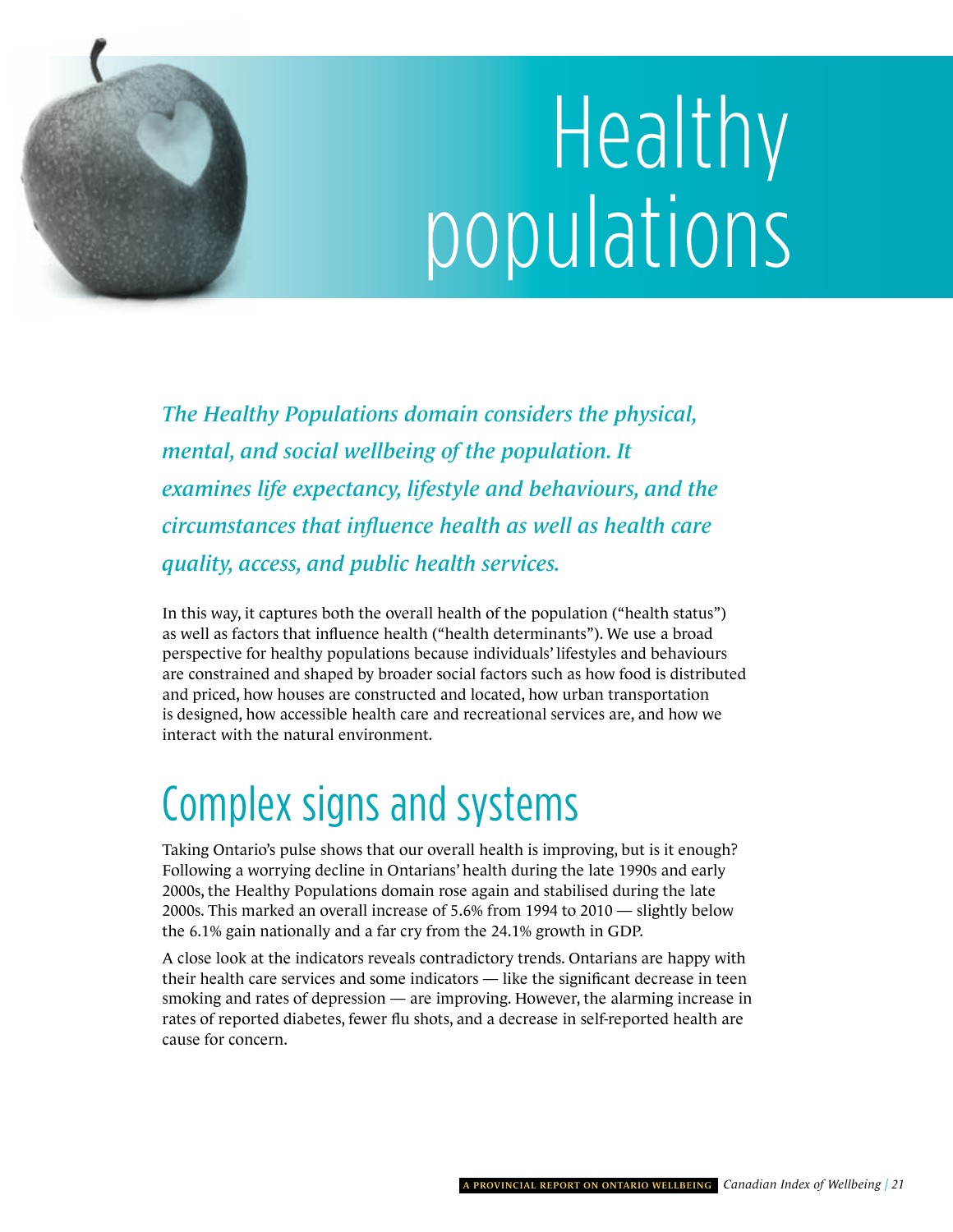

#### Overall percentage change in healthy populations domain (1994 to 2010)

#### Most Ontarians are happy with their health care services

88.1% of Ontarians said in 2010 that the quality of health services is either excellent or good over this 17-year period. Although the percentage dropped very slightly from over 90% prior to 2004, the decline is minor considering the overwhelming concern that Ontarians express over the future of health care.

#### Fewer Ontarians are likely to be depressed

- Overall, the likelihood of depression decreased among Ontarians by 7.5% since 1994 with most of the improvement occurring since 2001.
- By 2010, one in 20 Ontarians (5.3%) reported probable depression. While this is slightly below 1994 levels (5.7%), the numbers have fluctuated considerably over the years with lowest levels of depression reported in the late 1990s and the highest in the early 2000s where is rose to between 6.5% and 7.0%. While these percentages appear low, the mental health of Ontarians is an ongoing area of concern.

#### Significantly fewer teens  $-$  especially girls  $-$  are smoking

Since 1994, there has been a dramatic decline in the numbers of 12 to19 year-olds who report smoking either occasionally or daily, from 19.2% to 9.3% in 2010. That's a remarkable decline of 106.5%.

The decline was even more pronounced among teenage girls. In 1994, 23.7% of girls smoked daily or occasionally compared to only 15.1% of boys. However, by 2010, the percentage of girls smoking had dropped to 8.5%.

#### Overall, Ontarians are living longer …

Life expectancy rates in Ontario are among the best in the world and continued to improve over the past two decades. On average, an Ontarian born in 2009 could expect to live to be 81.5, up 4.0% from 1994. And someone who was 65 years old in 2009 could expect to live another 20 years.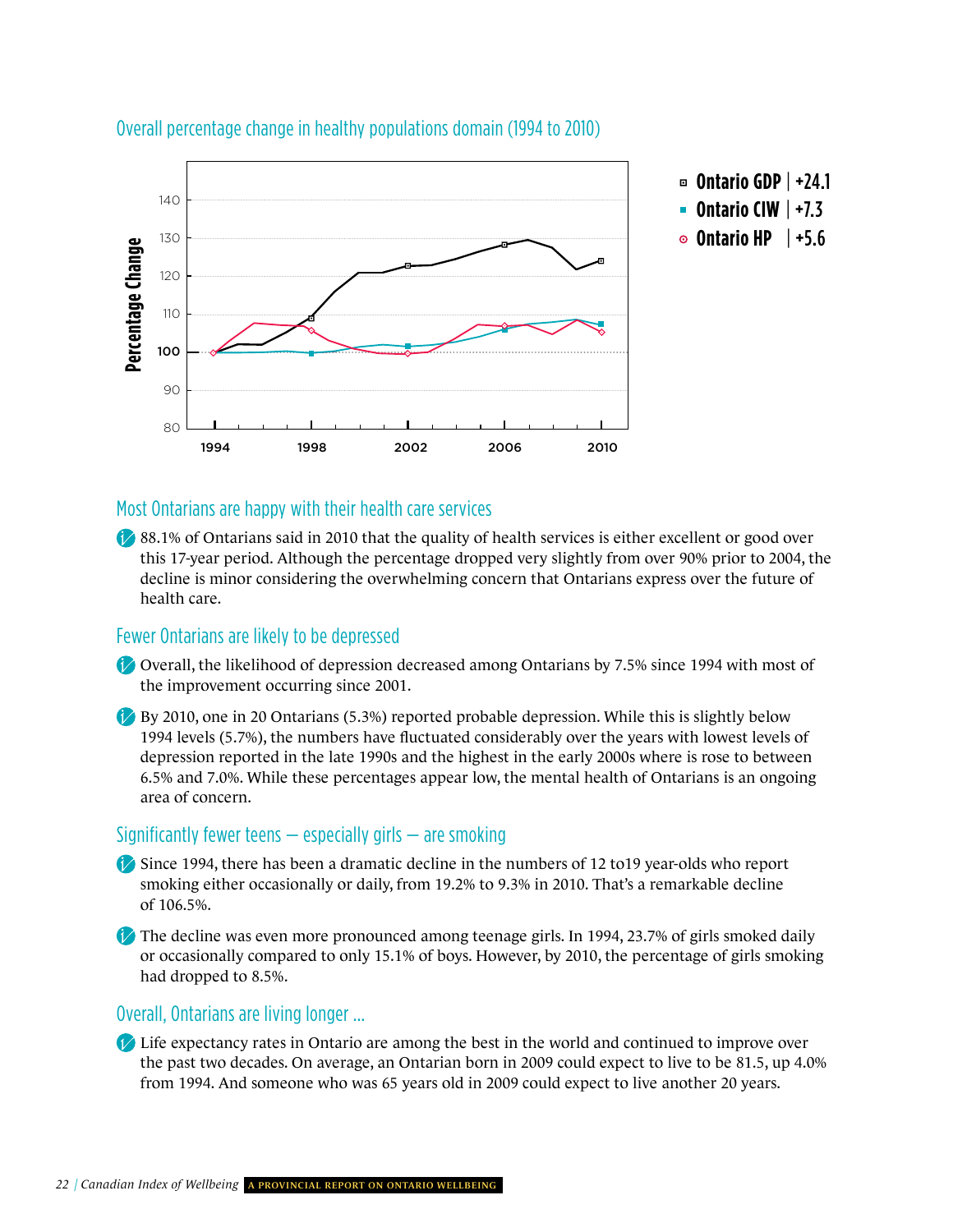Women in Ontario are living longer than men — 83.6 years compared to 79.2 years in 2009. But the gap between men and women is shrinking. Men's life expectancy increased by 3.6 years between 1994 and 2009 compared to 2.5 years for women.

… but 10% don't feel as healthy as they used to

The percentage of Ontarians who consider themselves as having very good or excellent health peaked in 1998 at 69.7%, then decreased substantially to just 57.3% in 2003. Self-rated health rebounded slightly in 2005 to 60.8% where it has remained — respectable, but is still well below pre-2000 levels.

Flu shot rates have plummeted …

In 2001, over three-quarters of Ontarians (76.6%) were getting their influenza immunizations a 31.8% increase from 1994. Then, despite government marketing campaigns, immunization rates slipped to only half (50.1%) by 2010.

The slide, which is most significant among younger and mid-aged adults, began in 2001.

… and diabetes is climbing sharply, especially among men

Reported rates of diabetes have increased almost two and a half times from 1994 to 2010 from 3.0% of the population in Ontario in 1994 to 7.2% in 2010.

By 2010, many more men (8.7%) than women (5.8%) were reporting diabetes, which reversed the pattern seen in 1994 when more women reported diabetes (3.3%) than men (2.7%).

### The Canadian comparison

The trend in Healthy Populations for Ontario is very similar to Canada as a whole. It has shown an overall increase of 5.6% compared to 6.1% for the rest of the country. However, Ontario took quite divergent paths to a similar result.

Ontario was very similar to Canada as a whole in three respects: rising life expectancy, the slight decline in self-reported "very good or excellent" health, and in the troubling increase in the incidence of diabetes.



#### Percentage change in healthy populations for Ontario and Canada (1994 to 2010)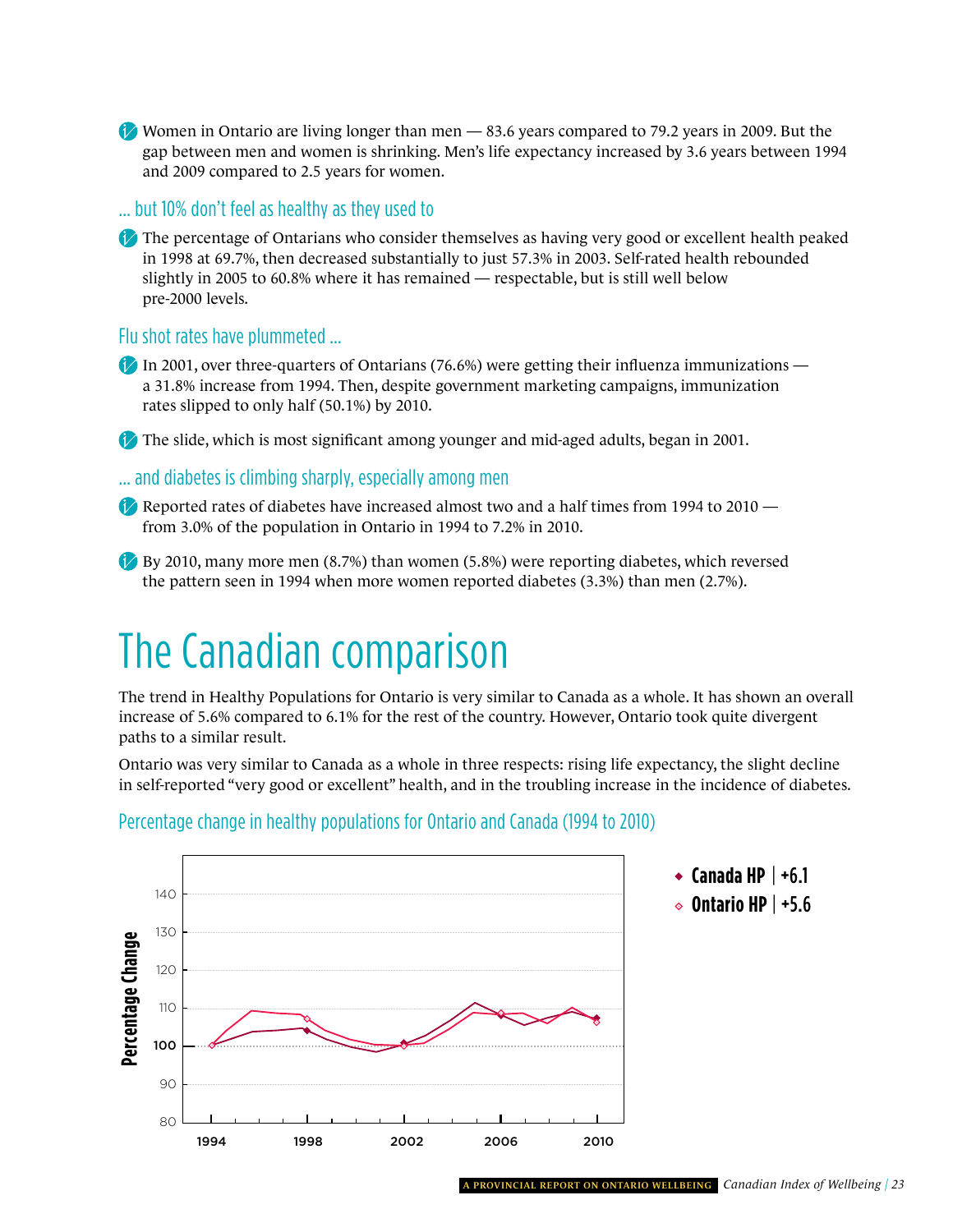## Healthy healthy populations **CANADA** the 11.1% inc Indicators tracked 1994 to 2010

Percentage self-rated health as excellent or very good

Percentage with true for indiv<br>
self-reported diabetes vithout heal Percentage with

Life expectancy at birth, in years

teens 12 to 19 years old Percentage of daily or occasional smokers among

Percentage with<br>probable depression Percentage with

Percentage rating patient health services as excellent or good

Percentage of adults getting influenza immunization

The decrease<br>especially in<br>21.5% more in +7.0 +15.4 The decrease in teen smoking rates is a success story nationally, but especially in Ontario where smoking among 12 to 19 year olds is down<br>21.5% more in Ontario than for Canada overall. Rates of depression in especially in Ontario where smoking among 12 to 19 year olds is down Ontario have also declined by 7.5% since 1994, whereas they have actually increased across Canada by 3.6%.

> immunized against influenza — down by 13.8% since  $1994$  — compared to In contrast, even though satisfaction with the quality of health services remains quite high in Ontario, it has declined by almost 3% while in Canada as a whole it has increased by 4.6%. Perhaps of greater concern, is the significant decline in the percentage of Ontarians who report getting the 11.1% increase across the country over the same period.

## Conclusion

As the Roman poet virgin wrote, "The greatest wealth is health." This is<br>true for individuals and for communities. The linkages between the health or Ontarians and other domains for overan wenbeing cannot be overst<br>Without health, people cannot be fully engaged with their families, in While an increase in the Healthy Populations domain is positive, it is a modest gain in an area that is vital to our individual and collective wellbeing. The gain also hides troubling symptoms that must be addressed. As the Roman poet Virgil wrote, "The greatest wealth is health." This is of Ontarians and other domains for overall wellbeing cannot be overstated. their community, in our democracy, in leisure, work or the pursuit of lifelong learning.

**CANADA IN THE CANADA CANADA CANADA INTERFERITOR CONSUMING THE CANADA CANADA INTERFERITOR** by ensuring access to nutritious foods, by maintaining quality living We all have a role in ensuring a healthier Ontario. Individuals have a exercise, and immunization. Communities have a similar responsibility environments, and by creating conditions that support population health. Greater and collective challenges, such as an ageing population, skyrocketing diabetes, and ongoing mental health challenges, need broader public policy solutions.

that all Ontarians have similar access to and positive outcomes from our health<br>health care system. Part of the solution lies in recognising that health extends beyond primary care. it's a function of individual lifestyles and<br>behaviours as well as a function of our social and physical environment. Policies to address these challenges must also address disparities in health status for many in our communities. We must close those gaps to ensure health care system. Part of the solution lies in recognising that health extends beyond primary care. It's a function of individual lifestyles and As concluded by the World Health Organization's Commission on *Social*  Determinants of Health,<sup>9</sup> action is needed on social justice and equityoriented measures, such as poverty alleviation, better access to health care and medications, and affordable housing.

*<sup>9</sup>* Commission on Social Determinants of Health. (2008). *Closing the gap in a generation: Health equity through action on the social determinants of health.* Final Report of the Commission on Social Determinants of Health. Geneva, Switzerland: World Health Organization.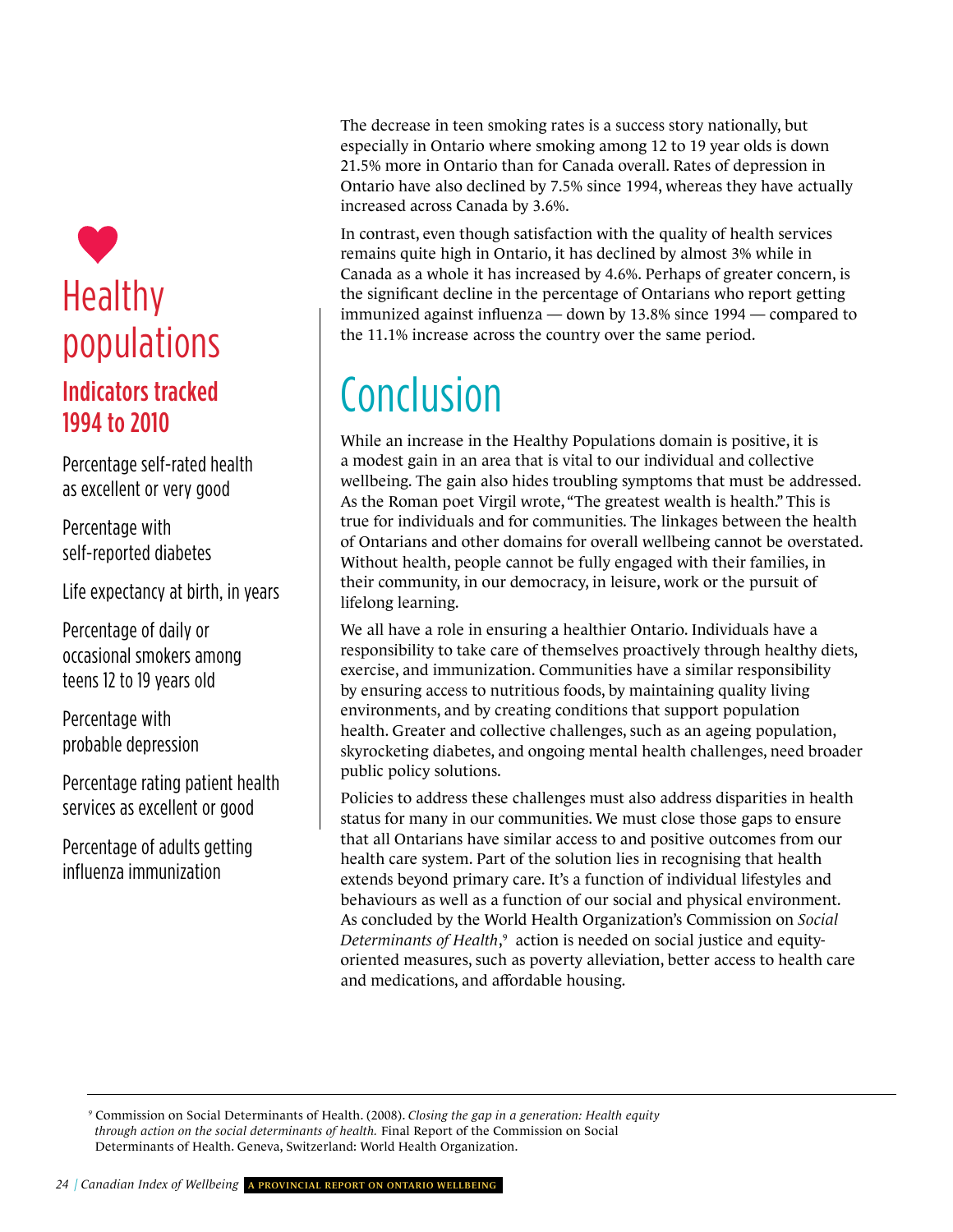# <span id="page-28-0"></span>Democratic engagement

*Democratic Engagement is the state of being involved in advancing democracy through political institutions, organisations, and activities. A society that enjoys a high degree of democratic engagement is one where citizens participate in political activities, express political views, and foster political knowledge; governments build relation-ships, trust, shared responsibility, and participation opportunities with citizens; and democratic values are sustained by citizens, government, and civil society at a local, national, and global level.*

A healthy democracy needs citizens who feel their votes count, who are informed, who participate, debate, and advocate. It needs governments, at all levels, to be transparent, inclusive, consultative, and trustworthy.

### ambivalent about democracy

Overall, Democratic Engagement in Ontario dipped from 1994 to 2004 then saw improvements in 2005, which have since stagnated. The small overall increase in Ontario's Democratic Engagement (up by 1.7%) between 1994 and 2010 fell well short of the increase that occurred for Canada as a whole (7.0%). On almost every indicator of democratic engagement, Ontario showed lower levels of wellbeing than for Canada as a whole. In addition to fluctuations over the 17-year time frame, the contradictory trends on several indicators in Ontario spell trouble for our commitment to the democratic process.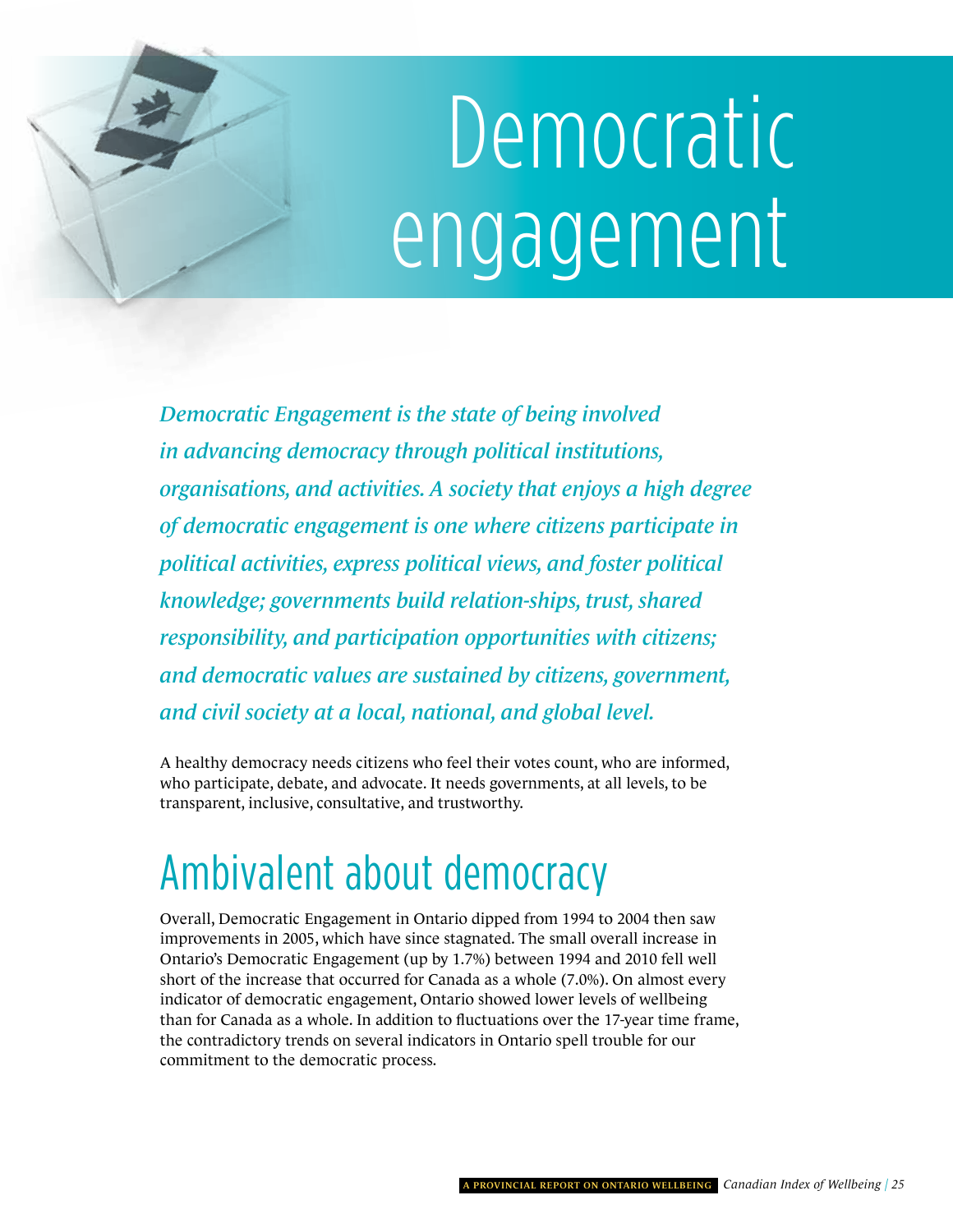

#### Overall percentage change in the democratic engagement domain (1994 to 2010)

#### three out of four Ontarians are satisfied with Canadian democracy …

Overall, Ontarian's satisfaction with Canadian democracy rose 16.9% since 1994.

The percentage of Ontarians who were "very satisfied" or "fairly satisfied" with how democracy works in Canada dropped to a record low of 61.1% in 2004 after being as high as 75.7% in 2000. By 2010, satisfaction levels had almost fully recovered.

#### … but they feel less confident in federal Parliament than other Canadians

Less than half of Ontarians feel "quite a lot" or "a great deal of confidence" in federal Parliament and their confidence has slipped from 48.2% in 2003 to its lowest level of 45.2% in 2010. That represents a 6.2% drop in Ontario, compared to a 2.6% reduction nationally.

#### More Ontarians are interested in politics …

The percentage of Ontarians who said they are "not interested in politics" dropped from 8.9% in the mid-1990s to 7.1% by 2010.

… and believe it's their duty to vote …

Even though 84.2% of Ontarians indicated in the 2008 Canadian Election study that they considered it their duty to vote in federal elections, only 58.6% actually turned out to vote in the federal election that year.

… but fewer are voting

From highs of 65.6% and 66.6% in the 1997 and 2006 federal elections respectively, voter turnout fell to its lowest levels of 58.0% in 2000 and 58.6% in 2008. Overall, there has been a 10.7% decrease since 1994 in voter turnout by Ontarians for federal elections.

#### women remain significantly under-represented at Queen's Park

From 1994 to 2010, women continued to be under-represented in Ontario's Parliament. During that time, the percentage of female MPPs declined from a high of 25.4% in 2004 to just 19.8% by 2008 — a drop of almost a quarter in just four years. In the same period, the representation of women in the federal House of Commons jumped by almost 25%.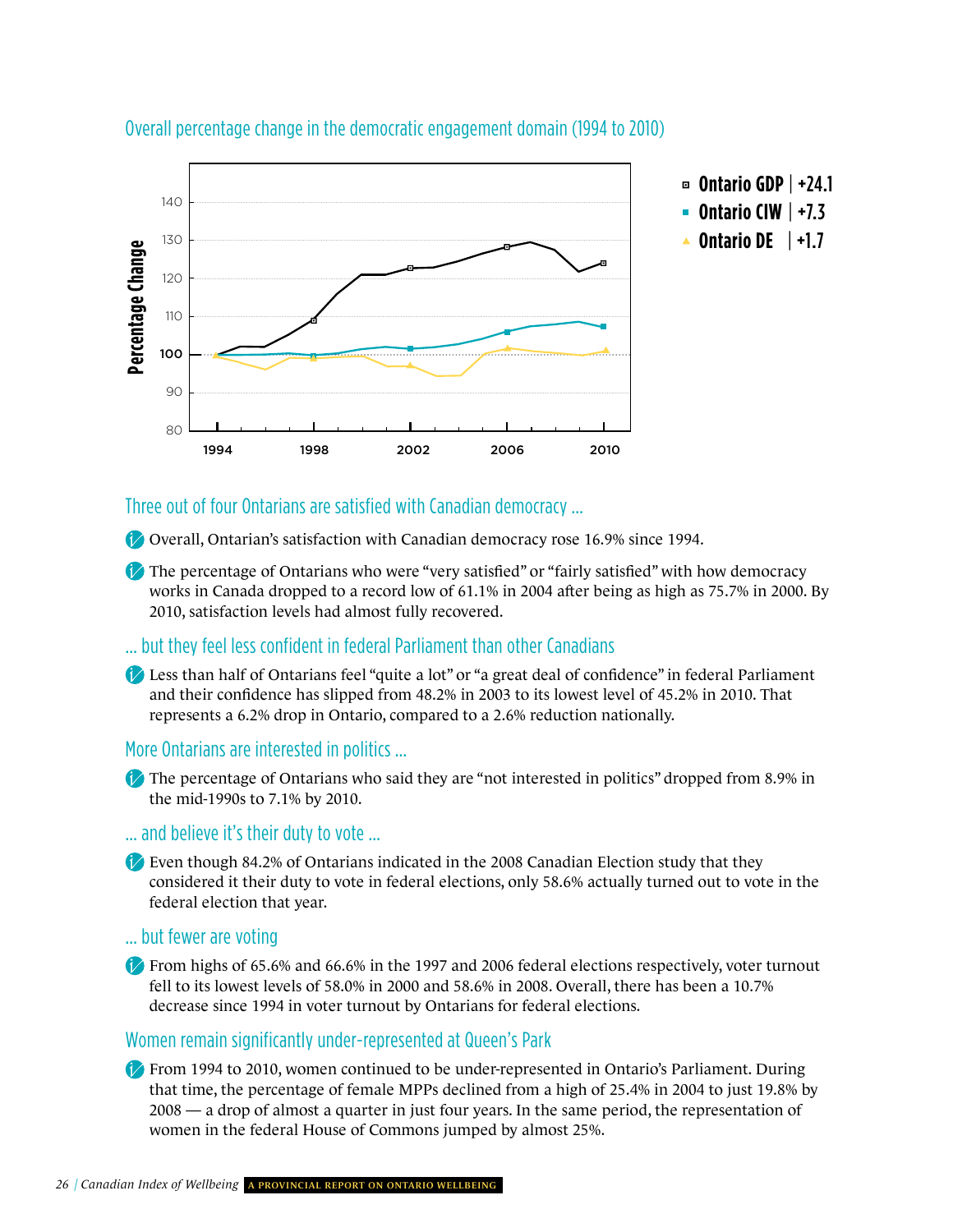## The Canadian comparison

The small increase in Ontario's Democratic Engagement (1.7%) between 1994 and 2010 fell well short of the increase that occurred for Canada as a whole (7.0%). Ontario kept pace with national trends until 2006 but then began to slowly decline.



Percentage change in democratic engagement in Ontario and Canada (1994 to 2010)

On almost every indicator, Ontario showed lower levels of wellbeing than for Canada as a whole. Since 2004 Ontarians have shown a marked increase in both their interest in politics (25.4%) and in their satisfaction with the way in which democracy is working in Canada (16.9%), but still less so than for all Canadians (31.1% and 18.5%, respectively). Even though people say that they are more interested in politics and claim they are satisfied, their level of confidence in federal parliament has declined by 6.2% in Ontario and 2.6% nationally since the early 2000s.

The gap between words and actions is also evident in voter behaviour. The percentage of people who strongly agree that every citizen has a duty to vote in federal elections increased more in Canada (10.8%) than in Ontario (7.1%). Yet voter turnout in federal elections remains a grim statistic across the board with a 10.7% decline in Ontario and an even larger 11.8% decline in Canada.

Perhaps most troubling is that the number of women in the provincial Parliament declined between 1994 and 2010 (down by 2.0%) while in the federal parliament, the representation of women increased by almost a quarter (24.4%). In the World Economic Forum's *Global Gender Gap Report 2013*, Canada's rank remains at 20th internationally in gender equality on the Global Gender Gap Index and has dropped to 42nd (down from 36th in 2010) on the political empowerment sub-index, despite ranking tied for first in educational attainment.10

<sup>10</sup> Hausmann, R., Tyson, L.D., Bekhouche, Y., & Zahidi, S. (2013). *The global gender gap report 2013*. Geneva, Switzerland: World Economic Forum. Retrieved from *<http://www.weforum.org/issues/global-gender-gap>*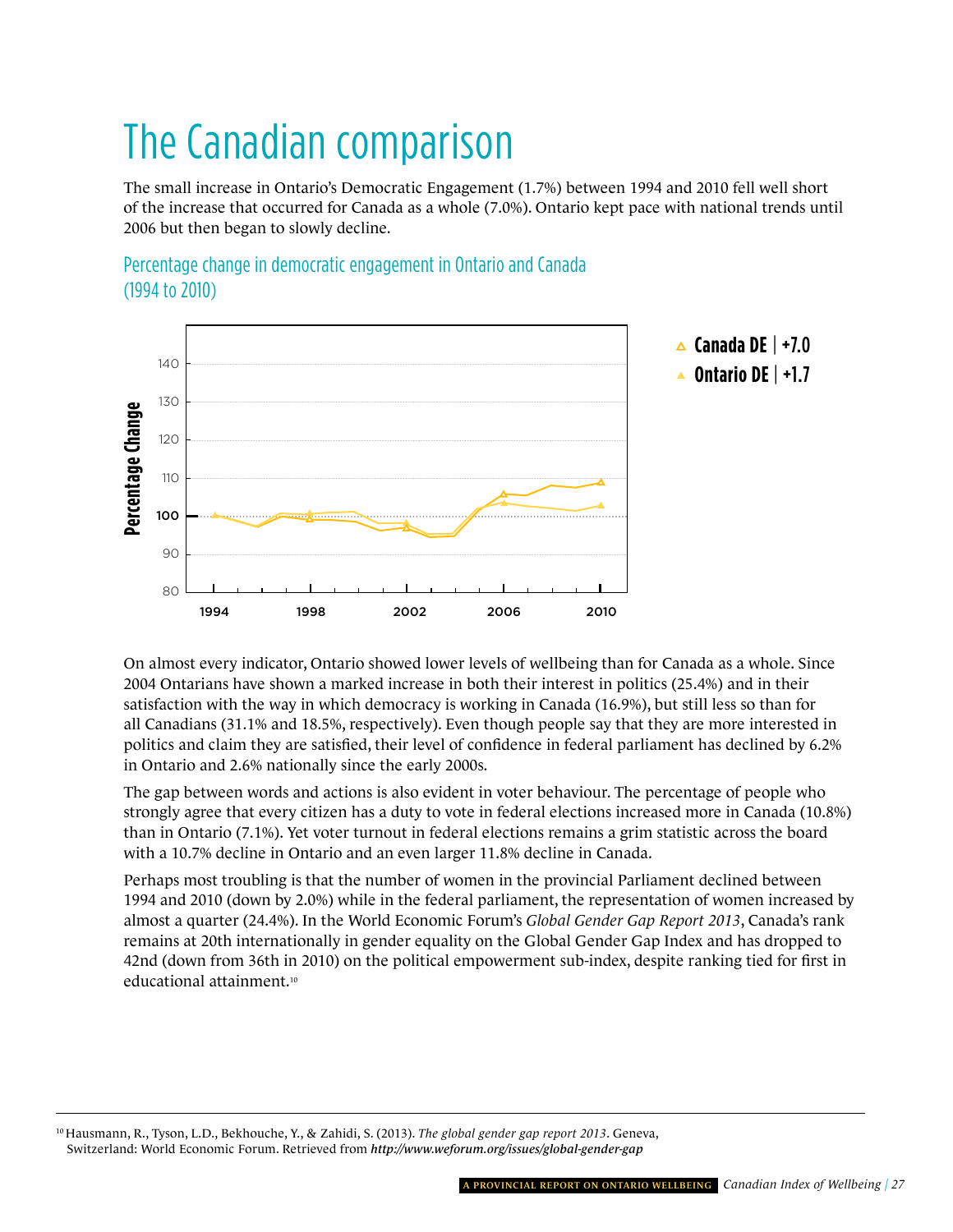

federal elections Percentage of voter turnout at

Percentage that are not interested<br>
in politics at all<br>
in politics at all<br>
all<br>
abate is an in politics at all

Percentage that strongly agree it is every citizen's duty to vote in federal elections

way democracy works in Canada in 2011, with<br>Percentage with a great deal Percentage reporting being very/fairly satisfied with the

Percentage with a great deal or quite a lot of confidence in federal parliament

Ratio of registered to eligible voters

Percentage of women in parliament

Net official development aid as a<br>percentage of Gross National Inco percentage of gross national income

# **Conclusion**

stronger sense of the duty to vote, and more registered voters. Despite representing almost 40% of the Canadian population, Ontarians are increasingly ambivalent and disengaged from the democratic process. Lower confidence in federal parliament, declining voter turnouts, and stubborn under-representation of women in electoral politics are all persistent trends that are at odds with growing interest in politics, a

**ONTARIO** engagement in it. The challenge appears to be how to translate their eventually do begin to vote, are taking longer to enter the electorate. That<br>means that participation may continue to drop with each new generation or engible voters<sup>..</sup>. Introducing young people to politics and political<br>debate is an important contributor to their future voting behaviour and Apparently, Ontarians' interest in democracy is greater than their actual beliefs and interest into action so that they feel they have a greater stake in the future of our province and country. In the 2011 federal election, Ontario maintained a barely passing grade with a 57.6% voter turnout. And while voter turnout is shrinking in all age brackets, the turnout among 18 to 24 year olds, which is the lowest of all age groups at under  $40\%,<sup>11</sup>$  is of critical importance because young people, when they eventually do begin to vote, are taking longer to enter the electorate. That of eligible voters<sup>12</sup>. Introducing young people to politics and political should therefore be an integral part of their education. Further, elected officials must see these trends as a call to action and take immediate steps to halt the eroding confidence in federal Parliament and to restore trust, which is the very foundation of elected representation.

Although the number of women elected to public office increased slightly the members of the legislature and 76 women to the House of Commons Higher voter interest, participation, and confidence could also help attract more candidates to the political arena — including more women. in 2011, with 30 women elected to Queen's Park representing 28.0% of  $(24.7\%)$ , women are nowhere near equal representation.<sup>13</sup> Despite their lower numbers overall, the number of women currently serving as provincial and territorial leaders is an encouraging sign.

To script a future for Ontario that involves greater wellbeing, in all<br>respects we need passionate and informed political debate. Democ engagement is about more than voting. It's about influencing society's<br>vision for greater quality of life and the policies that help us achieve it. respects, we need passionate and informed political debate. Democratic engagement is about more than voting. It's about influencing society's

<sup>&</sup>lt;sup>11</sup> Elections Canada. (2012). *Estimation of voter turnout by age group and gender at the 2011 federal general* -7.8 aspx?section=res&dir=rec/part/estim/41ge&document=report41&lang=e#p5 aspx?section=res&dir=rec/part/estim/41ge&document=report41&lang=e#p5<br><sup>12</sup> Pammett, J.H., & LeDuc, L. (2003). Confronting the problem of declining voter turnout among youth. *election*[. Resource Centre, Elections Canada, Ottawa, ON. Retrieved from http://www.elections.ca/content.](http://www.elections.ca/content.aspx?section=res&dir=rec/part/estim/41ge&document=report41&lang=e#p5)

Electoral Insight, 5(2), 3-8. Retrieved from *http://www.elections.ca/res/eim/article\_search/article.*<br>asp?id=47&lang=e&frmPageSize<br><sup>13 Equal Voice (2011, October), Thirty women MPPs elected in Ontario, Petrieved from http</sup> *asp?id=47&lang=e&frmPageSize* 

<sup>13</sup> Equal Voice. (2011, October). *[Thirty women MPPs elected in Ontario](http://www.equalvoice.ca/speaks_article.cfm?id=534)*. Retrieved from *http://www.equalvoice.ca/ speaks\_article.cfm?id=534*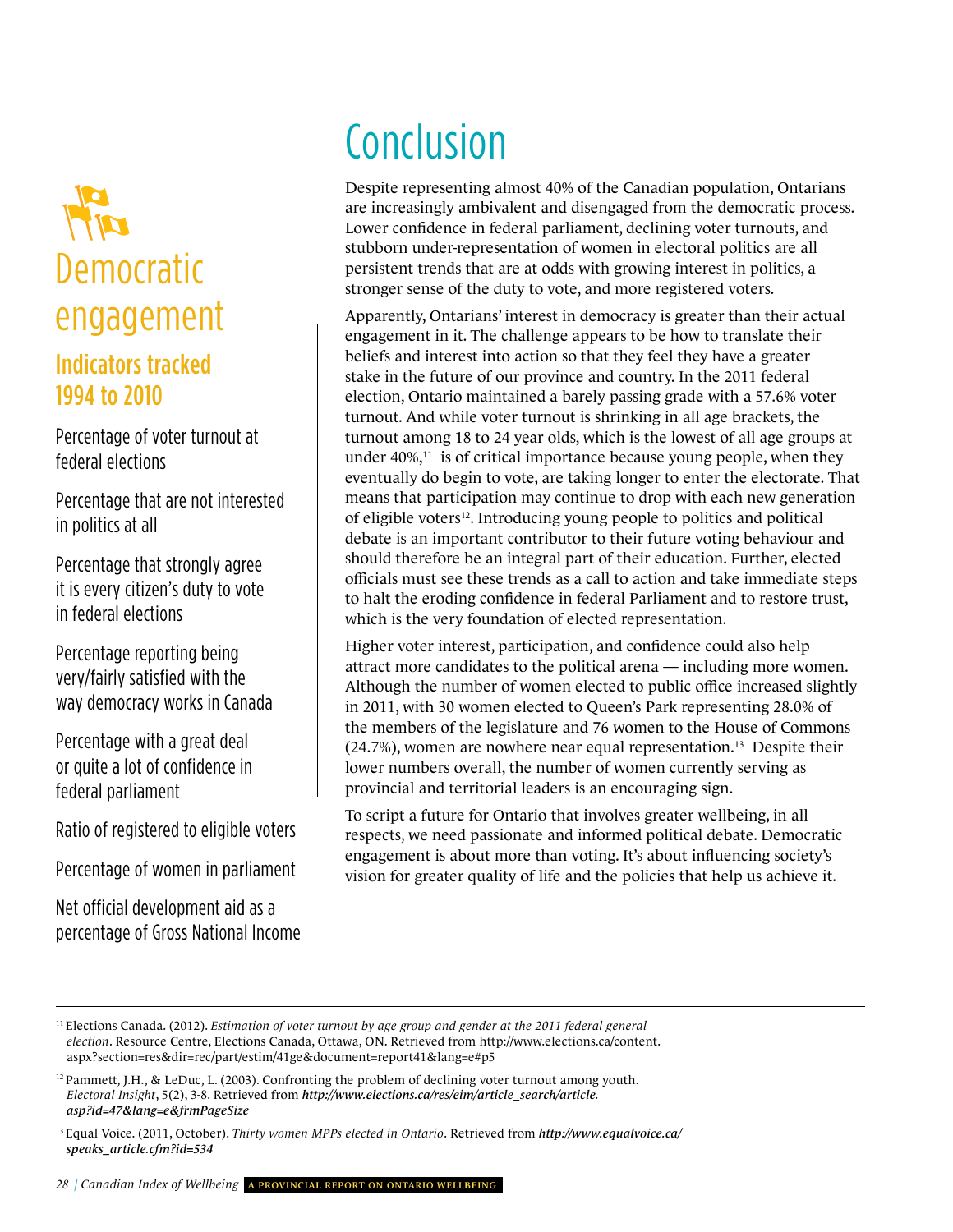<span id="page-32-0"></span>

# Environment

*The environment is the foundation upon which human societies are built. On a broader level, it involves prevention of waste and damage while revitalising the quality and sustainability of all our resources.*

It is the foundation of all human societies and the source of our sustained wellbeing, yet we often take it for granted. The environment is the basis for our health, our communities, and our economy. Despite its fundamental importance and the natural resource wealth it provides to Canada, we often fail to appreciate the various ecosystem services provided by nature that sustain human wellbeing. Indeed, how great is our wellbeing if we cannot breathe the air or drink the water?

### A data challenge

In the CIW's national report,<sup>14</sup> measures for energy production, water yield and marine ecosystem integrity, our ecological footprint, and the Canadian Living Planet Index are used to indicate the environment's role in our wellbeing. These measures are not available at the provincial level, so data are limited for the comparison in this report. However, measures for greenhouse gas (GHG) emissions and ground level ozone are available for Ontario and Canada — measures that are perhaps the most critical because they reflect both the health of the environment and its effect on our health. So while the picture of how well Ontarians are doing with respect to their environment is not as clear as in other domains, it does reflect accurate trends in these two important indicators and the results are very much in line with overall national trends.

<sup>14</sup> Canadian Index of Wellbeing. (2012). *How are Canadians Really Doing?* The 2012 CIW Report. Waterloo, ON: Canadian Index of Wellbeing and University of Waterloo.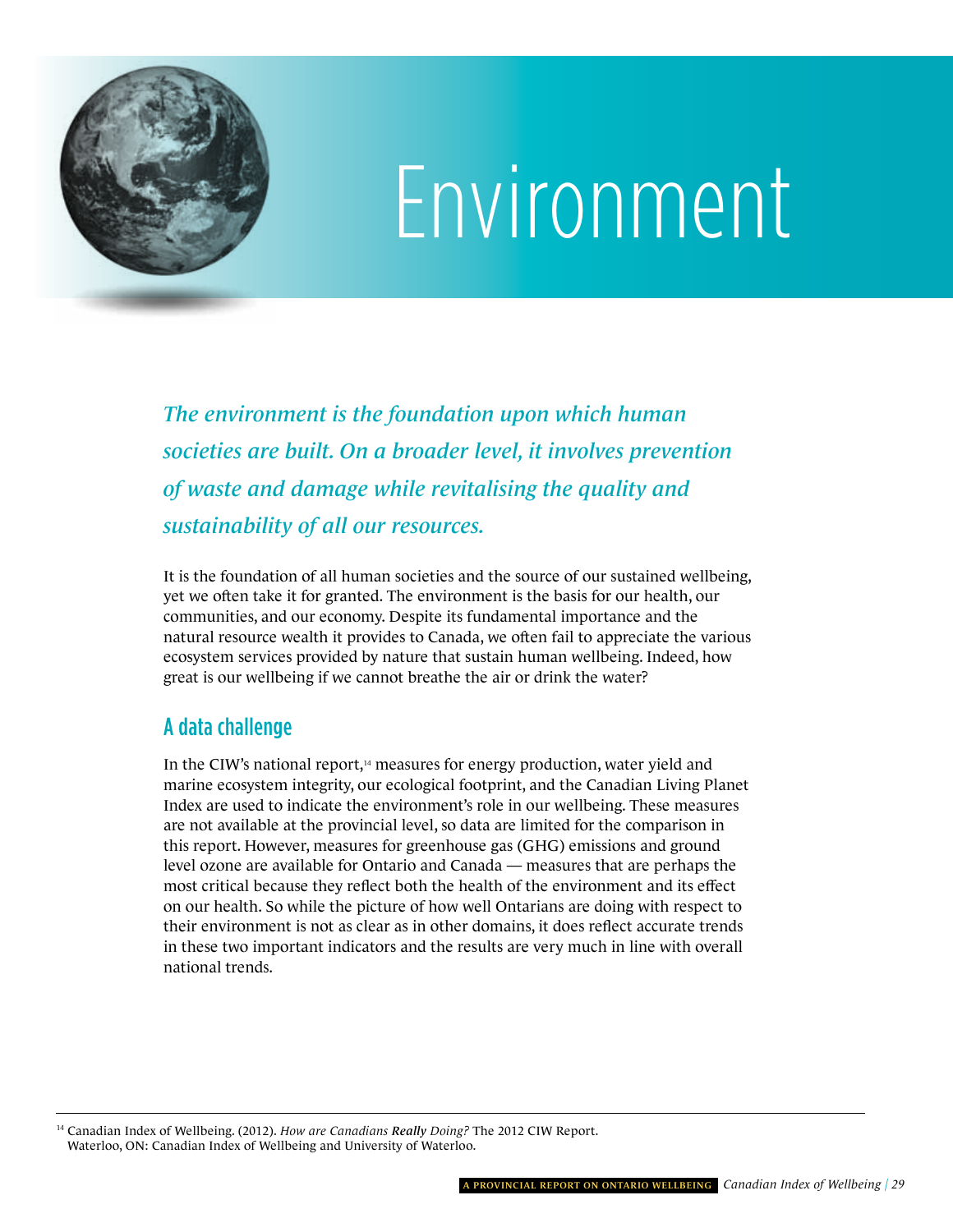

#### Overall percentage change in the environment domain (1994 to 2010)

### Little progress for the planet

Across all domains comprising the CIW framework, only the Environment and Leisure and Culture domains showed overall declines over the 17-year period. Overall, the Environment domain decreased by almost 2% in Ontario between 1994 and 2010. While this outcome is better than the national decline of 7.8% in this domain, the trends in GHG emissions and ground level ozone are far from what we need to address challenges of climate change.

However, there are some promising signs in these trends since 2005. Specifically, GHG emissions dropped dramatically in Ontario after 2008 and individual Ontarians are doing their part.

#### smog is increasing …

Ground-level ozone — or smog — rose from 40.22 ppb in 1994 to 43.12 ppb in 2010 in Ontario, which represents a 6.7% increase over the 17-year period. These increasing levels are of concern because of their direct effect on our health and on the environment.

#### … and ghg emissions remain high …

- Overall, absolute GHG emissions in Ontario decreased by 2.9% from 1994 to 2010, largely due to a 14.9% decrease between 2007 and 2010. Particularly encouraging, by 2009, GHG emissions fell below 1994 levels for the first time. However, in 2010, GHG emissions began to rise again.
- By 2010, more than 60% of GHG emissions nationally were produced by transportation  $(24.0\%)$ , fossil fuel industries (22.3%), and electricity production via utilities (14.3%).

#### … but individual Ontarians are doing their part

Household emissions have remained relatively stable at just 6% of the total GHG emissions over the 17-year period from 1994 to 2010. Unlike many other sectors, household emissions had dropped by 1.4% by 2010.15

<sup>15</sup> Environment Canada. (2012). *National inventory report 1990-2010: Greenhouse gas sources and sinks in Canada - Executive summary*. Ottawa, ON: Environment Canada. Retrieved from *http://www.ec.gc.ca/Publications/default. [asp?lang=En&xml=A91164E0-7CEB-4D61-841C-BEA8BAA223F9](http://www.ec.gc.ca/Publications/default.asp?lang=En&xml=A91164E0-7CEB-4D61-841C-BEA8BAA223F9)*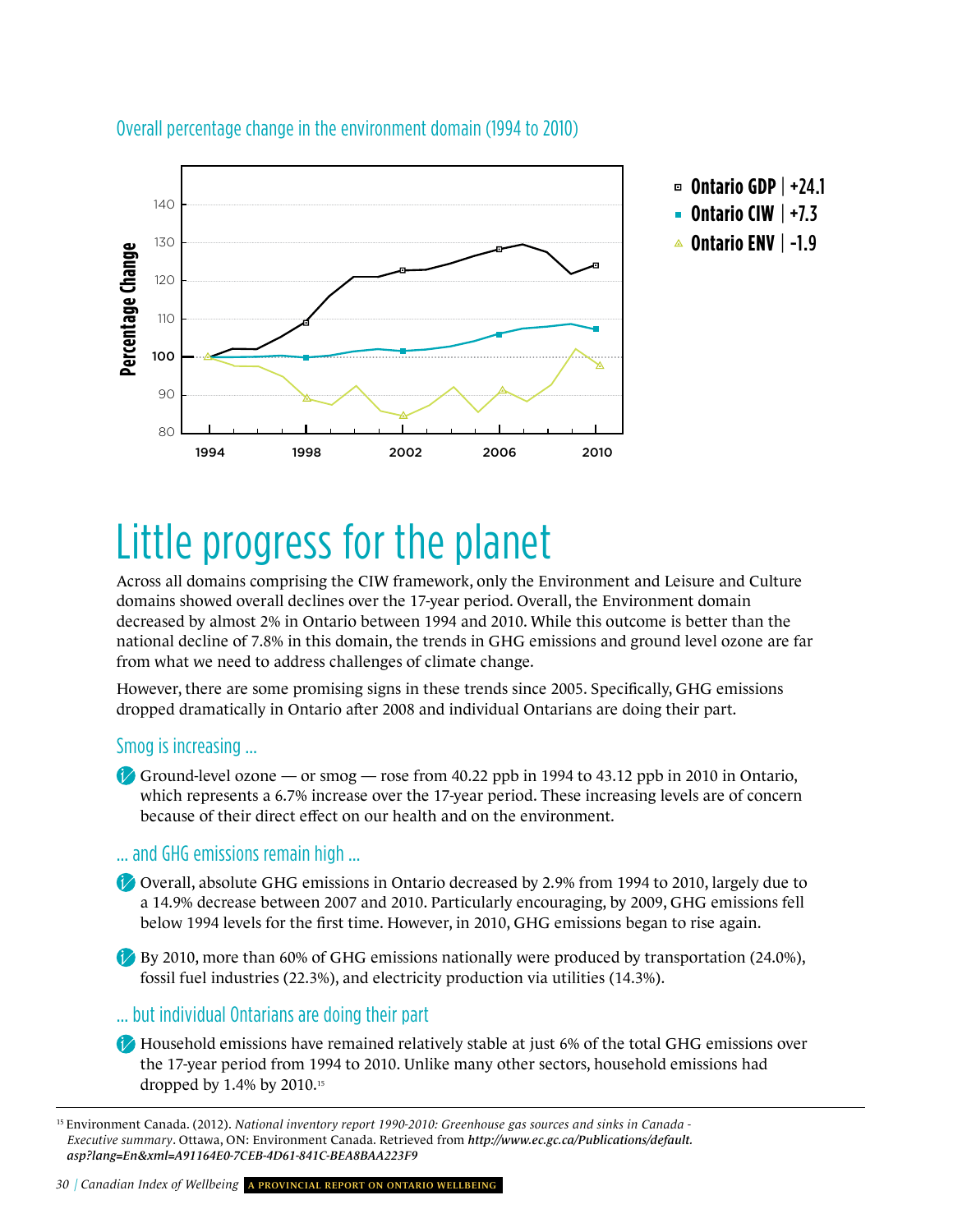# The Canadian comparison

Ontario has seen greater improvement in the Environment domain compared to Canada as a whole. While the health of the environment decreased by 1.9% overall in Ontario between 1994 and 2010, it was not as severe as the decline experienced by Canada as a whole at 7.8%.

#### Percentage change in the environment for ontario and canada (1994 to 2010)



Ground level ozone has increased since 1994 slightly more in Ontario (6.7%) than for Canada as a whole (5.7%). As the seat of much of Canada's manufacturing sector, this slightly higher increase in ground level ozone might not surprising, but remains a concern for the health of Ontarians.

Ontario is one of only two provinces, along with Québec, that has seen its overall GHG emissions decline from 1990 levels. Reductions in GHG emissions have occurred only since 2007 in Ontario, and they remain much higher than anywhere else in the country except Alberta.16 Together, these two provinces contribute almost 60% of GHG emissions to the national total.17



### Environment environment Indicators tracked 1994 to 2010

ground level ozone (population weighted in parts per billion)

absolute greenhouse gas (ghg) emissions (megatons of carbon dioxide per year)

16 Environment Canada. (2014). *Greenhouse gas emissions by province and territory*. Available at *http://www.ec.gc.ca/ [indicateurs-indicators/default.asp?lang=en&n=18F3BB9C-1](http://www.ec.gc.ca/indicateurs-indicators/default.asp?lang=en&n=18F3BB9C-1)* 

<sup>17</sup> Environment Canada. (2013). *National inventory report: Greenhouse gas sources and sinks in Canada 1990-2011*. The Canadian Government's Submission to the UN Framework Convention on Climate Change. Executive Summary. Ottawa, ON: Government of Canada. Retrieved from *http://www.ec.gc.ca/Publications/A07ADAA2-E349-481A-860F-9E2064F34822/ [NationalInventoryReportGreenhouseGasSourcesAndSinksInCanada19902011.pdf](http://www.ec.gc.ca/Publications/A07ADAA2-E349-481A-860F-9E2064F34822/NationalInventoryReportGreenhouseGasSourcesAndSinksInCanada19902011.pdf)*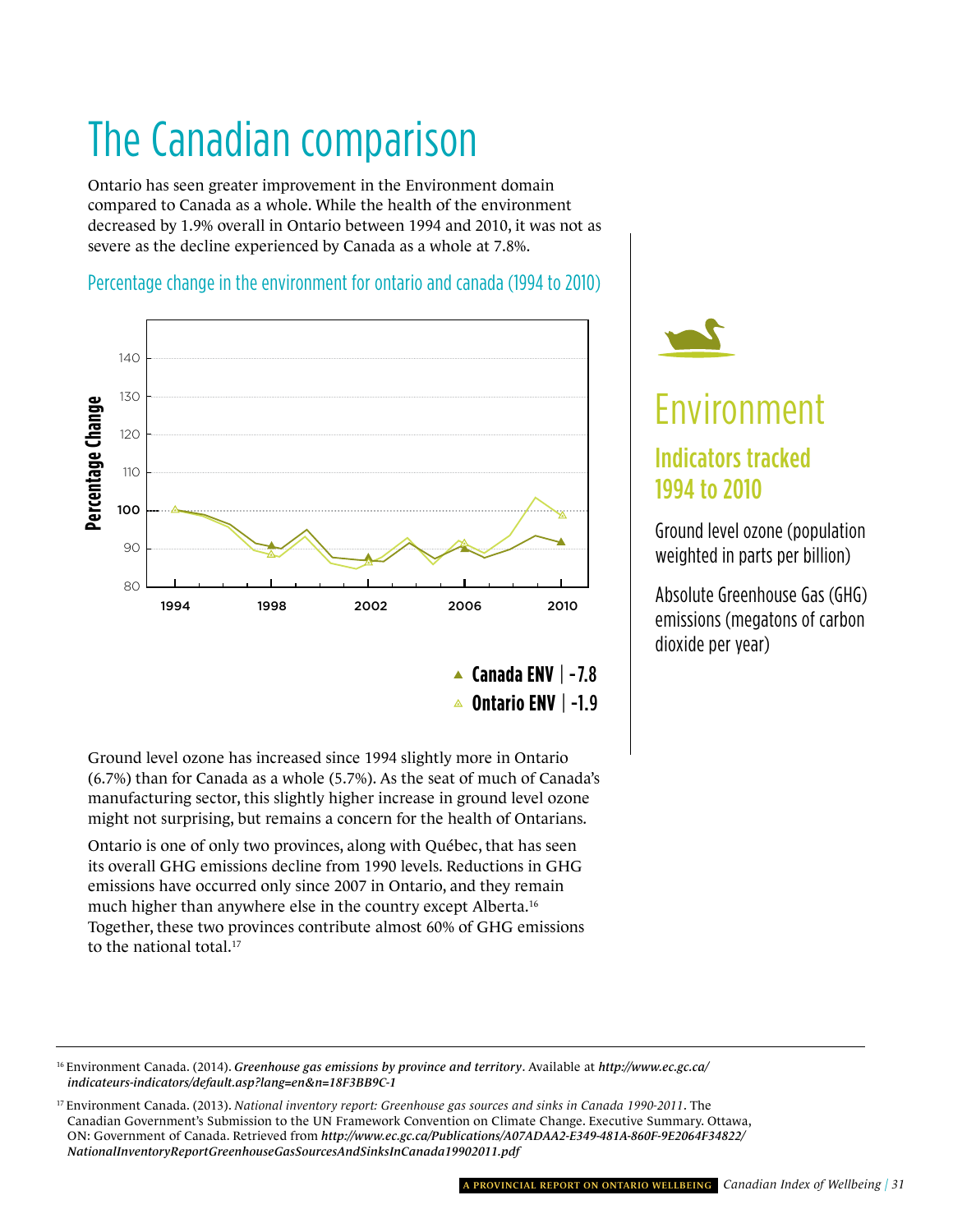# **Conclusion**

All is not well when it comes to the Environment where trends paint a picture that is largely deteriorating. While more efficient industrial processes, a more service-based economy, and cleaner energy generation are positive shifts,18 the lack of real progress during this 17-year period continues to be a concern. The choices we make in terms of protecting, managing, and/or restoring the environment will dictate not only the state of our lands and waters, but our present and future wellbeing as Canadians.

We can see and feel the impact of environmental degradation. Longer commutes to work increase traffic congestion and emissions. The resulting smog is directly linked to human health — such as respiratory problems — and to deteriorating ecosystems.

Given that there is an increasingly large global population with a voracious and growing demand for our natural capital, it is critical that individuals, industry, and government leaders assess not only the benefits, but the *consequences*, of drawing on the resources provided by the environment. We must find ways to ensure that gains in the economy do not come at the expense of the environment. Our wellbeing depends on bold individual and collective action to reverse these negative trends.

Having more accessible and reliable data on many indicators comprising the Environment domain — at both the national and provincial levels — would make our observations about overall trends in Ontario even more firm. Having such data would not only clarify the picture about the environment for Ontario as well as all other provinces, but would enable a fuller picture of our wellbeing.

18 Environment Canada. (2013). *Greenhouse gas emissions per person and per unit gross domestic product*. Retrieved from *<http://www.ec.gc.ca/indicateurs-indicators/default.asp?lang=en&n=79BA5699-1>*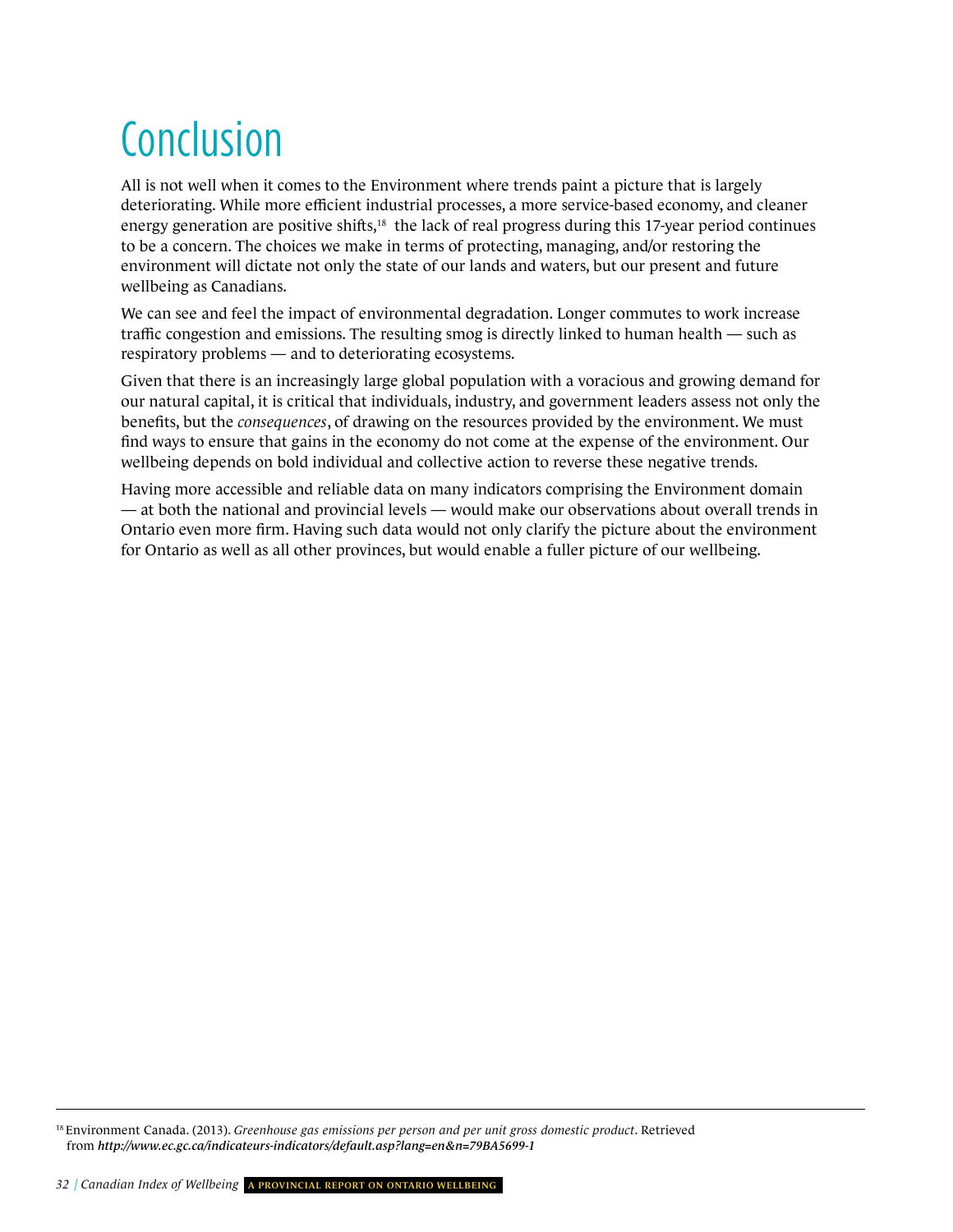# Leisure and culture

<span id="page-36-0"></span>*By participating in leisure and cultural activities, whether arts, culture, or recreation, we contribute to our wellbeing as individuals, to our communities, and to society as a whole. The myriad of activities and opportunities we pursue and enjoy benefit our overall life satisfaction and quality of life. As forms of human expression, they help to fully define our lives, the meaning we derive from them, and ultimately, our wellbeing.* 

This is true throughout our lives and for all social groups, all ages, and both genders. The impact of participation in leisure and cultural activities is even greater for people in marginalized groups, such as people living with disabilities, those living in poverty, and minority populations.

### where have all the good times gone?

The Leisure and Culture domain is the only domain in Ontario other than the Environment to see an overall decline since 1994, falling by 5.9%. Positive trends include greater participation in physical activity and slightly longer vacations. However, decreasing engagement in social leisure and the arts, lower rates of volunteerism, and declining household spending in the domain are of growing concern for our wellbeing if they are not soon reversed.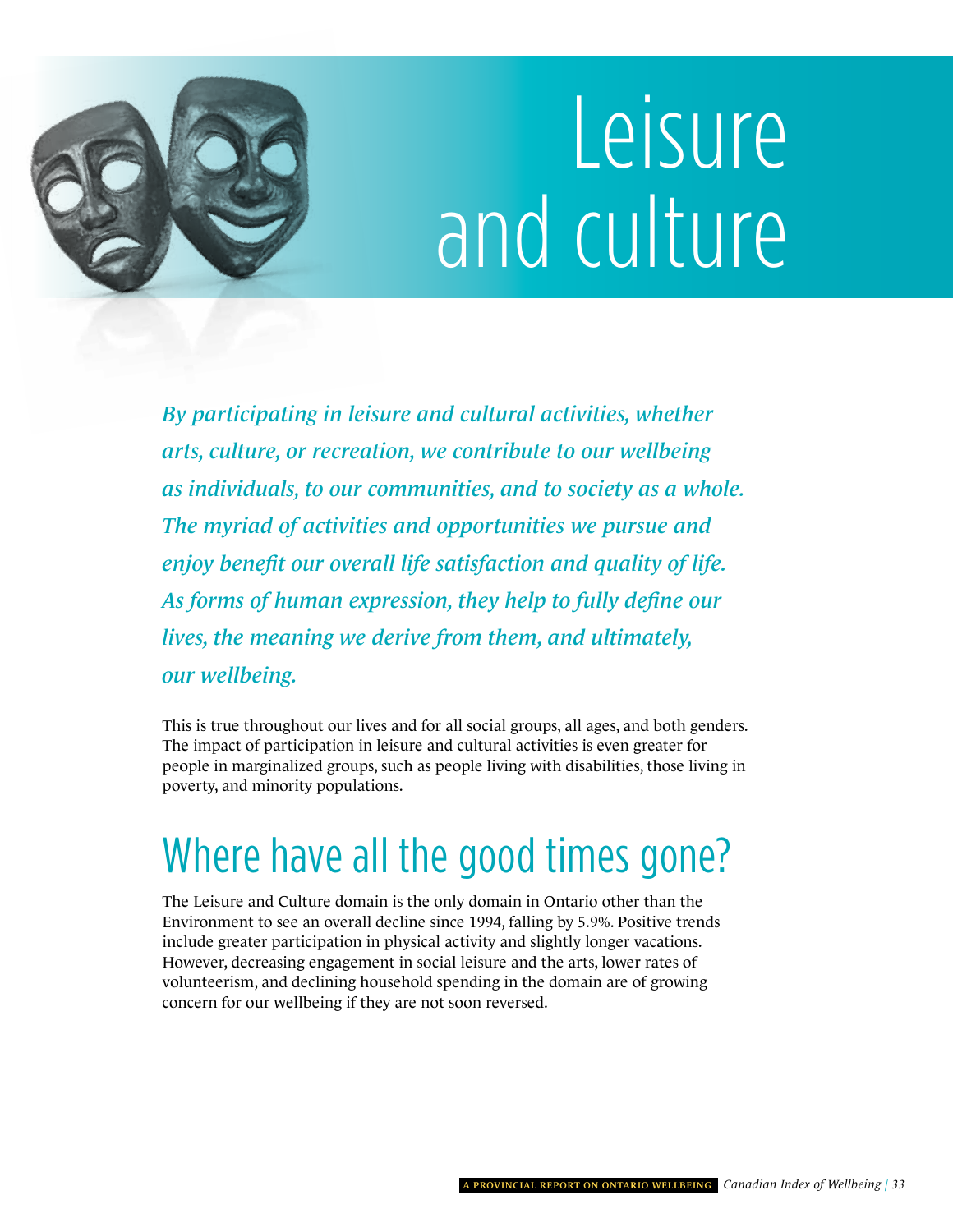

#### Overall percentage change in the leisure and culture domain (1994 to 2010)

#### Ontarians, especially women, are socialising less than 17 years ago …

- By 2010, Ontarians spent 4.4% less time on average engaged in social leisure activities on the previous day than they did in 1994. This decline represents 30 to 40 minutes each week that we no longer spend socialising with friends and family. Since 2005, participation in social leisure activities has slowly begun to increase, but remains below 1994 levels.
- Women spend a greater percentage of their time socialising than men do, but the decline in participation was felt almost entirely by women who saw a 7% drop in their social leisure whereas men experienced a less than 1% drop.

#### … and are also spending less time engaged in arts and culture

- Time spent engaged in arts and culture activities dropped by almost 12% between 1994 and 2005. Despite increasing after 2005, participation was still 2.6% below 1994 levels in 2010.
- Similar to social leisure, women spend more time engaged in arts and culture activities. However, women's declining participation — down almost 4% — accounts almost entirely for the drop among Ontarians.

#### Except for seniors, Ontarians are volunteering fewer hours in culture and recreation

- Between 2007 and 2010, the percentage of Ontarians who volunteer edged up from 47% to 48%.<sup>19</sup> Yet the time spent volunteering for culture and recreation organisations dropped by an average of almost 10 hours annually, from 49.7 hours in 1994 to 40.0 hours in 2010. Despite the drop, men were still volunteering an average of 15 more hours each year than women between 1994 and 2010.
- The reduction in volunteer time was reflected in all age groups except Ontarians over 65 years of age who actually showed an increase of 11.5% in their volunteering.

<sup>19</sup> Vézina, M., & Crompton, S. (2012). *Volunteering in Canada*. Statistics Canada Catalogue no. 11-008-X, Canadian Social Trends. Retrieved from *<http://www.statcan.gc.ca/pub/11-008-x/2012001/article/11638-eng.pdf>*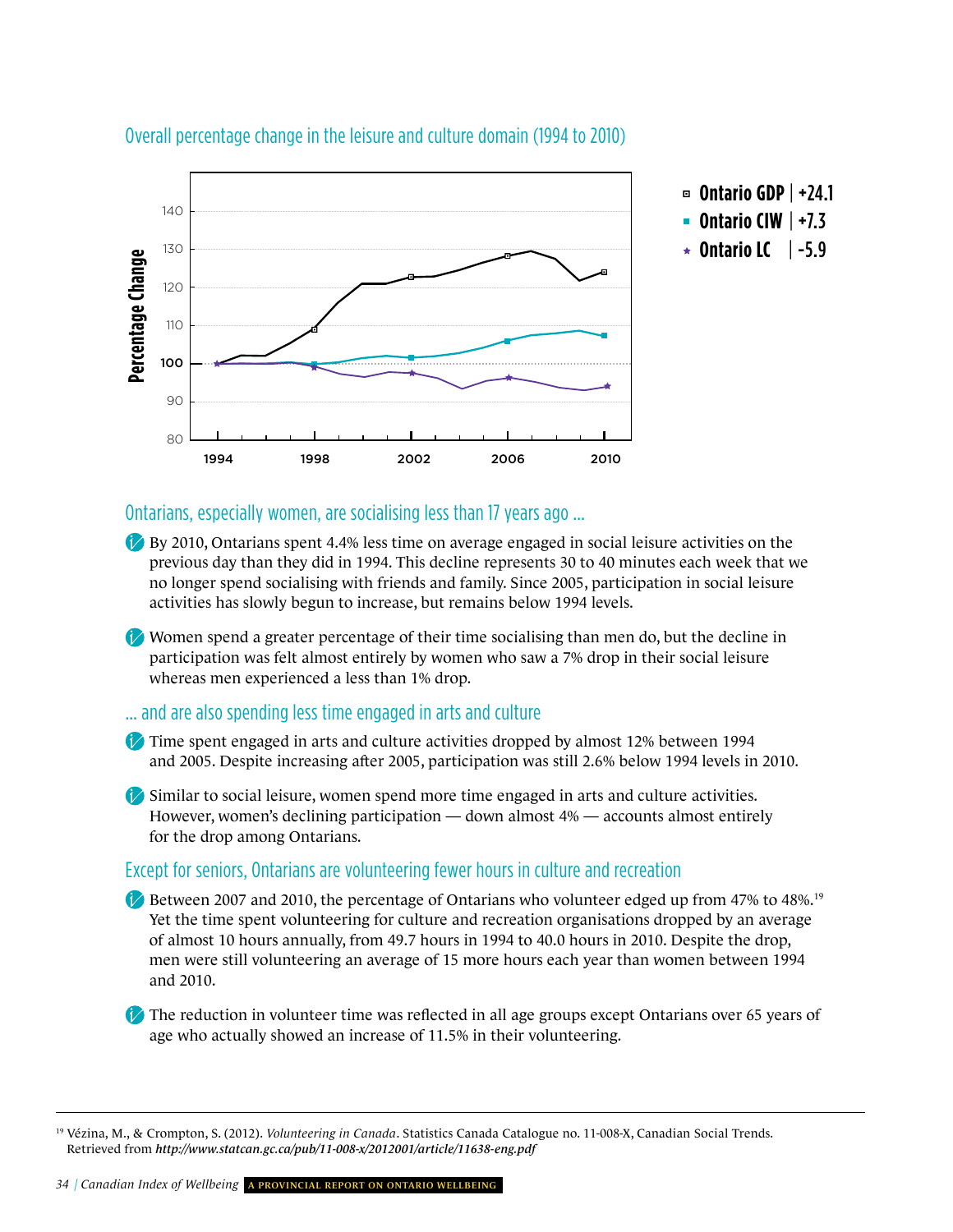#### attendance at performing arts performances has dropped …

Attendance at the performing arts was uneven throughout the 2000s. Between 2004 and 2006, average attendance per performance rose by over 10%, yet two years later it had fallen almost 12% below 1994 levels. The decline from 2006 to 2008 — before the recession even started represented one in every four attendees to the performing arts. Attendance has started to rebound slowly, but it dropped by 8.1% overall between 1994 and 2010.

… overall spending on culture and recreation is down …

- Ontarians' spending on culture and recreation also dropped significantly after 2006. Despite rising steadily in the first part of the decade, the percentage of Ontarians' total household income spent on culture and recreation dropped by 4.5% from 1994 to 2010. The reduction occurred regardless of whether household income went up or down.
- $\bullet$  This is a troubling trend because such spending is something that Ontarians and all Canadians — have traditionally protected even in difficult economic times.

#### … and young people are the most affected

All age groups saw reductions of between 2% to 2.5% in their annual household spending for culture and recreation. One exception is for Ontarians under the age of 25. In their case, spending decreased much more, falling from almost 27% of their total household income in 1997 to 20.6% by 2010. This decrease is more than three times larger than for almost all other age groups. In contrast, as more baby boomers enter retirement, there appears to be a slight trend upwards in their spending on culture and recreation.

#### More positively, many Ontarians are physically active almost every day

- Participation in physical activity lasting more than 15 minutes rose steadily from about 21 to 27 times per month between 1994 and 2005. It levelled off to about 26 times per month after 2006 for a percentage increase of 21.5%.
- Even though older adults in Ontario show similar trends in their participation in physical activity between 1994 and 2010, they are participating at much lower levels than all other age groups.

#### Ontarians are taking slightly longer vacations …

The average number of nights Ontarians spent away from home on holidays remained steady throughout the late 1990s and early 2000s. The average increased steadily from 2003 to 2007, rising by 13.3%. After 2007, however, average nights away suddenly decreased by almost 5% undoubtedly reflecting the impact of the recession on holiday travel. Over the 17-year period from 1994 to 2010, average nights away increased by 8.8% overall. Interestingly, the highest average increase in nights away was enjoyed principally by those with lower household incomes.

#### ... but are not visiting National Parks and Historic Sites

- Annual visits to the National Parks and National Historic Sites of Canada in Ontario have dropped by 38.2% from 1994 to 2010. In real terms, that's a decrease of roughly 92,000 annual visitors. Visitation to Ontario Provincial Parks also declined over the same time period, $20$  although not to the same extent. Engagement with the natural environment appears to be in decline generally and visitation to our National Parks and Historic Sites is not simply being experienced in other parks or protected areas. These declines mean that fewer Ontarians are receiving the social, psychological, and physical benefits from interacting with nature.
- 20 Ontario Ministry of Natural Resources. (2011). *State of Ontario's Protected Areas Report*. Toronto, ON: Queen's Printer for Ontario. Retrieved from *[www.mnr.gov.on.ca/stdprodconsume/groups/lr/@mnr/@sorr/documents/document/stdprod\\_085564.pdf](http://www.mnr.gov.on.ca/stdprodconsume/groups/lr/@mnr/@sorr/documents/document/stdprod_085564.pdf)*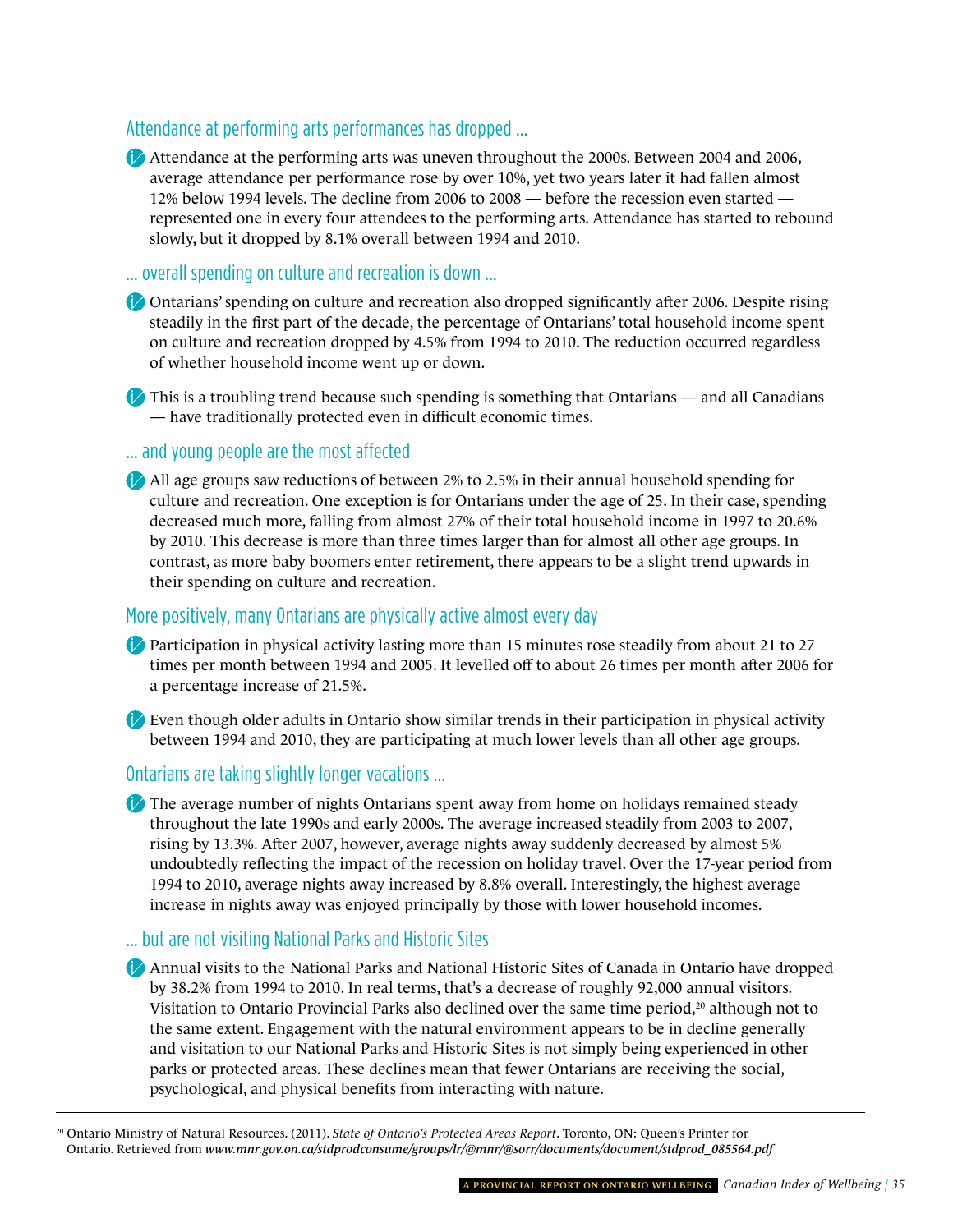# Leisure Leisure and culture

### Indicators tracked 1994 to 2010

average percentage of time spent on the previous day in social leisure activities

Environment average percentage of time spent on the previous day in arts and culture activities

average number of hours in the past year spent volunteering for culture and recreation organisations

average monthly frequency of participation in physical activity over 15 minutes

average attendance per performance in past year at all performing arts

average visitation per site in past year to all national parks and national historic sites

average number of nights away per trip in the past year on vacations over 80km from home

Expenditures in past year on culture and recreation as percent of total household expenditures

### **CANADA CANADA CANADA CANADA CANADA CANADA CANADA CANADA CANADA CANADA CANADA CANADA CANADA CANADA CANADA CANADA** The Canadian comparison

and Culture domain followed a similar, although less severe downward Overall, the negative trend in Ontario from 1994 to 2010 for the Leisure path than in Canada (5.9% and 7.8%, respectively). However, any decline in wellbeing over this period is cause for concern, especially because it occurred during times of economic growth and prosperity in the province.

#### Percentage change in leisure and culture for Ontario and Canada (1994 to 2010)



**Canada LC** | -7.8 **Ontario LC** | -5.9

Declines in the amount of time Ontarians spent in social leisure activities (down by 4.4%) and in arts and culture activities (down by 2.6%) were not as severe as in the rest of the country (down by 19.7% and 8.5%, respectively), but visitation to National Parks and National Historic Sites decreased by a much greater extent than in Canada as a whole (down 38.2% in Ontario and 28.7% in the country overall). Also, monthly participation in physical activity by Ontarians has gone up since 1994 by 21.5%, but not as much as the increase seen in Canada as a whole at 24.0%.

Reductions in volunteerism in leisure and culture were similar in both Ontario and Canada (down by 19.6% and 21.9%, respectively). Similarly, declines in household spending on culture and recreation were almost identical with a 4.5% drop in Ontario compared to a 4.1% drop nationally.

Finally, attendance at the performing arts declined in Ontario and Canada by 8.1% and 10.7% respectively. Consequently, fewer people are enjoying opportunities to engage our arts community and to experience important expressions of what it means to be Canadian.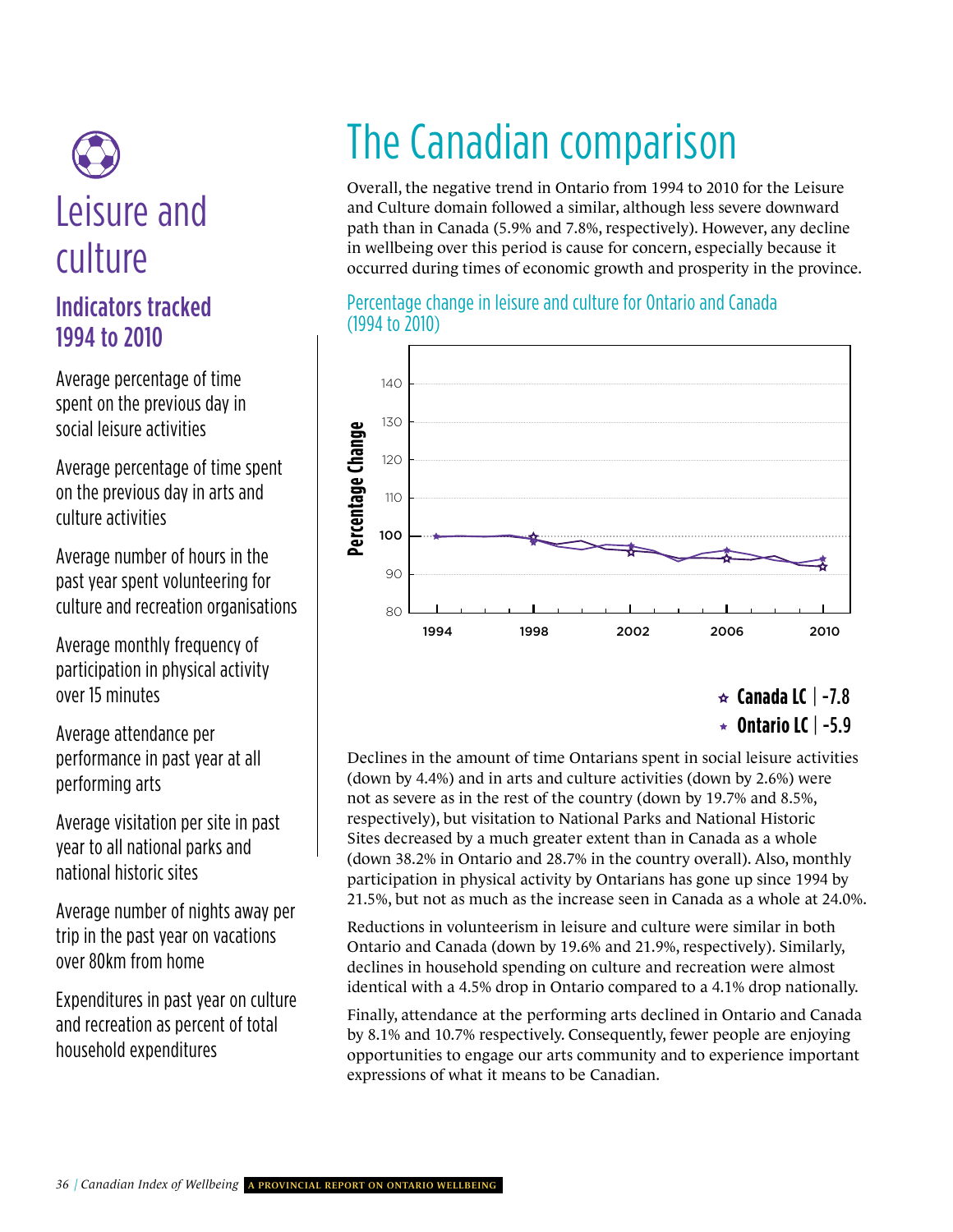## Conclusion

Leisure and culture make significant contributions to our personal and collective wellbeing. They provide opportunities for strong social relationships and enrichment, and help shape our personal, community, and national identity. They give us a sense of who we are as a people. For these reasons the overall decline in the engagement of Ontarians in leisure and cultural activities is troubling.

The significant drop in leisure time activity among women is noteworthy and may very well reflect their increased feelings of time crunch which includes increasing unpaid time helping others living on their own. While there is some comfort in knowing that participation in physical activity has increased slightly over recent years, given the challenge of an ageing population, increased chronic diseases such as diabetes, and obesity-related health challenges, it would be of greater benefit to see a substantial increase in physical activity, especially among the boomers as many of them enter retirement.

Equally worrying is that over the past several years, public agencies and non-profit, voluntary organisations responsible for the provision of leisure and culture programmes, services, facilities, and other opportunities have seen an ongoing shift away from core funding. Now, they are also faced with declining volunteer hours. Not only do volunteers lose some of the benefits of volunteering, such as socialising, learning new skills, and feeling fulfilled, but many citizens may lose opportunities for accessing leisure and culture programmes and services that are often provided by volunteers.

These trends strike at the very heart of our leisure time — at what makes us who we are. They bode poorly for the wellbeing of individuals, communities, and society. Should they continue, the benefits associated with having leisure and culture as key components in the lifestyles of Ontarians and in our communities will simply not be realised. We must strengthen our capacity to provide meaningful and accessible venues and opportunities for leisure and culture for all Canadians.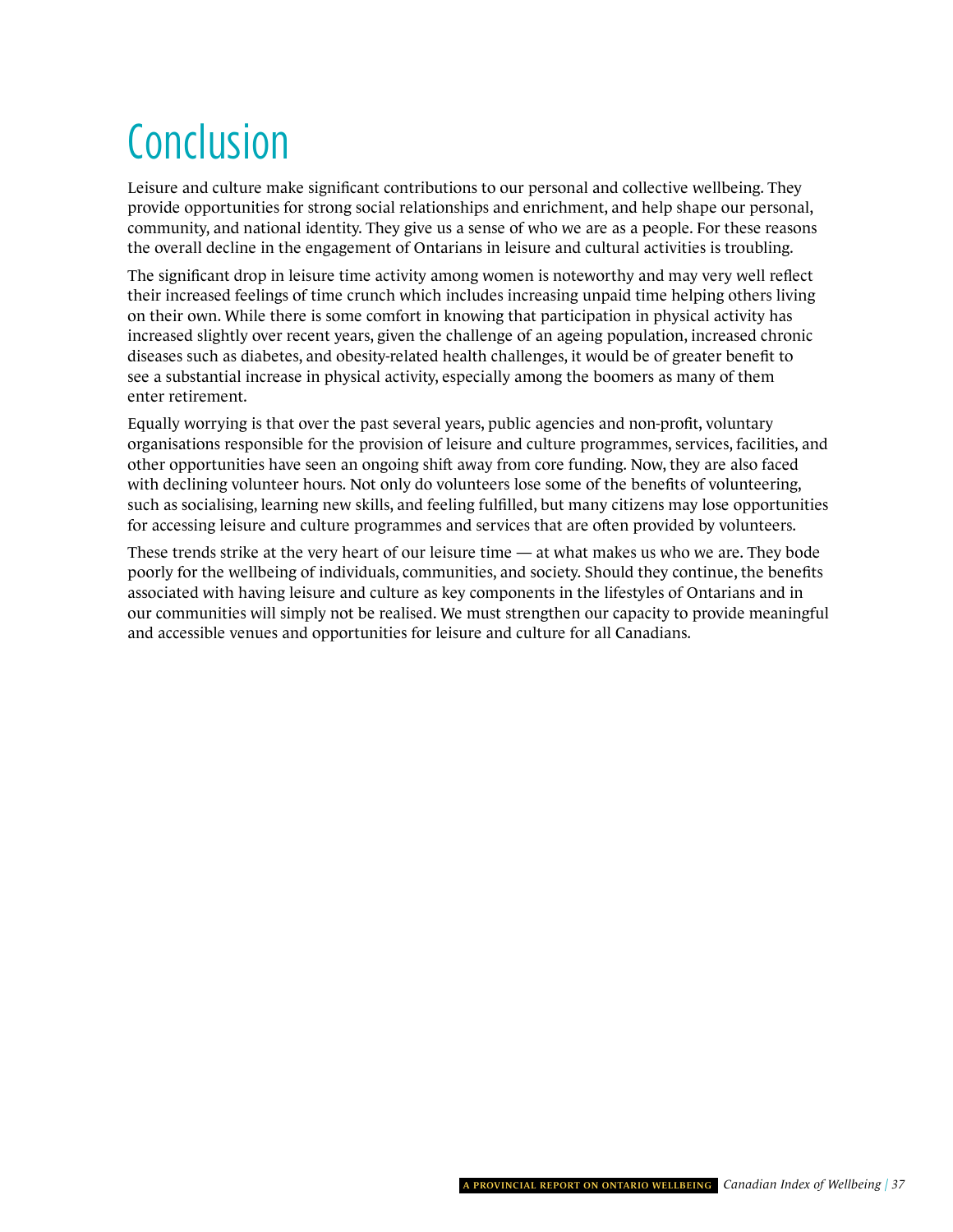<span id="page-41-0"></span>

# Time use

*Time use measures how people experience and spend their time. It examines how the use of our time affects physical and mental wellbeing, individual and family wellbeing, and present and future wellbeing.* 

It considers the length of our work week and our work arrangements, our levels of time pressure, and the time we spend in leisure and volunteerism.

The implicit assumption is the notion of *balance*. Most activities are beneficial to wellbeing when done in moderation, but are detrimental when done excessively or not at all. Since there are only 24-hours in a day, too much time directed towards one activity can mean not enough or no time at all allocated for other activities that are also critical for our wellbeing.

### Trapped in the time crunch

The Time Use domain saw a very modest improvement of 1.1% since 1994 in Ontario. This slight increase suggests that the way Ontarians are experiencing time has not changed very much over the 17-year period from 1994 to 2010. Despite a modest upturn in the early 2000s, the overall trend suggests that Ontarians — and all Canadians — have not made much progress finding work-life balance. Instead, we are trapped in a "time crunch."

The consistent trend and small positive change over the years also mask important underlying changes in the Time Use indicators. Fewer people working more than 50 hours per week and increased access to flexible work hours greatly contributed to a higher degree of balance in the lives of many Ontarians. However, the influence of these positive trends is mitigated by the increase in the numbers of people who are feeling pressed for time, more women providing unpaid care to older adults, and all the additional time spent commuting to work.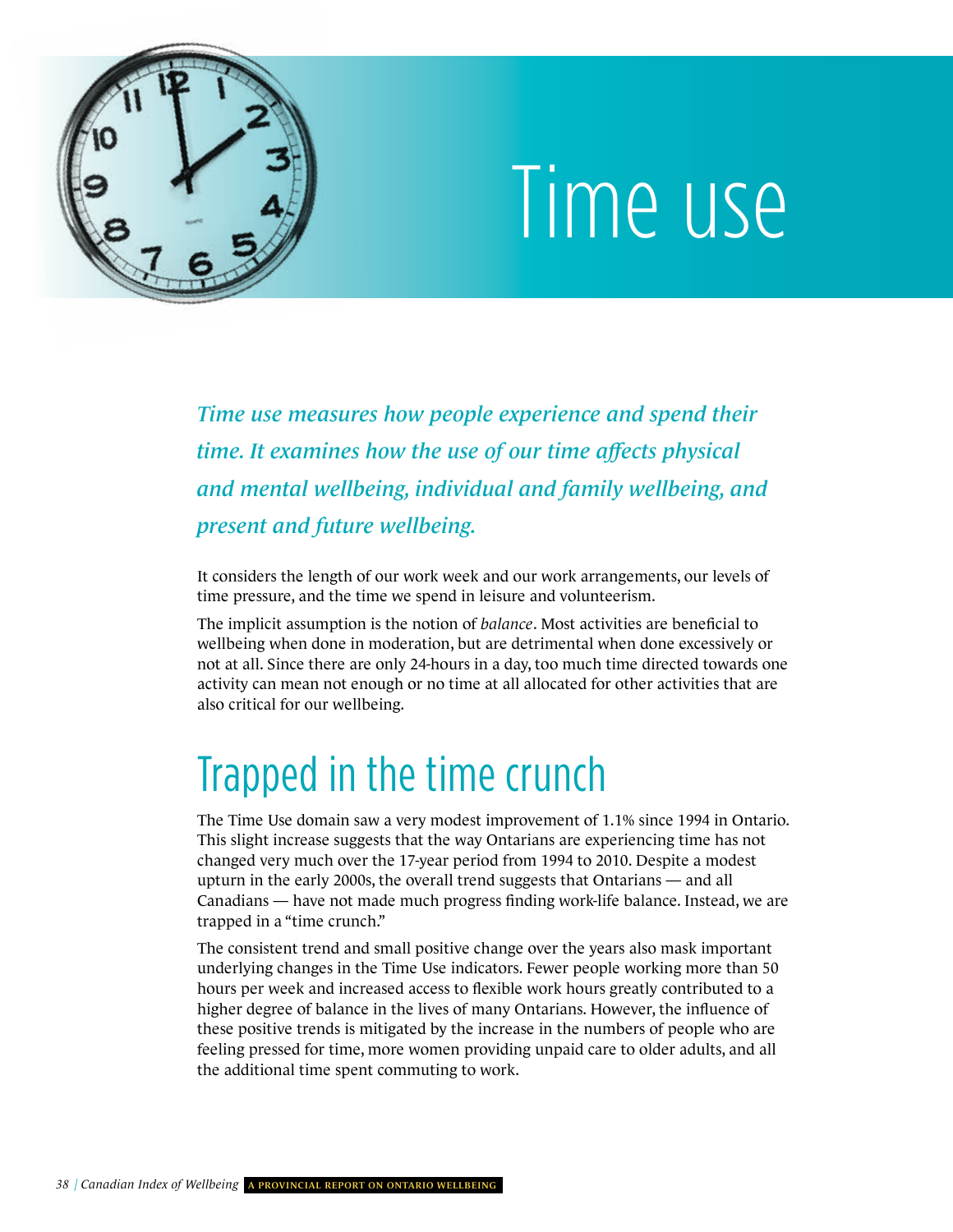

#### Overall percentage change in the time use domain (1994 to 2010)

#### Fewer Ontarians are working long hours …

- The percentage of Ontarians who reported working more than 50 hours a week rose to its highest level of 14.4% in 1999, but has declined to 10.7% in 2010. This is an overall decrease of 29.7% during the 17-year period.
- Even though long work weeks are declining, men are still much more likely than women to work long hours for pay each week. In part, this is because women are allocating time to other unpaid activities such as childcare, eldercare, and household labour such as cooking, cleaning, shopping, and doing laundry. Men's participation in these activities has increased somewhat since 1994, but the gender gap in time allocated to these activities remains pronounced.

#### … and more Ontarians have access to flexible work hours …

- The percentage of Ontarians working for pay that has some choice over when their workday begins and ends has increased by over 25% during the 17-year period. In 1994, just 36.9% reported flexible work hours compared to 46.2% in 2010 with much of the increase occurring after 1998.
- Men are much more likely than women to have access to flexible work hours, which may be largely attributable to occupational class and sector. Men continue to occupy more professional and managerial positions, which are far more likely have access to flexible work hours. Some sectors, such as sales and service, employ a disproportionately higher number of women and are less likely to offer the same flexibility.

#### … but commutes are getting longer

The average daily commute time for Ontarians with paid employment increased from an average of 47.1 minutes in 1994 to 53.5 minutes in 2010. This 6.4 minute difference represents an 11.9% increase in the amount of time people spend travelling back and forth to work. While an increase of six to seven minutes commuting per day might not seem like much, over a typical work-year, it represents an additional 27 hours of commuting. In other words, working Ontarians have lost over an entire day's worth of free time to commuting and have increased the detrimental impact on the environment, on their health, and on their overall wellbeing.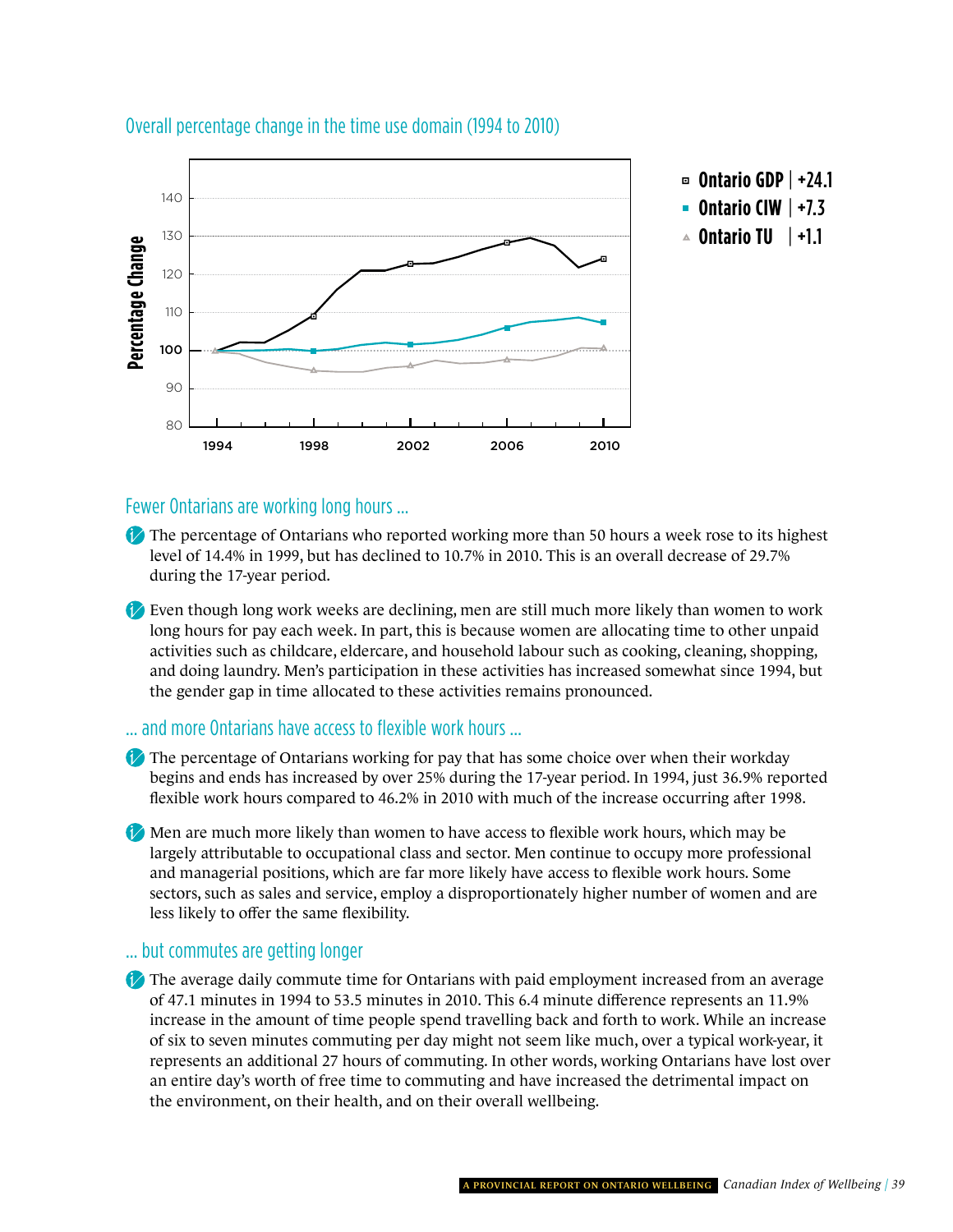Ontarians living in and around Toronto have the longest commute times per day, averaging an hour in length. Those living in Toronto commute 65.6 minutes, those in Oshawa 63.6 minutes, and Barrie residents commute 59.2 minutes.<sup>21</sup>

#### One in five Ontarians are feeling high levels of "time crunch"

By 2010, 20.5% of Ontarians between 20 and 64 years of age were experiencing high levels of time pressure, up from 16.4% in 1994. This represents a 20% increase in the 17-year period.

The group feeling the greatest time crunch was adults with younger children at home. Over a quarter of couples with children (26.9%) and slightly more single parents (27.1%) reported high levels of time pressure.

Almost 5% more females than males reported feeling high levels of time pressure in 2010. This is not surprising considering the higher number of women who provide unpaid help to others living on their own, who have less time for social leisure, arts and culture, and volunteering, and who are primarily responsible for domestic tasks.

#### More adults  $-$  especially women  $-$  are providing unpaid care to seniors

The percentage of working-age adults in Ontario providing unpaid care to seniors has grown from 16.9% in 1996 to 20.0% in 2006, for an overall percentage increase of 15.3%.

A higher percentage of women (21.0%) than men (16.2%) provided unpaid care to seniors, and women spent on average 10% more time per week providing care than men in 2006. This is a trend that is expected to continue with the ageing of Ontario's population.

#### seniors engaged in active leisure pursuits and volunteering remains unchanged

After a small rise in the percentage of older adults engaged in daily active leisure pursuits during the late 1990s, followed by a small decrease in the mid-2000s, by 2010, the percentage had remained unchanged since 1994 (87.1%).

The percentage of Ontarians 65 years of age and older participating in formal volunteering activities has remained unchanged over the 17-year period from 1994 to 2010 with a 38.5% participation rate.

Even though the *percentage* of adults 65 years of age and over participating in daily active leisure and in formal volunteering activities has remained stable, this represents a greater *number* of older adults in Ontario who are both active and volunteer because the population is ageing. Between 1994 and 2010, the number of Ontarians who are 65 years of age and over rose by more than 40%.

### The Canadian comparison

The Time Use domain in Ontario shows an almost identical trend to Canada as a whole between 1994 and 2010. Even though Time Use showed a small overall increase of 1.1%, this increase over 1994 levels only came about in 2009.

<sup>21</sup> Statistics Canada. (2013). *Commuting to work*. National Household Survey (NHS) in Brief, Catalogue No. 99-012-2011003. Ottawa, ON: Ministry of Industry. Retrieved from *[http://www12.statcan.gc.ca/nhs-enm/2011/as-sa/99-012-x/99-012-x2011003\\_1-eng.pdf](http://www12.statcan.gc.ca/nhs-enm/2011/as-sa/99-012-x/99-012-x2011003_1-eng.pdf)*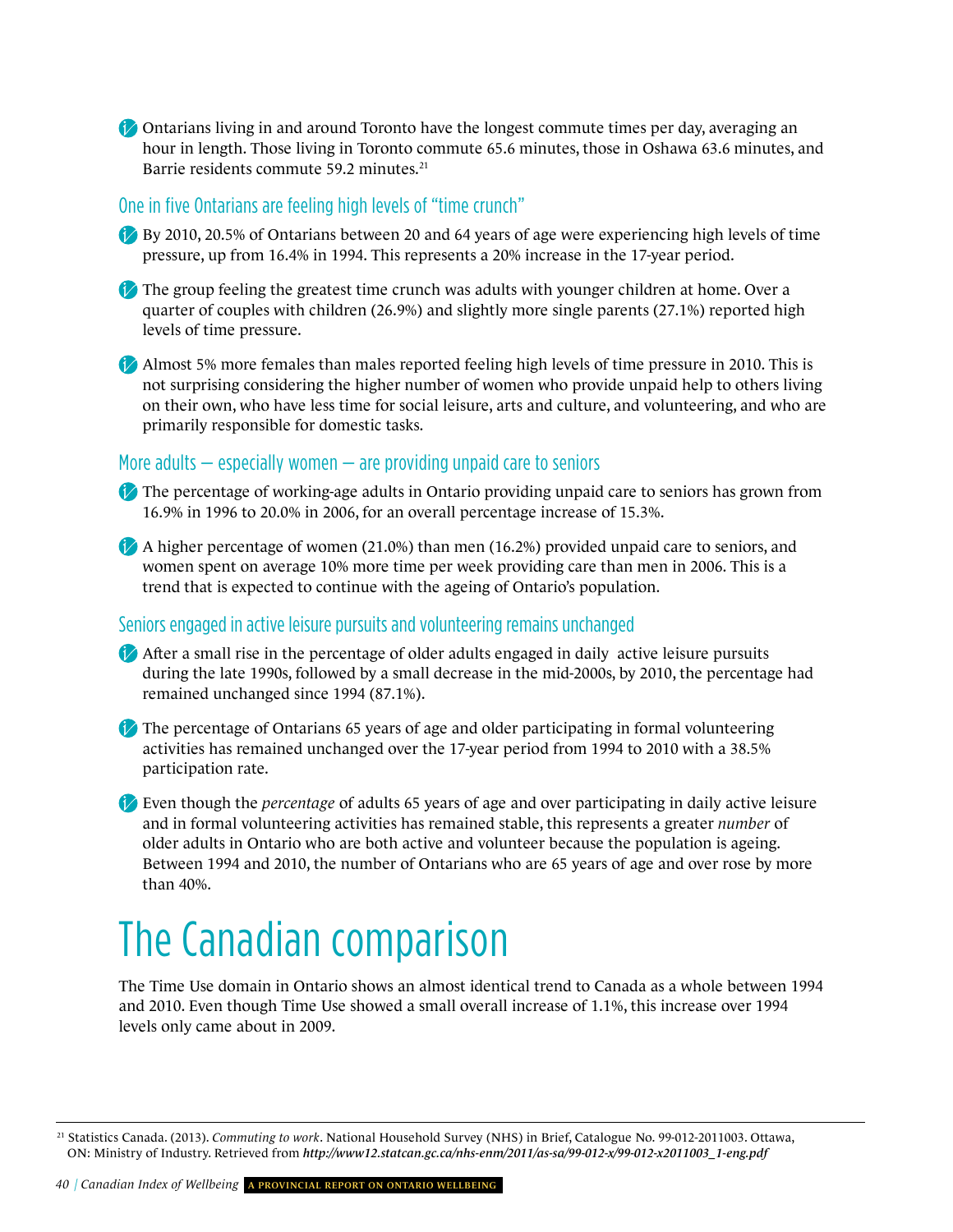

#### Percentage change in time use for Ontario and Canada (1994 to 2010)

**Canada TU** | +1.2 **Ontario TU** | +1.1

The small rise is largely the result of far fewer Ontarians working more than 50 hours per week and many more having access to flexible work hours. This gave people greater choice in how their time is allocated. Both of these trends were shared by Canada as a whole, although more Ontarians (25.2%) than other Canadians (17.0%) enjoyed flexible working hours.

Despite the positive trends in employee-initiated work schedule flexibility in Ontario, there are more troubling signs in the time use domain. Ontarians are increasingly feeling high levels of "time crunch", which is up 20% as compared to Canada as a whole where such feelings rose by just under 10%. The prevalence of high time stress subsided somewhat in Canada since the late 1990s, but persists in Ontario.

The percentage of people providing unpaid care to older adults has increased across the country since 1994, but a greater number of Ontarians, especially women, are engaged in this activity. The provision of support to older adults increased by 15.3% in Ontario, whereas elsewhere in Canada, such support increased by 10.8%. This increased support likely played some role in the higher levels of time stress being felt by Ontarians, and as the population ages, it likely will continue to rise.

While commute times in Ontario have not increased as much as in the rest of country (11.9% compared to 19.9%), they are already higher on average than anywhere else in Canada. Consequently, smaller increases in commute times still have significant implications for the wellbeing of working Ontarians.

# Time use

Indicators tracked 1994 to 2010

participants working more than<br>50 hours ner week Percentage of labour force 50 hours per week

as nears per week<br>Percentage of 20 to 64 year olds reporting high levels of time pressure

Percentage of 20 to 64 year olds giving unpaid care to seniors

older reporting daily active<br>Ieisure activities Percentage of 65 years and leisure activities

Percentage of 65 years and older reporting annual formal volunteering activities

Mean workday commute time for individuals working for pay

Percentage of individuals working for pay with flexible work hours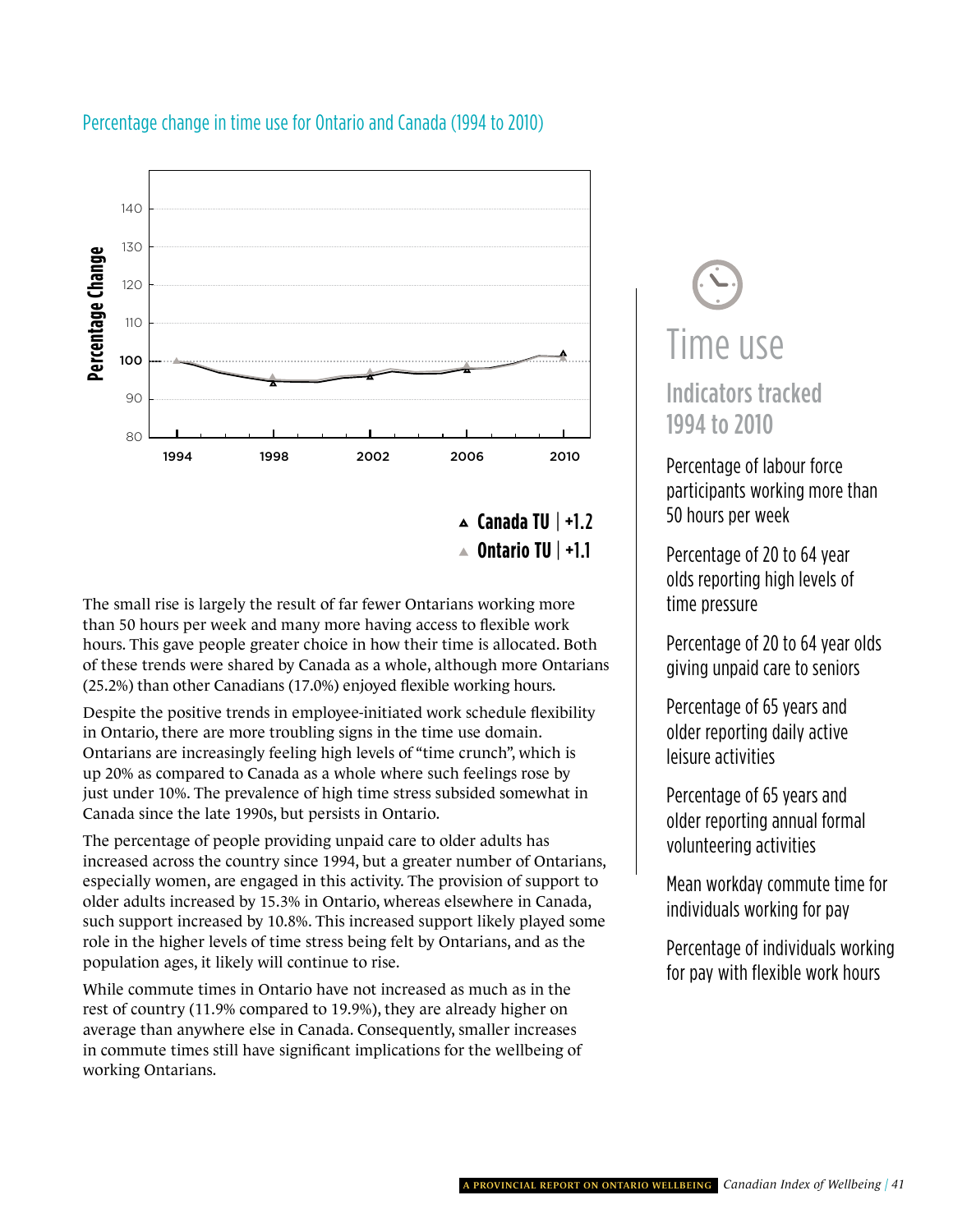## **Conclusion**

The ways in which Canadians spend their time, and their perceptions of that time, may have fluctuated over the last few decades, but the "time crunch" persists and may only worsen in the coming years. While people can choose how to spend their time, their choices are often shaped and constrained by economic circumstances, work and family obligations, and social expectations about appropriate behaviour for women and men during different life stages.

The changing nature of work and the workplace is forcing more people in Ontario to accept less than desirable working conditions. Higher commuting times are linked to poorer health and, when combined with a high volume of traffic congestion, contribute to greater dissatisfaction with worklife balance. Further, growing traffic congestion from longer commute times has economic, social, and environmental costs. It increases stress among commuters, reduces time available for other valued activities, and reduces business productivity. It contributes to higher levels of pollution, especially in urban areas, and diminishes environmental quality, thereby jeopardising public health. Coupled with an expansion of the service and manufacturing sectors to a 24 hour/7 day cycle such as banks offering extended hours, grocery stores open 24 hours a day, or factories producing goods around the clock — such changes represent significant contributions to the number of people working non-standard hours or multiple part-time jobs.

More positively, the upward trend in employees who report flexible work hours is encouraging. Having some control over work hours is linked to stronger perceptions of work-life balance and greater satisfaction with life as a whole. Furthermore, having access to flexible work hours may allow commuters to avoid the rush hour when traffic is congested and commute time increases.

Today, there are fewer families who have a parent at home to help manage the household, or to provide childcare and eldercare. Meanwhile, Canada's population is ageing, and even though it is generally healthier and more financially secure, there are still greater numbers of older adults who are in need of care. These factors have all contributed to greater feelings of time crunch. The effects of changing time use patterns coupled with the stagnating active leisure participation among a growing number of older adults, point to troubling outcomes for the wellbeing of Ontarians.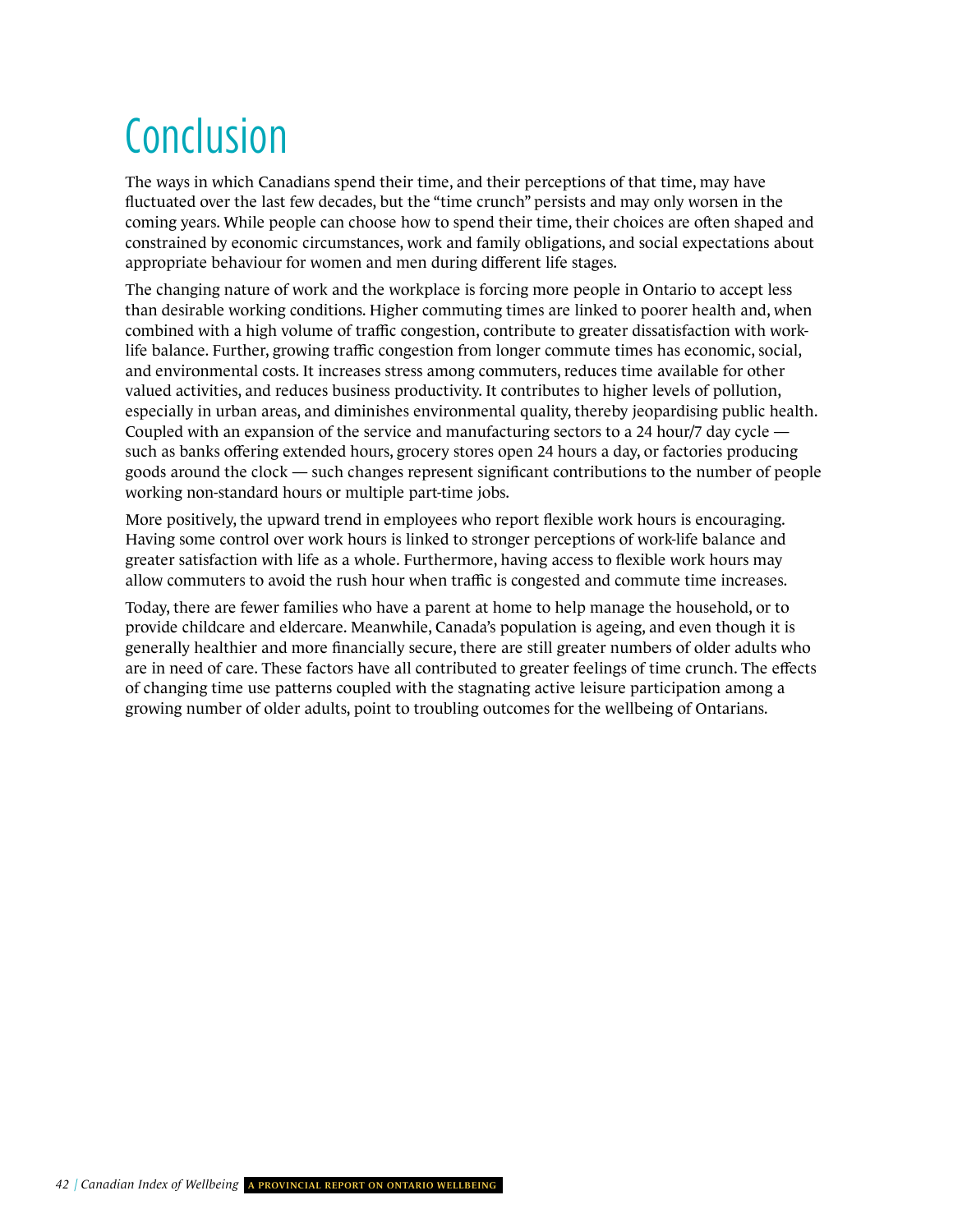# Living standards

*The Living Standards domain examines Canadians' average and median income and wealth, distribution of income and wealth including poverty rates, income fluctuations and volatility, and economic security, including labour market security, housing security, and security provided by the social safety net.* 

<span id="page-46-0"></span>H

The objective of the Living Standards domain is to track not only the capacity of the Canadian economy to grow, but more importantly, its capacity to transform economic growth into stable current and future income streams for Canadians. Economic growth does not automatically translate into better living standards for all Canadians. A given level of income, for example, may be obtained at the cost of increased inequality or greater economic insecurity. It may be fuelled by poor quality job creation or fail to achieve basic economic outcomes, such as reducing poverty or providing basic housing to individuals and families.

Among our circle of friends, are they satisfied with the state of their personal finances, are they seeing great job opportunities, or are they finding it harder to make ends meet?

## acute economic anxiety and insecurity

Ontarians are reeling from the fluctuations in Living Standards over the 17-year period from 1994 to 2010. Although the living standards of Ontarians improved considerably between 1994 and 2007 with an overall increase of 29.2% — essentially matching the growth in GDP at 29.5% — there was a sharp drop following the recession of 2008. By 2010, the increase in living standards in Ontario was at only 6.5%, reflecting a decline of 22.7% in just three years.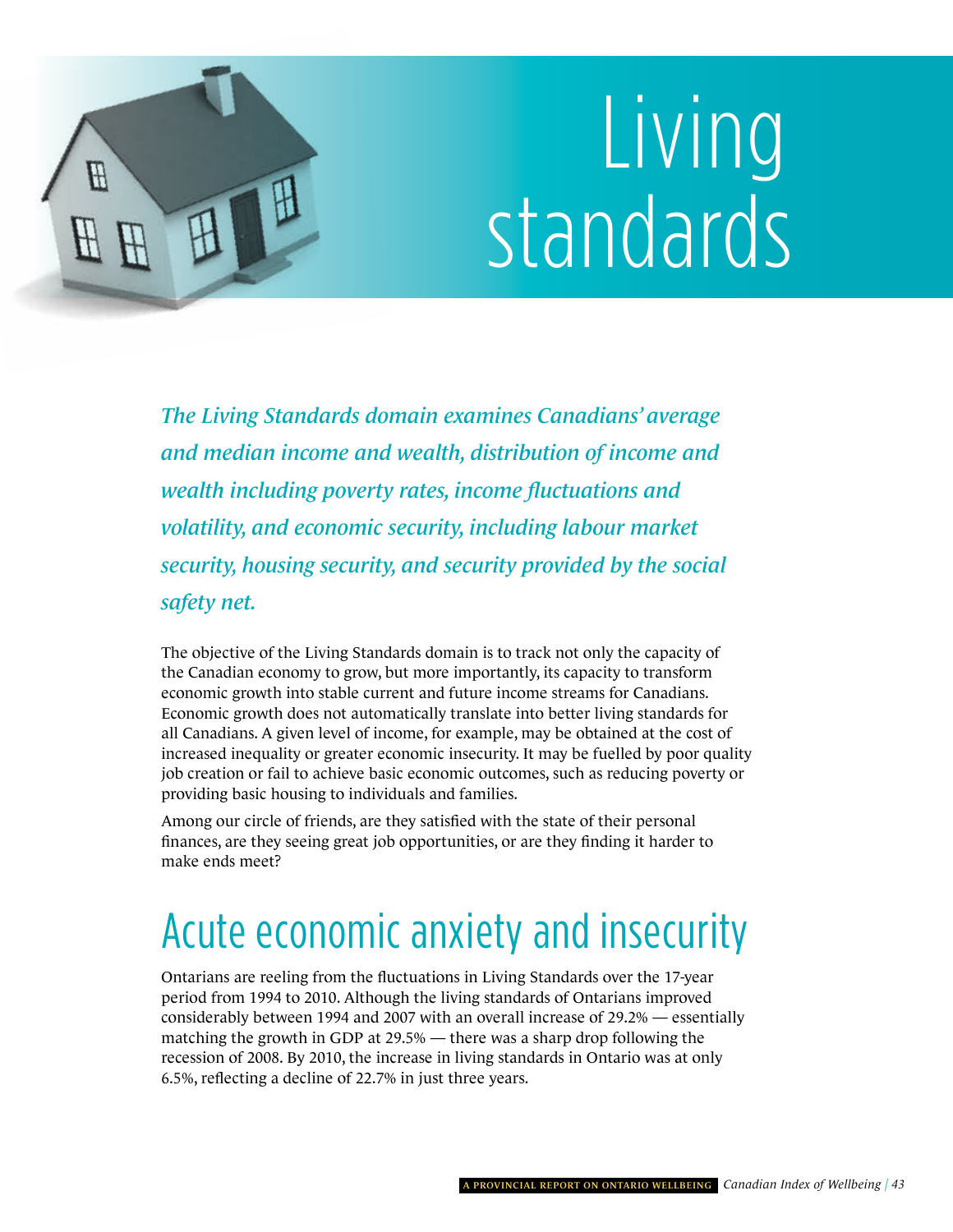Most indicators have either stagnated or sharply deteriorated in recent years resulting in the current downward trend. The overall increase in living standards also masks the steady decrease in Ontario's economic security over the same period. While GDP in Ontario also declined post-recession, it is showing signs of recovery. Not so the living standards of Ontarians who lag behind their Canadian counterparts who saw an increase in the Living Standards domain of 14.3%.



#### Overall percentage change in the living standards domain (1994 to 2010)

#### Ontarians have been earning more on average …

The after-tax median income of families in Ontario increased 24.8% from 1994 to 2010. In constant dollars, median incomes rose from an average of \$52,900 in 1994 to \$66,000 by 2010.

#### … and poverty has declined somewhat …

The poverty rate for all persons in Ontario, measured by the after tax low income cut-off (LICO) rate, was 8.8% in 2010, down from 11.7% in 1994. This represents an overall 33.0% decrease over the 17-year period. Still, almost one in ten Ontarians is living in poverty — many of them children.

#### … but inequality is increasing

- Despite the gains in decreasing poverty, the ratio of after-tax income of the top 20% of households to the bottom 20% of households rose 13.9% between 1994 and 2010 in Ontario, with the largest gap occurring in 2004, 2005, and again in 2009 (16.7%).
- The top 20% of earners received the greatest benefit in rising incomes. According to the Conference Board of Canada, the gap in real after-tax average income between the richest and the poorest grew by over 40% between 1994 and 2009.<sup>22</sup>

#### Employment rates have been on a roller-coaster ...

Ontario's long-term unemployment rate fell from 19.7% in 1994 to 6.4% in 2007, but rose sharply again to 14.6% by 2010. Over the entire 17-year period from 1994 to 2010, the percentage of Ontarians unemployed for more than 52 weeks decreased overall by 34.5%, but long-term unemployment jumped by a staggering 171% from 2007 to 2010. Much of that increase has been felt by younger Ontarians 15 to 24 years of age who saw their long-term unemployment rate rise to 18.9% in 2010.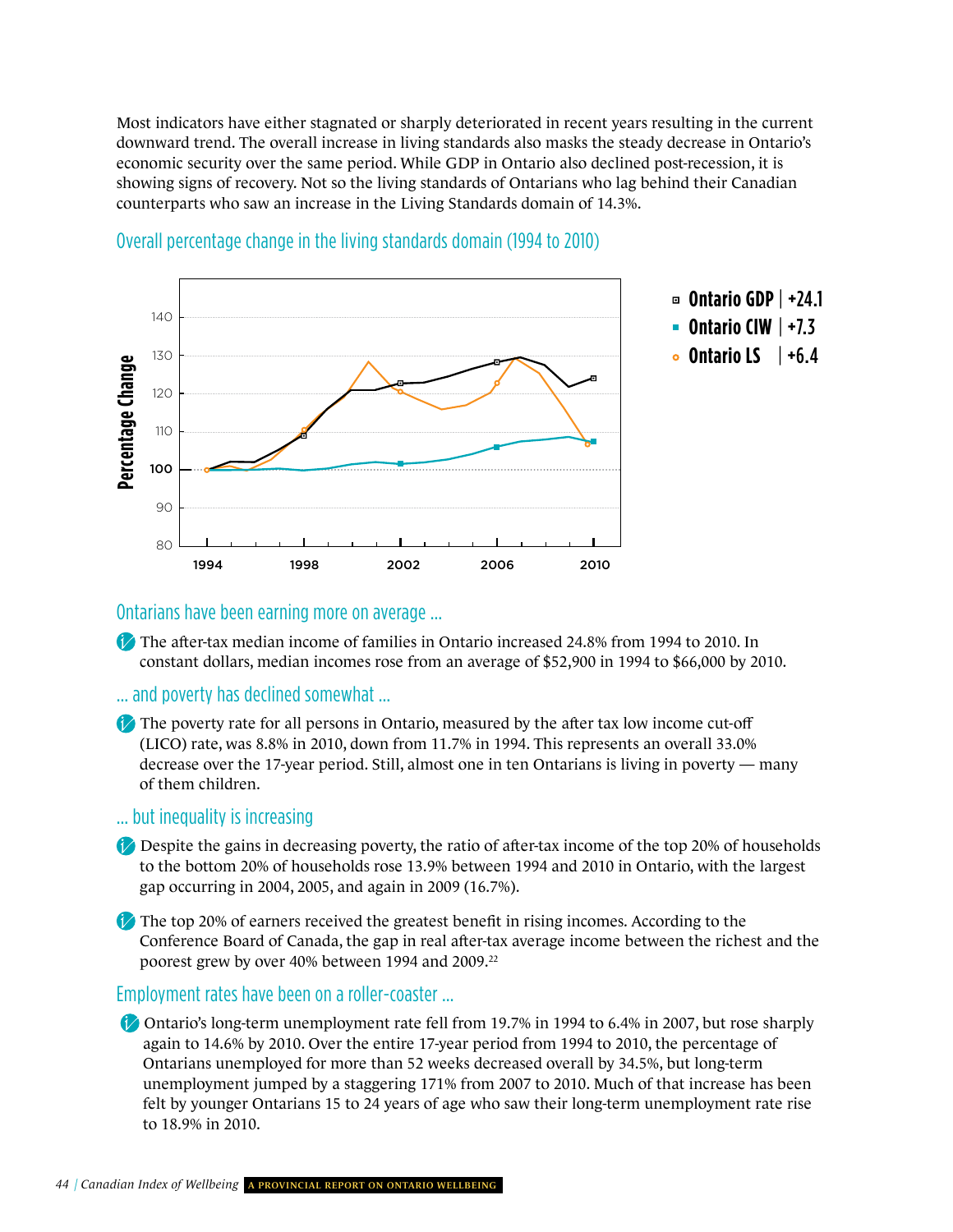The percentage of the working age population that is employed increased overall by 2.8% since 1994. The employment rate reached 63.7% in 2003, up from 59.6% in 1994. It remained fairly stable until 2008, representing a 6.5% increase since 1994. However, in the two years that followed, the percentage of employed Ontarians has dropped to 61.3%, a 3.7% decline, which represents more than half of the gains made between 1994 and 2008.

… job quality in Ontario has declined …

Employment quality in Ontario, as measured by the CIBC Employment Quality Index (EQI), peaked in 2001, which was 8.7% higher than in 1994. In the years since 2001, the quality of Ontarians' employment has steadily declined, falling to its lowest levels in 2007 when it was 13.0% below its peak in 2001. In the years since 2007, job quality has fluctuated somewhat, but over the entire 17-year period, it has decreased by 3.6%.

… and economic security has dropped dramatically

 $\bullet$  The measure of the risks associated with unemployment, with illness, from single parent poverty, and from poverty in old age, provides a scaled value of economic security. This index quantifies all of these risks to paint a picture of economic security.23 From 1994 to 2010, the index decreased consistently in Ontario for an overall decline of 27.1%. In other words, Ontarians have a much higher risk of being economically insecure in 2010 than they did in 1994.

#### home ownership affordability in Ontario remains the same

Based on the Royal Bank of Canada's (RBC) Housing Affordability Index, homes in Ontario were generally at their most affordable between 1996 and 2005. During that decade, the Index improved by between 9.5% and 17.6% over 1994 levels. After 2005, housing affordability declined, even dropping below 1994 levels in 2007 and 2008. After all of the ups and downs between 1994 and 2010, overall housing affordability in Ontario increased by just 1.2%.

### The Canadian comparison

Ontario's increase of 6.5% in living standards falls well short of the overall increase of 14.3% realised across Canada as a whole. Ontario showed strong increases in its living standards in 2001 when they rose by 28.2% compared to 18.6% in the rest of the country, and in 2007 when they rose again to 29.2% compared to 26.4% nationally. The decline in Ontario's living standards since 2007 has been far more dramatic, falling by 22.7% compared to a decline of 12.1% in Canada. The significant downturn is largely due to the recession.

The increase in living standards had trended upwards quite similarly to GDP over the 17-years from 1994 to 2007, but since 2008, declined far more severely. Unlike GDP, however, Living Standards in Ontario have not shown signs of recovering.

<sup>22</sup> Conference Board of Canada. (2009). *Canadian income inequality. Is Canada becoming more unequal?* Retrieved from *<http://www.conferenceboard.ca/hcp/hot-topics/caninequality.aspx>*

<sup>23</sup> Osberg, L. (2009). *Measuring economic security in insecure times: New perspectives, new events, and the Index of Economic Well-being*. Centre for the Study of Living Standards Research Report 2009-12. Ottawa, ON: CSLS. Retrieved from *[www.csls.ca/reports/csls2009-12.pdf](http://www.csls.ca/reports/csls2009-12.pdf)*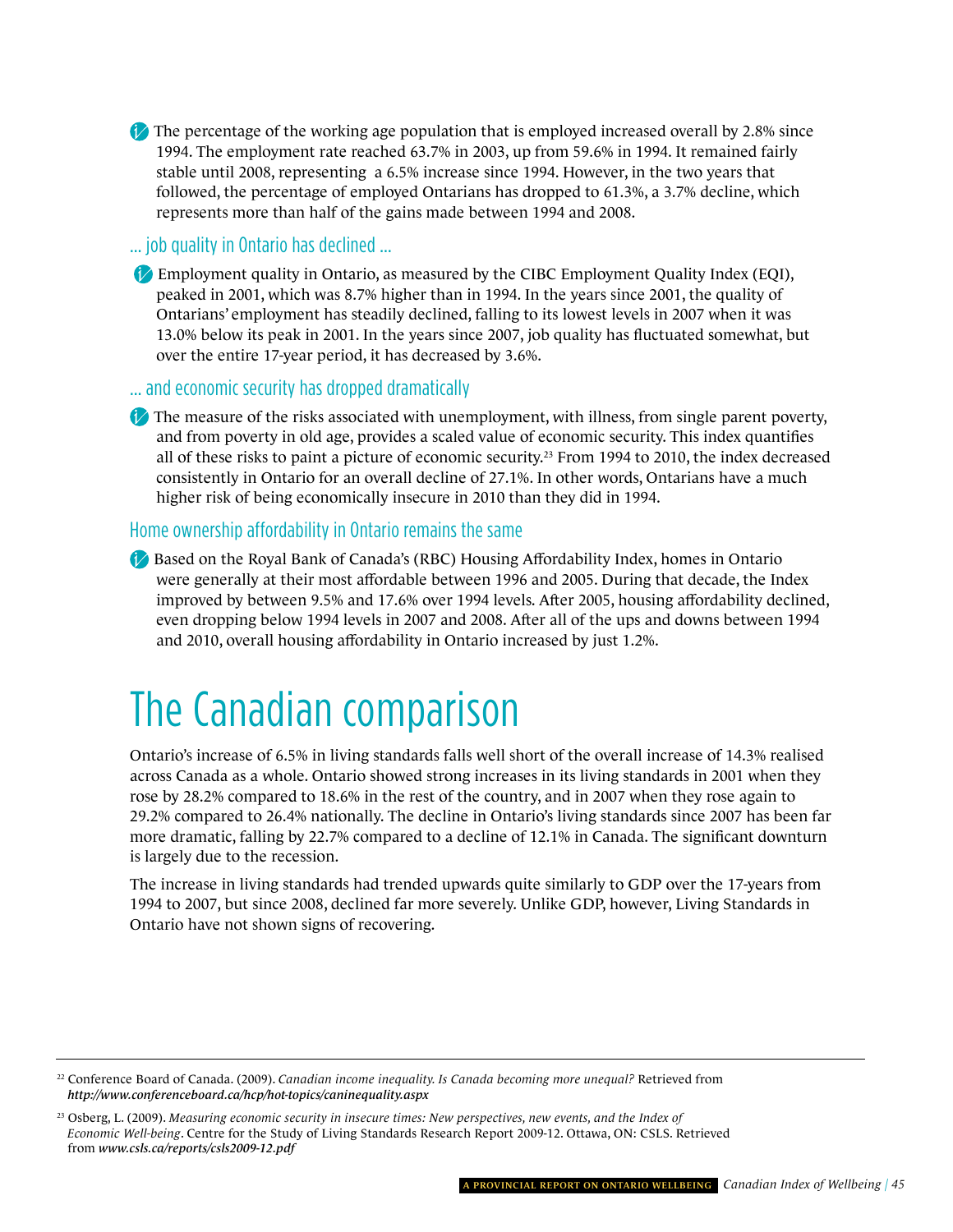#### Percentage change in living standards for Ontario and Canada (1994 to 2010)

# **Living** Standards | a

### Indicators tracked 1994 to 2010

economic families, after tax Ratio of top to bottom quintile of

After tax median income of<br>
economic families (2010\$) lathough treating<br>
than housing after tax median income of

Percentage of persons in low income

Study of Living Standard<br>economic security index scaled value of Centre for the Study of Living Standards (CSLS)

Percentage of labour force with **CANACA Example 1** falls well<br>long-term unemployment Percentage of labour force with long-term unemployment

Percentage of labour force employed

Canadian imperial bank of<br>Commerce (CIBC) index of Canadian imperial Bank of employment quality

empioyment quality<br>Royal Bank of Canada (RBC)<br>28.6% inc housing affordability index



**Ontario LS** | +6.4

**ONTARIO** than housing affordability, the indicators for living standards in Ontario Although trends over time have been similar, in every respect other have performed worse than in the rest of the country, and in some cases, much worse:

- The decline in economic security in Ontario has been almost twice as severe as in Canada as a whole (down by 27.1% and 13.9%, respectively).
- The decrease in the percentage of people living in poverty in Ontario<br>falls well short of the decrease in Canada as a whole (down by 22.0%) and 55.6%, respectively). falls well short of the decrease in Canada as a whole (down by 33.0%
- Decreases in long-term unemployment of 34.5% in Ontario have not matched the 51.7% improvement seen nationally.
- The 2.8% increase in the percentage of people employed in Ontario is only half the increase of 5.5% in Canada as a whole.
- Ontario is slightly worse than the 2.8% decline overall in Canada. **D** Job quality has worsened across the country, but the 3.6% decline in
- Median income has grown by 24.8% in Ontario, but it also trails the<br>28.6% increase in Canada as a whole. Ontario lead Canada as a whol 28.6% increase in Canada as a whole. Ontario lead Canada as a whole throughout the late 1990s and early 2000s, but its growth in median income has fallen behind since 2005.
- At 13.9%, the increase in Ontario's income gap is slightly greater than the national average of 11.4%. Ontario's income gap surpassed the Canadian average in 2003 and has not narrowed significantly since.

**ONTARIO**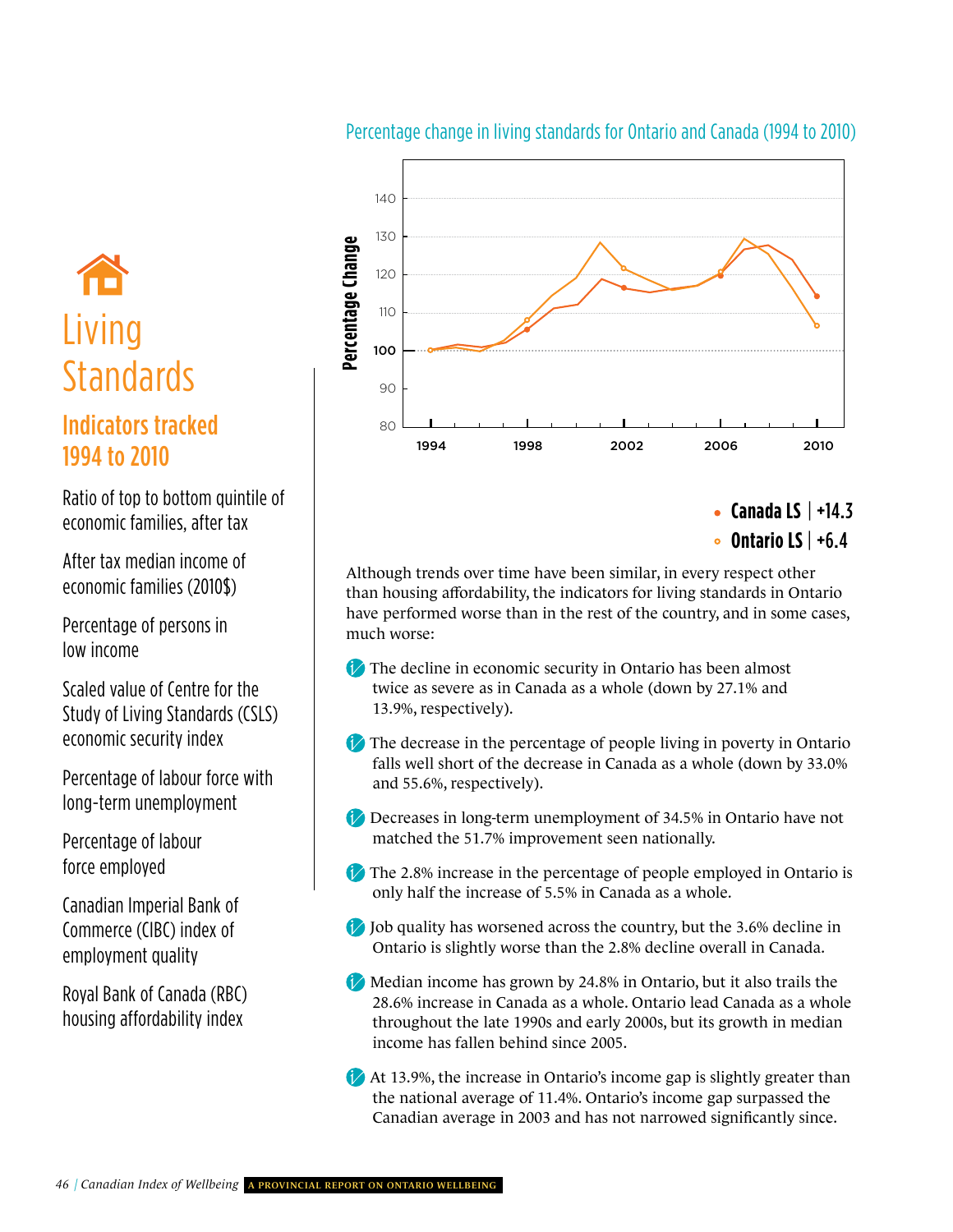The only indicator where Ontario outpaces Canada ever so slightly is the RBC housing affordability index. Here, housing affordability — already an issue of debate in Ontario improved by 1.2% compared to a 0.8% improvement nationally.

Poignantly, while some indicators reflect overall trends in Ontario that should be regarded as positive, they suffer by comparison to those reflected overall in Canada as a whole. Apart from the more recent impact of the 2008 recession, the early 2000s appear to be pivotal in trends in Ontario's living standards compared to Canada as a whole. After initially showing reductions in poverty similar to Canada as a whole, Ontario has been falling further behind since 2001. Similarly, Ontario trails the country with respect to median income and a growing income gap since the mid-2000s.

## **Conclusion**

Many aspects of Ontarians' living standards did not improve between 1994 and 2010. In fact, they've experienced widening income inequality, substantial increases in long-term unemployment, decreases in economic security and lower job quality. These trends tend to hide the important poverty reductions over the same period and increases in the median income of Ontario families. However, since 1998, the gap between rich and poor has remained largely the same, and if such inequality is not addressed, our communities or society will not thrive.24

Looking at the years following the 2008 recession, the living standards of Ontarians have taken a big blow, declining by 18.7%. These trends do not bode well given the sluggish economic recovery and contradictory predictions for economic growth in the province. Despite GDP and jobs rebounding slightly beyond pre-recession levels, job quality continues to decline, $^{25}$  and Ontario's long-term unemployment rate is still higher than before the recession. In fact, the OECD urged Canada to provide targeted assistance for those who are long-term unemployed. In their 2013 employment outlook report, Canada was cited as offering the least protection among OECD nations for both full and part-time workers in the industrialized world.26

Beyond the numbers, insecurity remains palpable. Those individuals in the middle of the income gap, who may not be on the margins yet, are feeling increasingly vulnerable and economically insecure. In 2013, over 40% of Ontarians were living paycheque to paycheque. 27 Increasing personal debt levels, the potential for rising interest rates, and a tight job market are keeping many people awake at night.

There is more to life than money, but our living standards are invariably linked to several domains of wellbeing. Such things as being able to work with stable employment, feeling financially secure, and having affordable housing all have a significant impact on our ability to fully engage in our communities and in leisure and culture. They impact our use of time, our ability to afford our children's education, or to pursue our own continuing education. In the short term, worsening living standards have an impact on our stress levels and lead to deterioration of our health. In the longer term, they are a predictor of physical and mental health for our children as well as their academic success. At the same time, supporting educational attainment is critical in maintaining and increasing living standards, and healthy people and communities generate higher living standards.

<sup>24</sup> See, for example, Stiglitz, J.E. (2012). *The price of inequality.* New York: W.W. Norton; Wilkinson, R., & Pickett, K. (2009). *The spirit level: Why more equal societies almost always do better.* London: Allen Lane/Penguin.

<sup>&</sup>lt;sup>25</sup> Tal, B. (2013). *CIBC Employment Quality Index: Job Quality — Not what it used to be*. CIBC Canadian Research Services. Toronto, ON: CIBC. Retrieved from *[http://research.cibcwm.com/economic\\_public/download/eqi-cda-20130610.pdf](http://research.cibcwm.com/economic_public/download/eqi-cda-20130610.pdf)* 

<sup>26</sup> OECD. (2013). *OECD employment outlook 2013*. OECD Publishing. Retrieved from *[http://dx.doi.org/10.1787/empl\\_outlook-](http://dx.doi.org/10.1787/empl_outlook-2013-en)2013-en* 

<sup>27</sup> Canadian Payroll Association. (2013). *CPA survey shows huge gap between retirement needs and savings for Canadian employees: Fewer living pay cheque to pay cheque, but long-term financial health remains troubling*. Toronto, ON: Canadian Payroll Association. Retrieved from *[http://www.payroll.ca/cpadocs/Media/NewsReleases/2013\\_NPW\\_Survey\\_National.pdf](http://www.payroll.ca/cpadocs/Media/NewsReleases/2013_NPW_Survey_National.pdf)*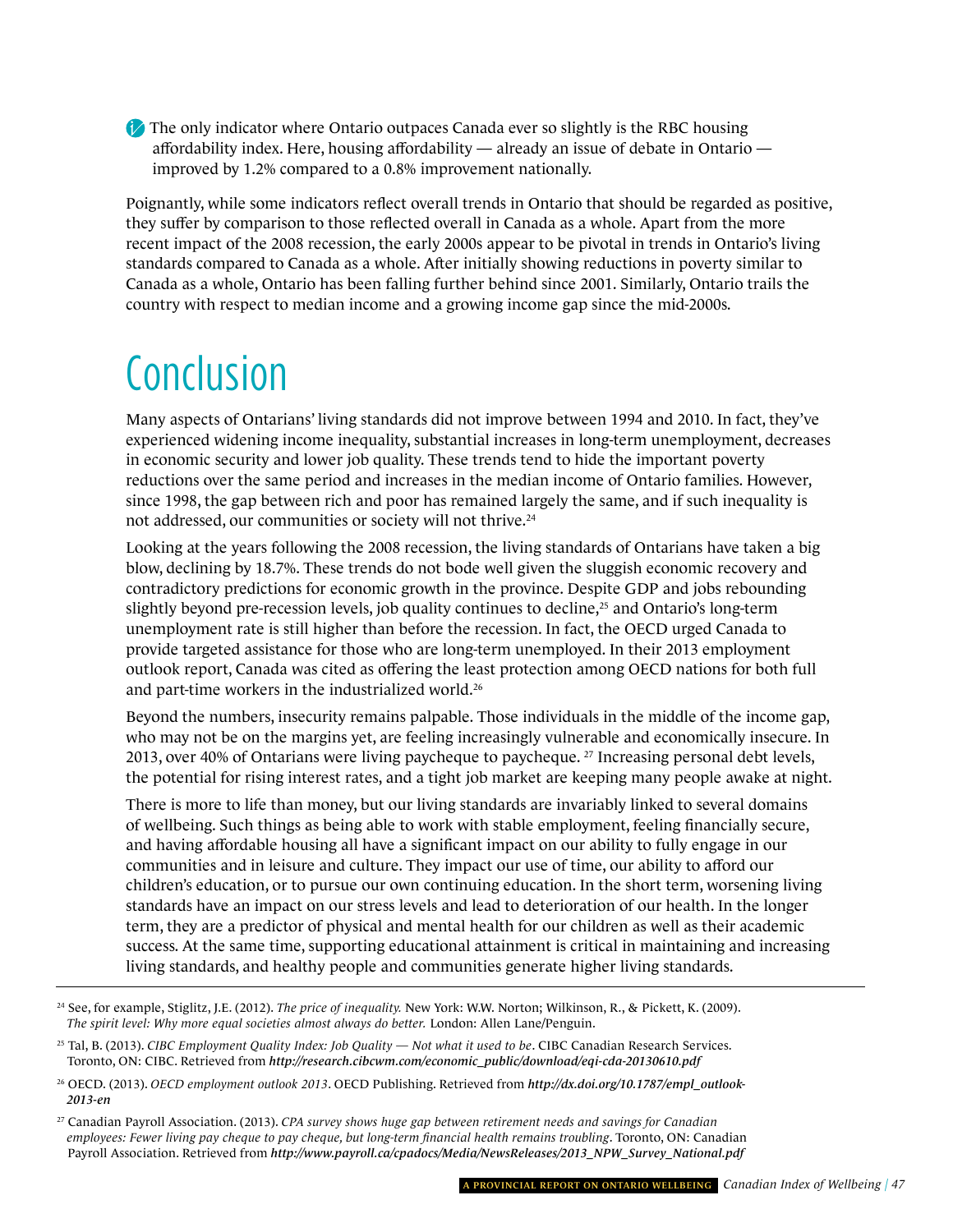# <span id="page-51-0"></span>A call to action: People and policy for positive change

### Countless interconnected systems

Society is a hugely complex, interconnected "system of systems" — of relationships, of policies, of services, of countless visible and invisible interactions, influences, and impacts. Improving wellbeing in one system will often have positive impacts on others and on the whole. A key goal of the CIW is to identify and understand the connections between the eight domains — each of which represents a system — and the many factors that influence overall wellbeing. Using 64 indicators that reflect aspects of our everyday lives, the CIW combines data, theory, and practice to come up with new solutions to boost different aspects of wellbeing — either simultaneously or in succession.

For example, a healthier population reduces the cost of health care treatments. Reduced costs frees up funds for other domains, like education. A more educated workforce is more innovative. This boosts productivity and economic prosperity. A wealthier economy can afford better social programmes and cultural activities for everyone. Culture and leisure help build closer ties to the community. This improves community vitality and boosts democratic engagement. People who feel engaged stand up for issues that matter most to them, like the environment. Naturally, a more sustainable environment produces nutritious foods and offers a range of options for leisure, recreation, and quality family time — all of which improve health. This positive cycle amplifies what begins with improved health and is just one example of the complex interplay among domains of our wellbeing.

The CIW's research on wellbeing and its key leverage points is also a call to action for all Ontarians. Far from a series of passive observations, it is an opportunity for all of us to make changes in our homes, at work, and in our communities. If we want to create a society that places wellbeing — in its broadest sense — at the centre of policy development and action, we need to understand the complex interplay of those factors that affect our wellbeing. Policies and actions intended to create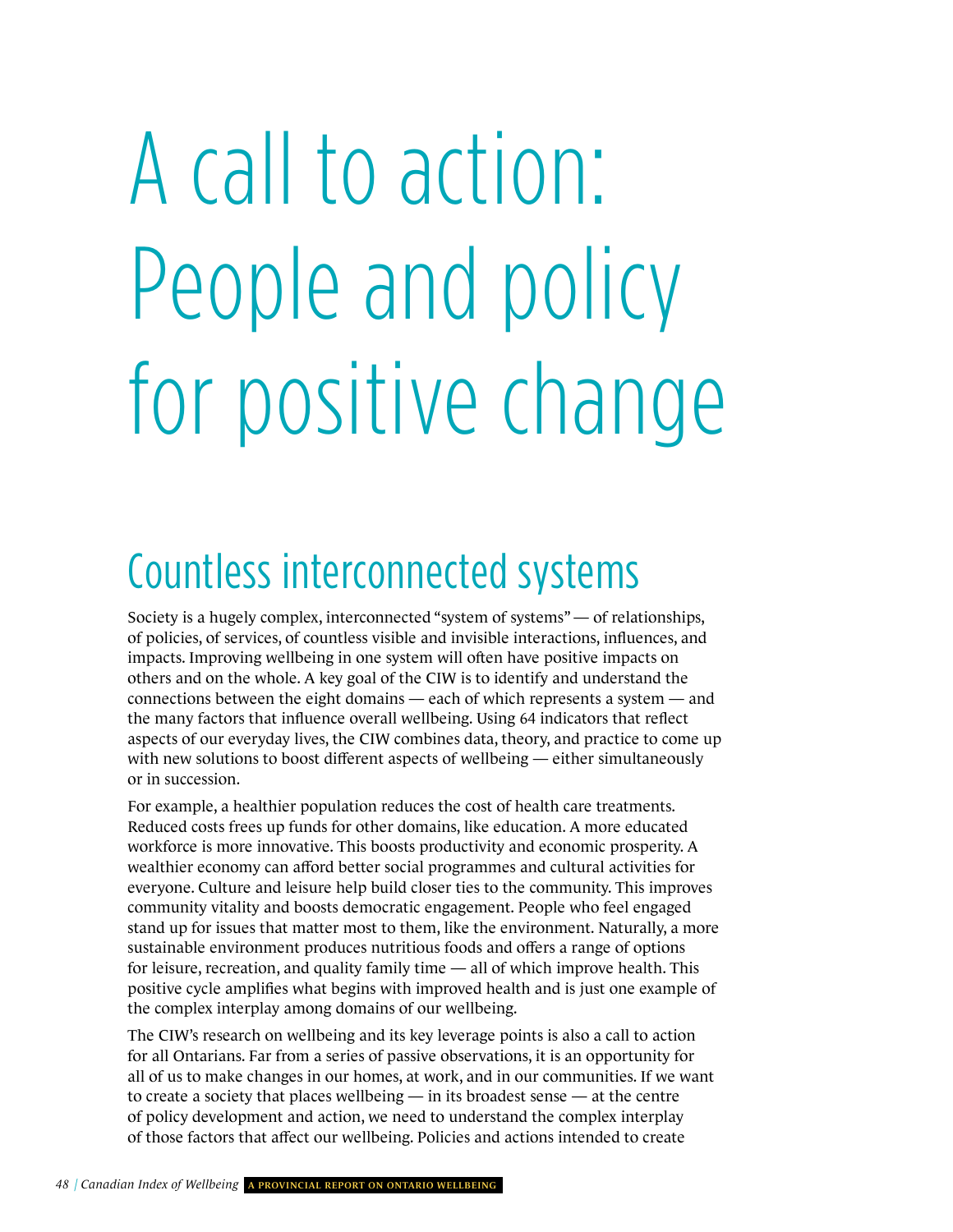opportunities, build capacity, and enhance an environment where Canadians can lead fulfilling and satisfying lives recognise that wellbeing is based on more than purely economic considerations.28 Policies and actions that recognise changes in one area — in one system contributing to the whole — will inevitably have implications for another area.

This is an approach that is increasingly recognised around the world as having the greatest potential to raise the quality of our lives. This is an approach that can prompt positive change.

## Ideas for positive change

To explore innovative policy options, the CIW invited experts on each of the eight domains to come together and consider the findings of the Ontario report. They were given the task of exploring the findings and looking for new insights within and especially across domains, making connections between indicators and outcomes in different domains, and identifying strategies that could facilitate the development of mutuallybeneficial policies and programmes. They also discovered that making connections among issues led to making connections among public, private, and non-governmental organisations that could lead to powerful new partnerships. In this section, we present the insights and ideas that emerged that help us shift the process from *thinking* about problems to problem-*solving* for positive change.

### Reduce income inequality

The consequences of Ontario's growing inequality of income and in wealth are not confined to our living standards. Income inequality leads to larger gaps between the rich and the poor in terms of opportunities, level of educational attainment, access to leisure and cultural opportunities, and overall health.29 These impacts are often felt for generations. As a society, inequality undermines our sense of common purpose, marginalises and excludes the poor, weakens community vitality, threatens our democracy, and even reduces life expectancy.

If we are serious about wanting a future where we all enjoy higher living standards, we must recognise the dangers of growing inequality. We must move towards a country that is both wealthier *and* equitable. Within Ontario and Canada we can:

Reform Canada's tax and transfer system to be fair to all income groups and especially to reduce the burden on low-income Canadians

Increase minimum wages

*If we are serious about wanting a future where we all enjoy higher living standards, we must recognise the dangers of growing inequality.*

<sup>28</sup> O'Donnell, G., Deaton, A., Durand, M., Halpern, D., & Layard, R. (2014). *Wellbeing and policy*. Commission on Wellbeing and Policy. London: Legatum Institute.

<sup>29</sup> Wellesley Institute. (2013). *Poverty is a health issue.* Submission on the Ontario Poverty Reduction Strategy. Toronto, ON: Wellesley Institute. Retrieved from *<http://www.wellesleyinstitute.com/publication/poverty-is-a-health-issue/>*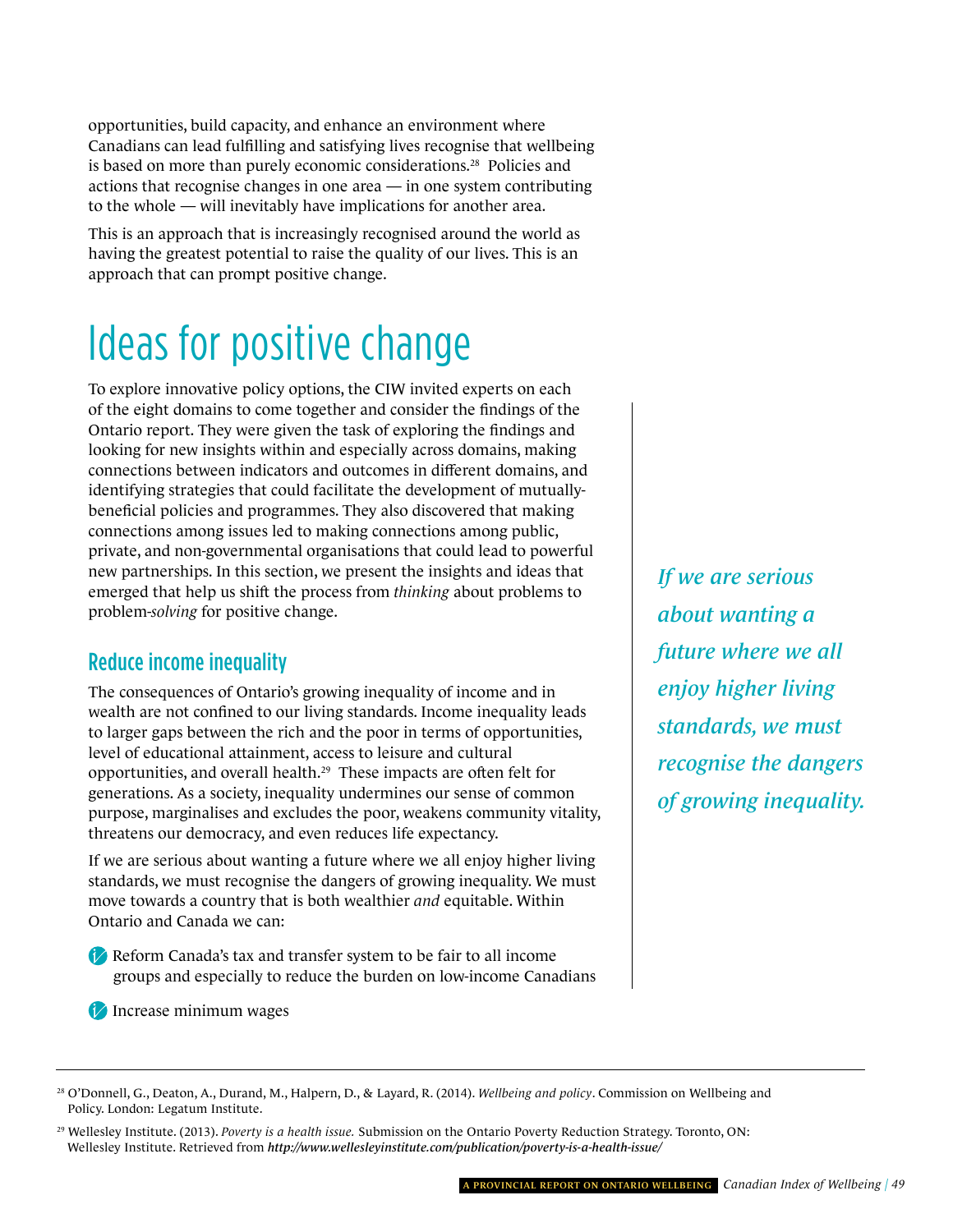*Considerable research shows that a solid start in life through early childhood education increases a child's school readiness and leads to better academic success, higher living standards, and ultimately, better health across all social and economic groups.30*

- Consider a guaranteed annual income for those most in need
- Raise corporate tax rates to levels at least similar to other developed countries
- **Provide targeted assistance for the long-term unemployed and better** protection for part-time workers
- Develop a "national learning agenda" that would improve access to early learning and childcare
- Make college and university tuition more affordable and alleviate student debt

### Adopt early childhood education and greater access to childcare

Considerable research shows that a solid start in life through early childhood education increases a child's school readiness and leads to better academic success, higher living standards, and ultimately, better health across all social and economic groups.<sup>30</sup> Providing a level playing field in the formative years of children born into poverty is a key to addressing existing and future inequality. $31$  Finally, access to early childhood education and to adequate childcare supports gender equity by offering women more equal opportunities to pursue full-time work, thereby actively building on their human capital and full engagement in the workforce. Ultimately, these actions lead to a wide array of individual, family, and societal benefits.

Building on the existing strength of Ontario and Canada's Education domain with comprehensive, coordinated early childhood education, adequate childcare, and family support policies can further help address one of the provinces key challenges — income inequality. To achieve this, a number of options should be explored:

- Adopt a Federal-Provincial-Territorial programme of early childhood education (ECE)
- Expand the number of regulated, centre-based childcare spaces to better reflect and address the needs of families with young children, most of which have two employed parents
- Extend affordable and accessible childcare to university and college students with young children

- 31 Scott, K. (2008). *Growing up in North America: The economic wellbeing of children in Canada, United States, and Mexico*. Ottawa, ON: Canadian Council on Social Development, Anne E. Casey Foundation, and Red por los Derechos de la Infancia en México.
- 32 Mikkonen, J., & Raphael, D. (2010). *Social determinants of health: The Canadian facts*. Toronto, ON: York University School of Health Policy and Management. Available from *[http://www.thecanadianfacts.org/The\\_Canadian\\_Facts.pdf](http://www.thecanadianfacts.org/The_Canadian_Facts.pdf)*

<sup>30</sup> Evans, R.G., Hertzman, C., & Morgan, S. (2007). *Improving health outcomes in Canada*. In J. Leonard, C. Ragan, & F. St-Hilaire (Eds.), *A Canadian priorities agenda: Policy choices to improve economic and social well-being* (pp. 291-325). Montréal, QC: Institute for Research on Public Policy.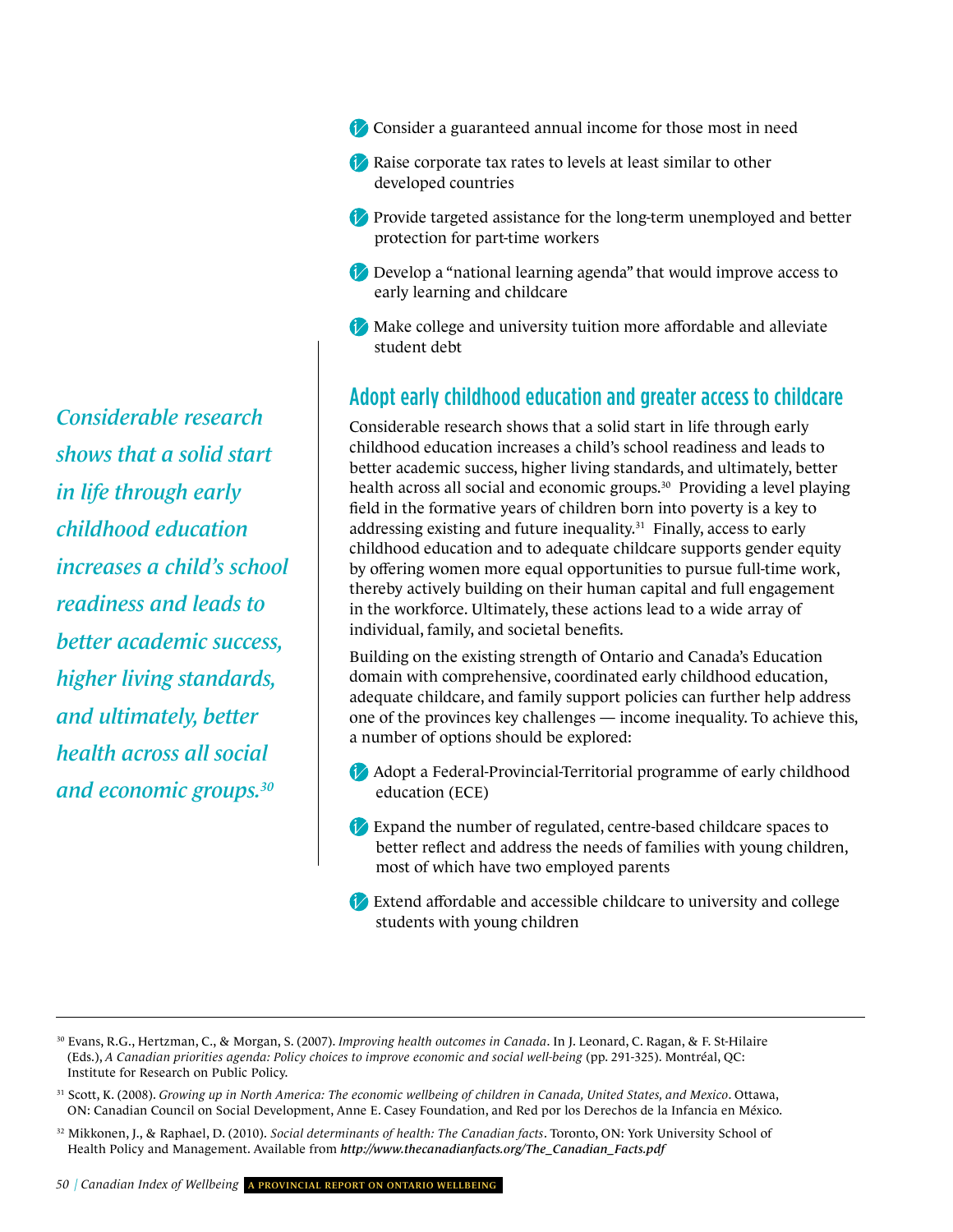### Expand access to Community Health Centres

Our wellbeing is shaped by a wide variety of factors, most of which occur outside of our formal health care system. The places and conditions within which we live, learn, work, and play are the most important determinants of our health.<sup>32</sup> In turn, our health is related to income inequality and education — it affects our ability to work, our ability to learn, to engage fully with our friends and in our communities. Regrettably, our current health care system was not designed to consider these. It focuses on a "downstream approach" to restore health once it has been lost, instead of an "upstream approach" that prevents illness and disease before they take hold.

Ontario's Community Health Centres (CHCs) have shown that the most effective, efficient, and affordable means of delivering primary health care is through an "upstream approach". CHCs partner with other agencies and with the community to fully integrate a wide range of health promotion and community development services. These services proactively help to overcome barriers to greater wellbeing attributable to health-related social and economic factors like income levels, access to shelter/housing, education, language, and geographic location. While CHCs have been very successful in meeting the health needs of vulnerable populations and in managing complex chronic disease, many parts of the province do not have access to them. Currently, Ontario's CHCs only serve about 4% of the population. To benefit the long-term health of Ontarians, we must:

- Adopt a proactive and preventative approach to health care that addresses social and economic factors
- Expand access to Ontario's Community Health Centres by creating a comprehensive network that enables people in all parts of the province — especially those facing barriers to better health — to access its benefits
- **Provide direct and targeted funding from federal and provincial** governments to support a network model of community health centres throughout the province

### Develop a public transit strategy for Ontario

Increasingly, Ontarians have to commute longer distances to work. Individually, this has a negative effect on health, is expensive, and intensifies the feeling of "time crunch." Longer daily commutes are impeding economic productivity, putting more vehicles on the roads for longer periods of time, and ultimately, hurting the environment, and by extension, contributing to poorer health and wellbeing.

A broader and more coordinated public transit system would lighten congestion on the roads, improve air quality, and increase people's access to work, to needed goods and services, to nutritious foods, and to leisure and culture opportunities. A viable public transit system can be especially *Increasingly, Ontarians have to commute longer distances to work. Individually, this has a negative effect on health, is expensive, and intensifies the feeling of "time crunch."*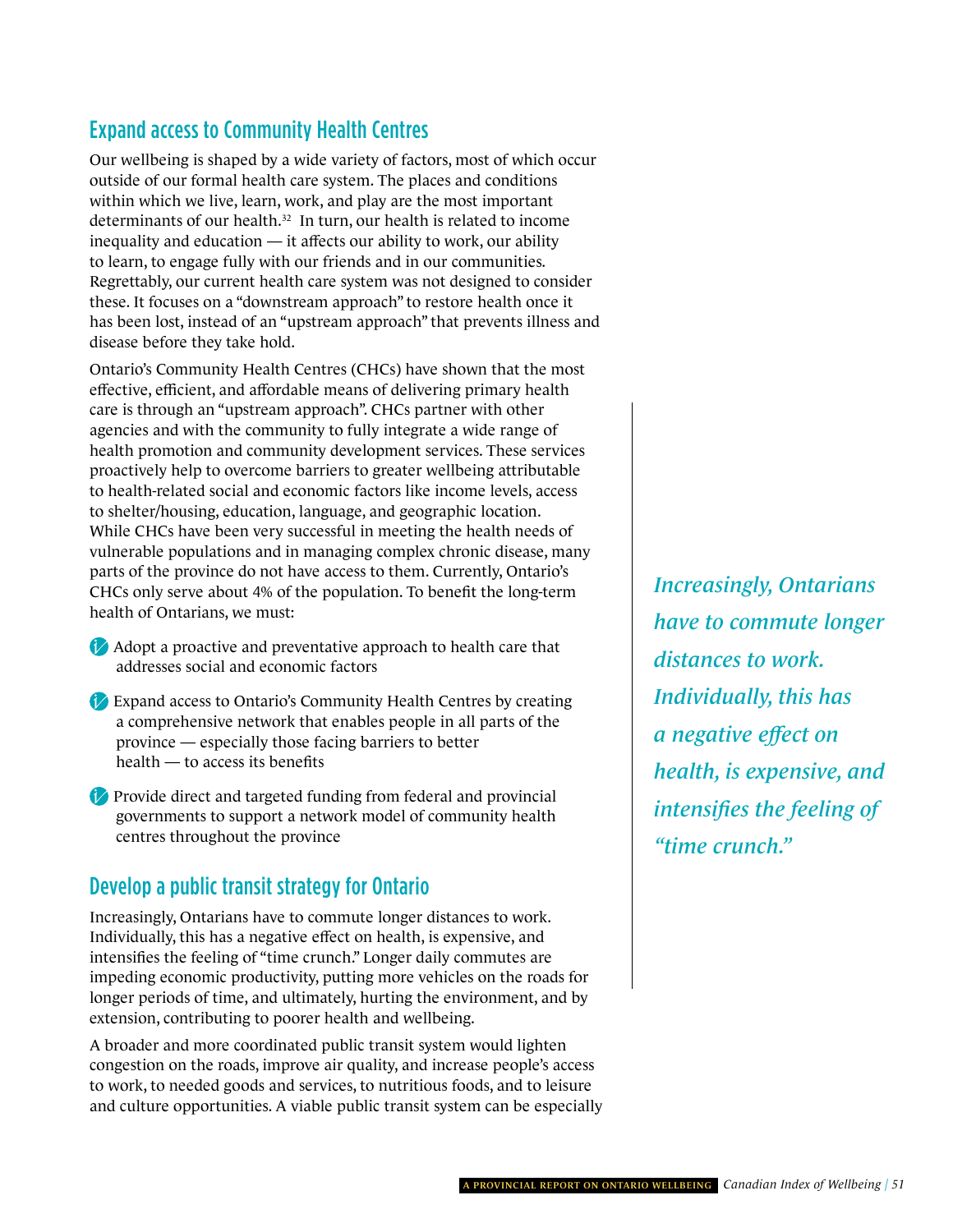important for disadvantaged and marginalised people. Such a system can be one of the key means of reducing environmental impacts, enhancing employment opportunities, and reducing health inequities.<sup>33</sup> The major challenge, however, is that Ontario municipalities have limited revenue to design and build adequate modern transit systems within and between regions. To move towards a public transit strategy for Ontario, the federal and provincial governments need to:

- Develop strategies for accessible, efficient, and affordable public transit systems as a path towards improved health, more opportunities, and reduced greenhouse gas emissions
- Emphasise *accessibility* in transit policy rather than simply mobility so wellbeing is the focus, not just moving people farther and faster
- Reinvest more of the federal tax dollars that communities send to Ottawa into new buses, subways, and commuter rail systems
- Work with municipalities, provinces, and territories to fill critical gaps in transportation networks

#### Address "time crunch" through changes in infrastructure, social, and environmental policy

As noted above, feelings of "time crunch" are intensified by longer commutes and more difficult access to needed goods and services, and other opportunities. By looking at commuting — and general access — as a systems problem, we recognise that it extends beyond the individuals and groups directly involved and see broader patterns and solutions. For instance, as masses of people leave home for work, and work for home at approximately the same times each day, they overload the province's roads, causing gridlock, spikes in carbon emissions, and generally lengthening commute times. These patterns reduce the time people have for family, for leisure, and for their communities, increase stress and anxiety, and contribute to worsening air quality.

We can address "time crunch" by looking across all CIW domains. If municipal planners, provincial officials, employers, and developers were to re-imagine both the transportation infrastructure and how it is used, we can lighten the concentration of traffic on the roads. We need to:

- **Provide more opportunities for staggered work times and teleworking**
- Shift urban design towards more mixed residential and commercial uses so people do not need to travel as far to work or to access goods and services
- Enhance the network of bike lanes and walkable communities so that people who work locally can improve their health and have greater choice on how to allocate their time

<sup>33</sup> Wray, R. (2013). *The spatial trap: Exploring equitable access to public transit as a social determinant of health. Policy paper. Toronto,* ON: Wellesley Institute. Retrieved from *<http://www.wellesleyinstitute.com/wp-content/uploads/2013/10/The-Spatial-Trap2.pdf>*

*A viable public transit system can be especially important for disadvantaged and marginalised people.*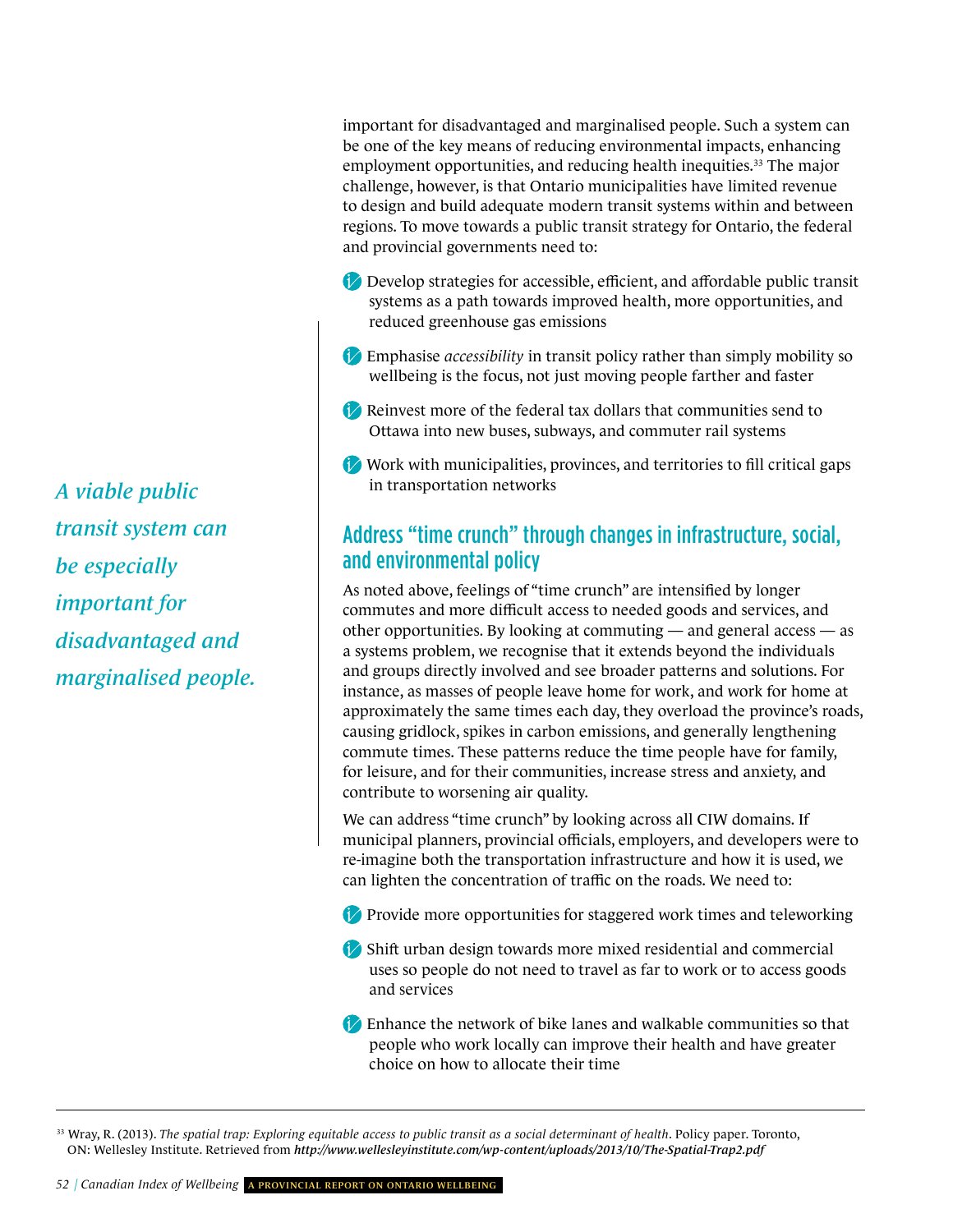### Increase our daily connection with the natural environment

Whether we bike to work, walk to school, or use local parks and green spaces, our connection to the local natural environment is closely linked to our impact on the broader environment on which we rely for resources such as clean air and water. Our close connections to the natural environment enhance our quality of life and remind us of our responsibility to protect it. These connections speak to the benefits of connecting with nature in our communities, living in a clean environment, and the positive health outcomes that result.

By connecting aspects of education, time use, and leisure and culture to our concern for the environment, we can make a powerful case on how to reimagine the role it plays in our lives and how our interactions with nature can facilitate its protection and our wellbeing. We can think about how to:

- Better integrate a system of green spaces into communities through urban design so that people can experience and enjoy nature every day as we work, live, and play
- Encourage daily environmental engagement, such as walking to school or participation in community gardens, to improve health, facilitate recreational opportunities, and raise awareness of and appreciation for the environment
- Ensure public spaces, such as parks, public green spaces, and trails, are integrated into the human landscape, provide opportunities for community connections, and are maintained in environmentallyfriendly ways

### Reduce our dependence on non-renewable energy reserves

By making stronger, daily connections with local natural places and spaces and acknowledging the deterioration of the broader environment in which we live, we better understand the critical role the environment plays in our lives. While GDP measures our overall economic productivity, it ignores the cost to our environment — it fails to address the depletion of our natural resources, the increased pollution of our air and water, or the reduced sustainability and health of the environment.

We must admit that our economy is borrowing heavily from the natural environment without seriously considering the long-term impact of those "loans". Canada ranks 27th out of 29 OECD countries in energy use per capita34 and its consumption is almost three times as much as the international average.35 Over 80% of that massive energy consumption

*Our close connections to the natural environment enhance our quality of life and remind us of our responsibility to protect it.* 

<sup>34</sup> Boyd, D.R. (2001). *[Canada vs. the OECD: An environmental comparison](http://www.environmentalindicators.com/htdocs/about.htm)*. Victoria, BC: University of Victoria. Available at *www. environmentalindicators.com/htdocs/about.htm* 

<sup>35</sup> The World Bank. (2014). *World Data Bank: World Development Indicators — Energy use (kg of oil equivalent per capita)*. The World Bank Group. Retrieved from *<http://databank.worldbank.org/data/views/reports/tableview.aspx>*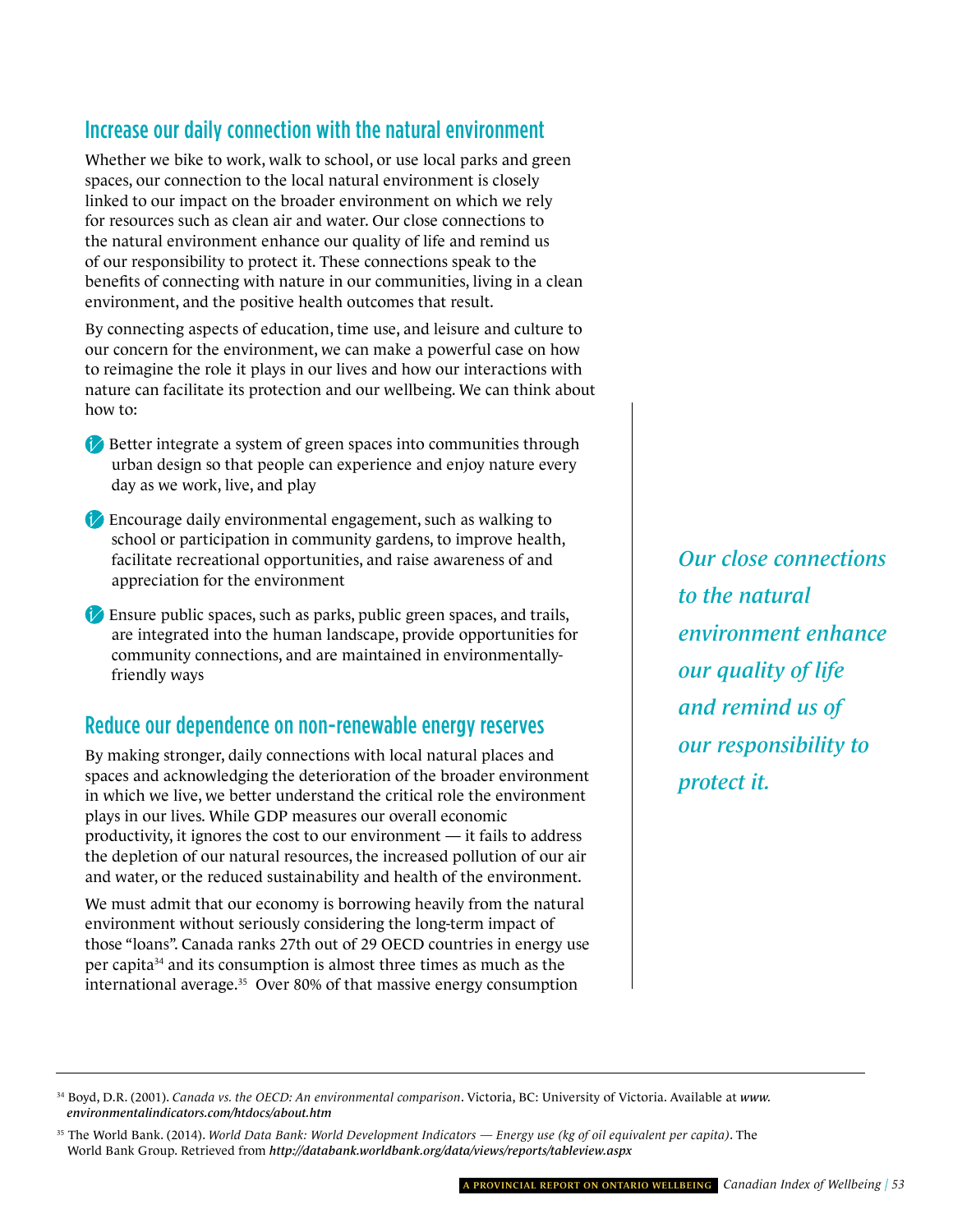comes from non-renewable hydrocarbons (i.e., oil, gas, and coal) and an additional 10% comes from nuclear energy.<sup>36</sup> Given the impacts that such heavy reliance on these resources has on our health and environment quality, we need a society to:

- Balance immediate energy needs and economic benefits against our future wellbeing
- Find more effective ways to maintain high levels of energy production while decreasing our greenhouse gas emissions
- Invest more revenues from fossil fuels into sustainable forms of energy such as wind, solar, and biomass
- Shift energy demand through carbon tax policies or other subsidies to drive investment and separate energy production from greenhouse gas emissions

### Develop democratic engagement as a process through education and new technology — especially for youth

If we are to achieve positive change in our lives, whether it be the environment or in any domain, we must do more than make expert recommendations. We need to be committed citizens who are eager to get involved. Most parts of our lives — our education, health care, environment, workplace health, and food safety, for example —are touched by legislation and regulation. When we embrace our full democratic role — indeed, our *responsibility* — we can shape the policies that we care about most and that affect us every day. Sadly, trends in the province indicate that Ontarians are ambivalent about our democracy.

Democratic engagement is a process that involves: (1) *political knowledge* — what people learn about public affairs, (2) *political trust* —public support for the political system, and (3) *political participation — activities*  that influence government and the decision-making process.<sup>37</sup> When knowledge, trust, and action grow, we can influence the world around us. We need to must excite Ontarians about the tools, the actions, and the relationships they can use to full advantage and see how they can bring about meaningful change to any domain where political debate occurs. We therefore can:

Support teachers and schools to integrate democratic engagement themes into the wider curriculum

*When knowledge, trust, and action grow, we can influence the world around us.*

<sup>36</sup> Hughes, J.D. (2010). *Hydrocarbons in North America.* The Post Carbon Reader Series: Energy. Santa Rosa, CA: Post Carbon Institute. Available at *[www.postcarbon.org/Reader/PCReader-Hughes-Energy.pdf](http://www.postcarbon.org/Reader/PCReader-Hughes-Energy.pdf)*

<sup>37</sup> Norris, P. (2001). *Digital divide: Civic engagement, information poverty, and the internet worldwide*. Cambridge, UK: Cambridge University Press.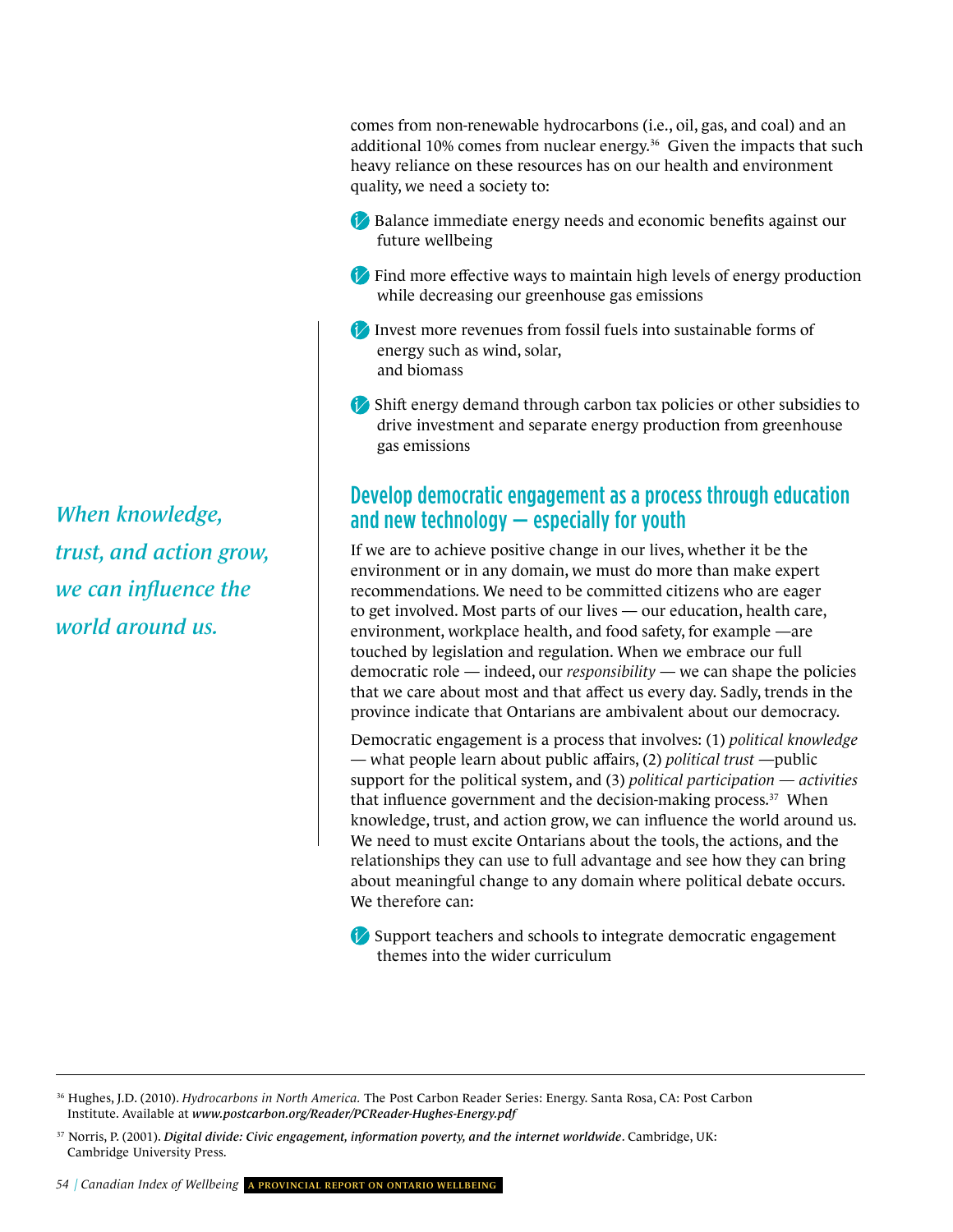- Consider lowering the voting age to provide students still in high school with the experience of voting to enhance the link between learning and doing
- Educate and include people who may not feel welcome in the political process. For example, ensure new Canadians in English as a second language (ESL) classes understand the role that they can play in our democracy; encourage more women to enter politics; and demonstrate to youth how their engagement really does matter for their future

Maximise the use of the internet, mobile communications, and other technologies to raise awareness, provide information, create a forum for political discussion, and to invite direct participation, particularly among youth $38$ 

Restore confidence in our Parliament and legislatures by demanding elected and non-elected officials focus on issues of public concern, debate ideas, and behave more ethically and respectively towards their colleagues

Ensure that citizens feel welcome in city and town halls and legislatures, understand how they can participate in the political process, have meaningful opportunities for input, and can see their input translated into action

#### Focus on the community as a place for social innovation and change

Within each domain of the CIW, data reported for Ontario as a whole hide both successes and problems. For instance, province-wide indicators for the Healthy Populations domain masks the difficulty that sub-groups of Ontarians and some regions might be facing in accessing health services. Understanding that these issues most often play out at the community level is a first step towards creating custom solutions that work for those groups affected.

To borrow from the saying "all politics is local", communities are the ideal place to build cooperation among stakeholders, to break down the silos between domains, and to experiment with social innovation. While broad public policy can be implemented at the national or provincial levels, the community level is where meeting compelling challenges head-on and customising new ways to address them may have the most, and the fastest, impact on our wellbeing. Critically, the process of cooperation also can lead to social change and help build community vitality and encourage greater democratic engagement. In this respect, the process is just as valuable as the outcomes.

*Critically, the process of cooperation also can lead to social change and help build community vitality and encourage greater democratic engagement.* 

38 Milner, H. (2007). *The problem of political drop-outs: Canada in comparative perspective*. In A.-G. Gagnon & A.B. Tanguay (Eds.), Canadian parties in transition (3rd ed., pp. 437-465). Toronto, ON: University of Toronto Press.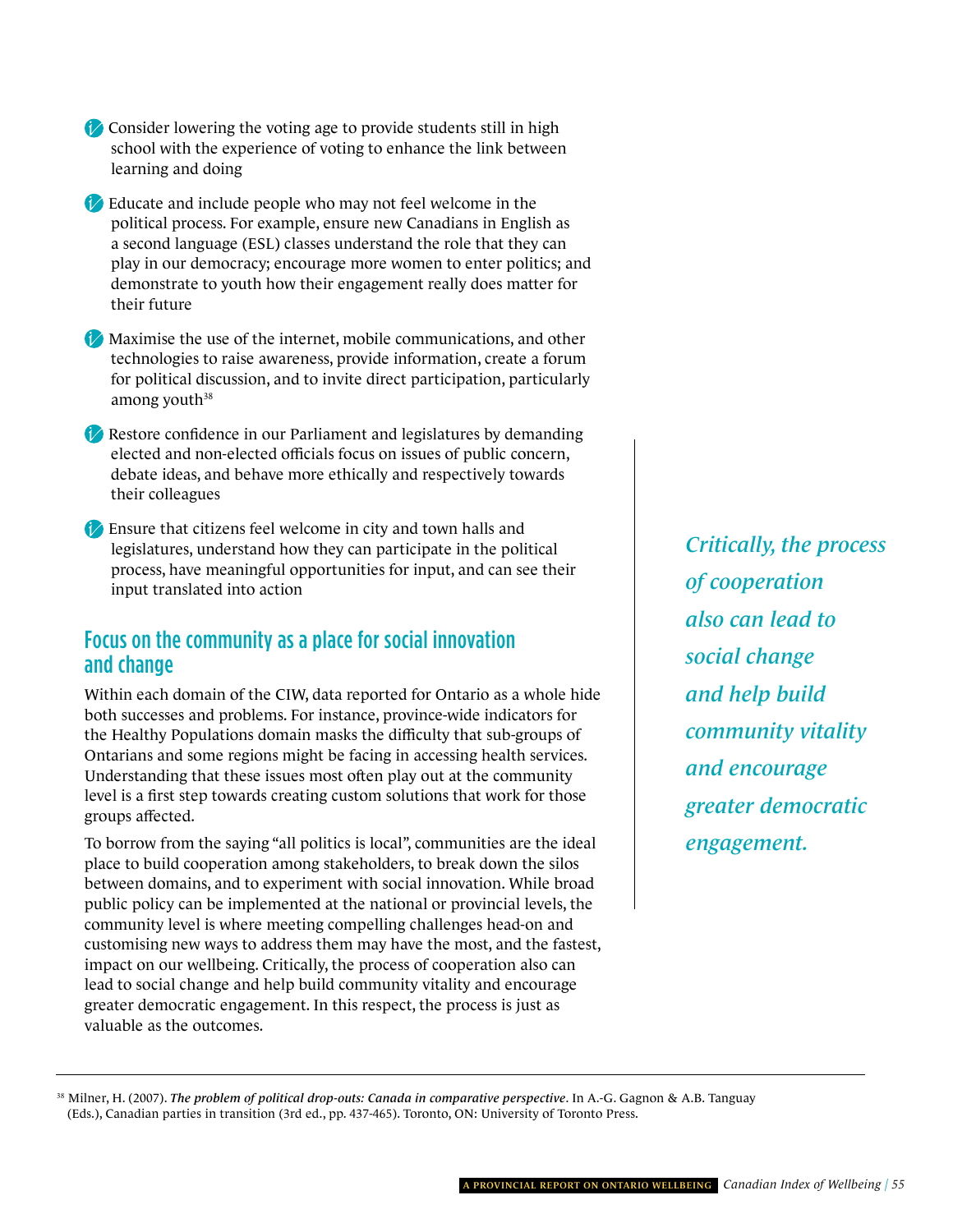To support the process of social change, innovation, and collaboration among diverse community-based groups, we can:

- Create, fund, and support ways for people to connect with each other, with the natural environment, and with institutions meant to represent them
- Support the growth of formal and informal cooperation among organisations that serve the same citizens and have complementary missions to help them develop and deliver integrated plans
- Encourage communities to conduct wellbeing surveys to establish baseline knowledge of their residents' needs, to measure gaps in access to services that support wellbeing, and to guide local policy and initiatives
- Ensure communities can direct resources to those in need and respond quickly to emergent issues that might compromise community wellbeing
- Help communities create the conditions and build the capacity for collective action that can sustain wellbeing for all residents

#### Enhance access to public spaces, leisure and culture opportunities for all citizens

Our communities are also the best places to build relationships and to rekindle participation in leisure and culture. Trust among Ontarians appears to be eroding and participation in cultural and leisure activities has dropped to a 17-year low. How are these related? Participation in culture, leisure, and recreational activities is inevitably social in nature it brings us into regular contact with others who share similar interests and values. These connections help build social capital — trusting relationships, stronger ties to the community, and greater understanding of the diverse groups within the community. They also contribute to individual enrichment, particularly among individuals who are marginalised or disadvantaged.

There are both macro and micro approaches for building greater trust between people, for creating stronger connections to community, and for providing better access to leisure and cultural opportunities. We need to think beyond simply creating more activities and ensure that people are aware, feel included, and have the resources to participate. These include:

- **Build community with a mosaic approach by creating many** opportunities for informal interactions among diverse groups within the community
- Create or enhance safe and attractive public spaces where people can play freely, can meet and interact, and where friendship and trust can grow through daily contact

*We need to think beyond simply creating more activities and ensure that people are aware, feel included, and have the resources to participate.*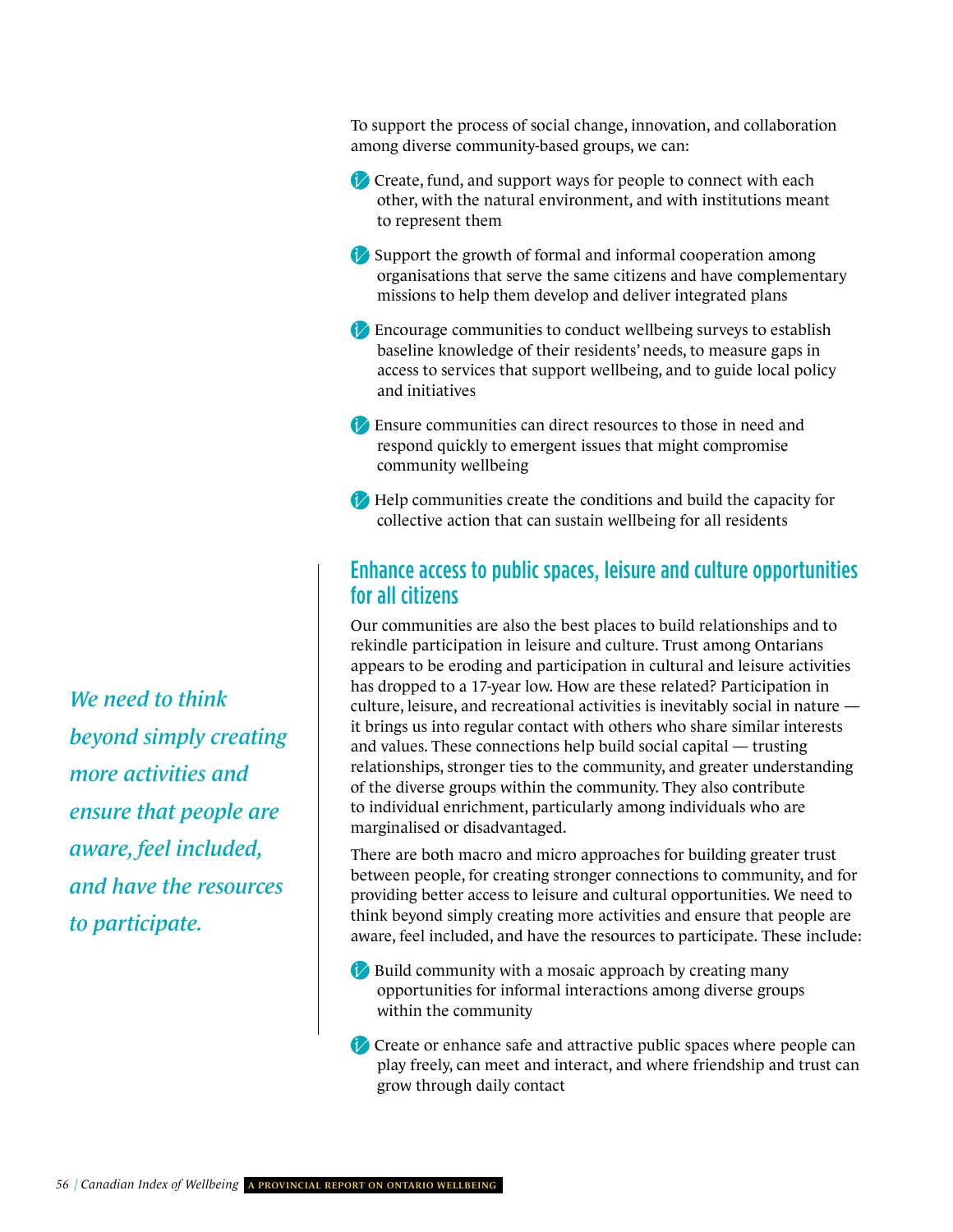- Amend provincial legislation and community plans concerning open space and parkland dedication to ensure new and redeveloped communities include larger, integrated spaces where resident contacts, exchanges, and play can occur
- Ensure all citizens, regardless of social or economic status, have access to opportunities for leisure and culture
- Support partnerships between community groups and public agencies that identify local needs and help provide access to leisure and culture opportunities, especially for marginalised groups and new Canadians who may be unfamiliar with traditional programmes and services

Protect or restore funding for arts, culture, and recreational programmes

### Two critical research recommendations

### Frame policy in terms of life stage, generation, and location

Increasingly, we have communities defined by the "sandwich generation" taking care of their children and their ageing parents, retirees looking after grandchildren, and multiple generations living together. We are not only individuals and members of a broader society, but also members of increasingly diverse and multi-generational families. These various roles and the responsibilities that come with them have an influence on our decisions, our work and incomes, even how we allocate our time. Further, these roles and responsibilities fluctuate continuously as we move through the different stages of our lives — as sons and daughters, as parents and grandparents, as friends and neighbours — and in the different places and conditions where we live.

We need to know more about the ways different stages of life and inter-generational relationships positively — or negatively — affect our wellbeing. Too often, policy and programmes are designed and delivered to *individuals* without consideration of the context within which they live — the family members and other people they are responsible to and for, the relationships they maintain and support, the jobs and community responsibilities they have, and where they live in the province. Therefore, we need to:

Use data to detect trends at different stage of life, for different generations, and for different regions so policies and programmes better reflect the needs of diverse groups in the context in which they live

*Increasingly, we have communities defined by the "sandwich generation" taking care of their children and their ageing parents, retirees looking after grandchildren, and multiple generations living together.*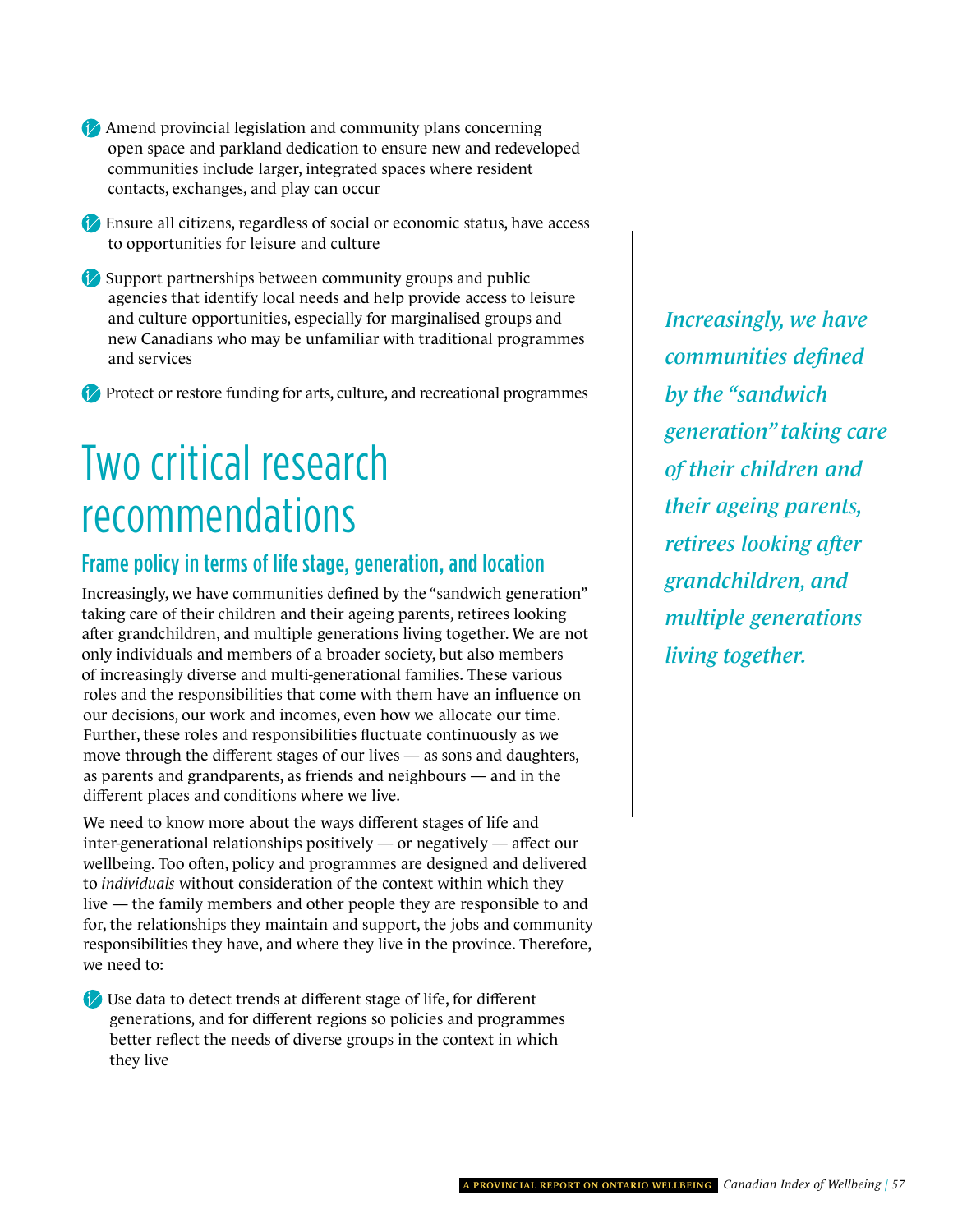- Develop social policies and programmes that reflect an understanding of the relational context; in other words, policies for families, groups, and communities rather than just individuals
- Develop policy that is informed by Canadian values and based on research evidence
- Develop policy not just for conditions today, but with an eye towards future conditions as shaped by other related policies and programmes

#### Improve national data collection

Research into the wellbeing of all Canadians and the policy actions that it can facilitate is limited by data availability and access. Without adequate data, the capacity of our institutions to obtain a complete picture of our wellbeing and to respond accordingly is seriously restricted. While Canada collects an abundance of economic data, the breadth and comprehensiveness of social and environmental data are much poorer by comparison. We must place greater priority on the regular collection and publication of high quality data that can better inform the development of new policy and enforce the good policies already in place.

One of the greatest challenges to ensuring that we can assess our wellbeing effectively at both the national and provincial levels is the continued availability of reliable, valid, and timely data. Statistics Canada, Environment Canada, and other federal agencies do provide some excellent data resources, but unfortunately, there are few robust, multiyear, and fully accessible national data sets on a wide array of social and environmental aspects of our lives. Without such data, our efforts to report on changes to Canadians' quality of life are hampered.

Having access to such data is essential. Evidence-based decision-making is critical to ensure that policy development and implementation are guided by the most current and relevant indicators of those aspects of our lives that matter most. We must:

- Place greater priority on the regular collection and publication of high-quality social and environmental data to inform the development of new policy
- Ensure the continued availability and accessibility of reliable, valid, and timely data on all aspects of wellbeing
- Use sound social and environmental data to develop policy and then to enforce, monitor, and validate the effectiveness of policies to enhance the wellbeing of all Canadians

*Evidence-based decision-making is critical to ensure that policy development and implementation are guided by the most current and relevant indicators of those aspects of our lives that matter most.*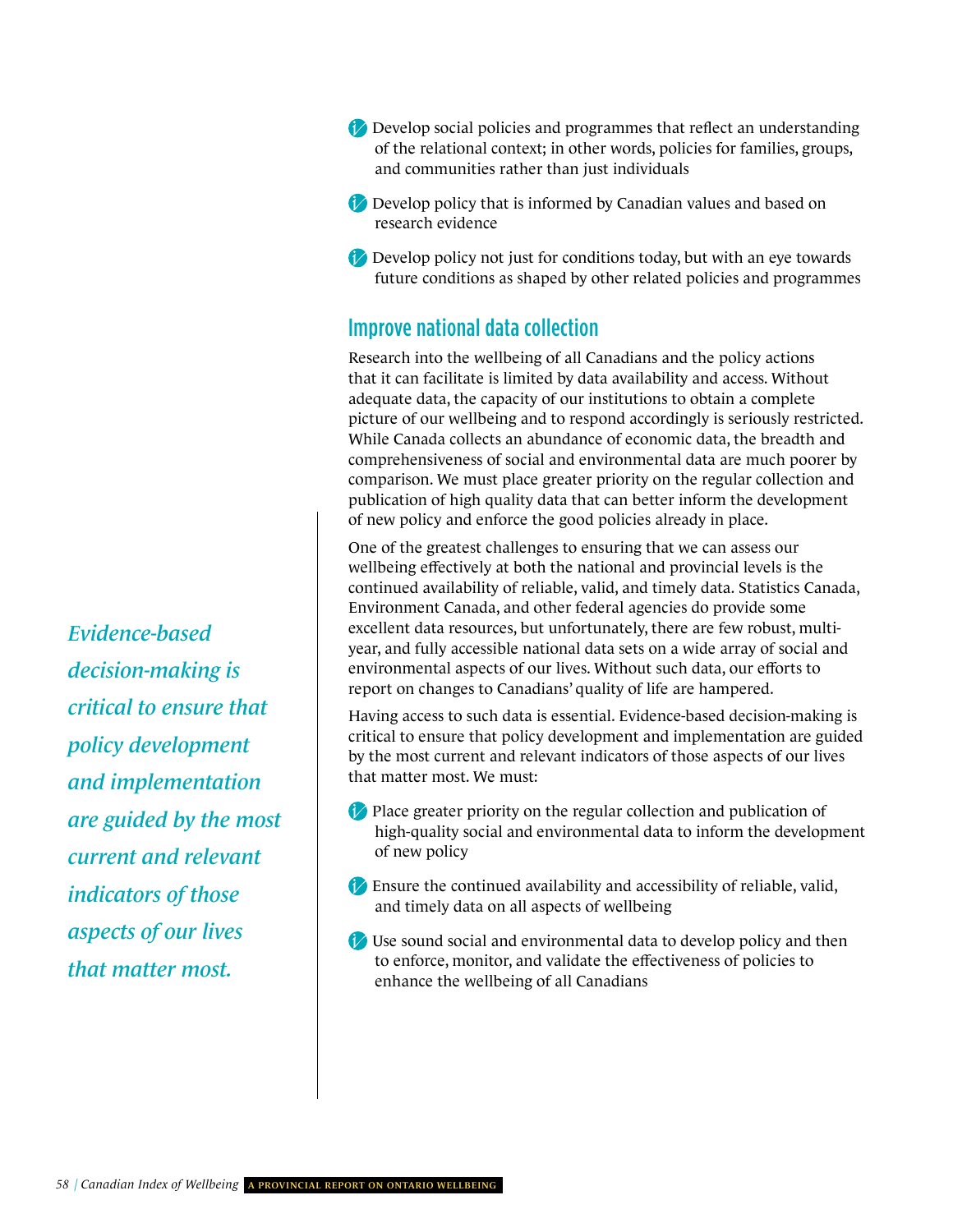# <span id="page-62-0"></span>Conclusion

*The CIW promotes constructive and informative dialogue that can lead to positive societal change. With the CIW, we can choose to stop and question the status quo and consider alternative ways to promote both a higher quality of life for all Canadians and a healthy economy.* 

The divergence in the CIW and GDP tells us emphatically that we have not been making the right investments in our people and in our communities — and we have not been doing it for a long time. It is time public policy focused more on the quality of our lives. By looking at the CIW findings through a policy lens and considering how change occurs within a complex system of interconnected domains, we can make better decisions about how to improve the quality of life for everyone. We can determine how the various levels of government, the private sector, the community, and non-profit sectors can work together on improving those areas where we have lost ground since 1994, while bolstering those areas that have improved during the same period. The interrelated nature of the CIW domains requires this level of cooperation to achieve the best outcomes for all Canadians. Doing so will guide the development and implementation of good public policy and will measure progress on what really matters to Ontarians and Canadians for years to come.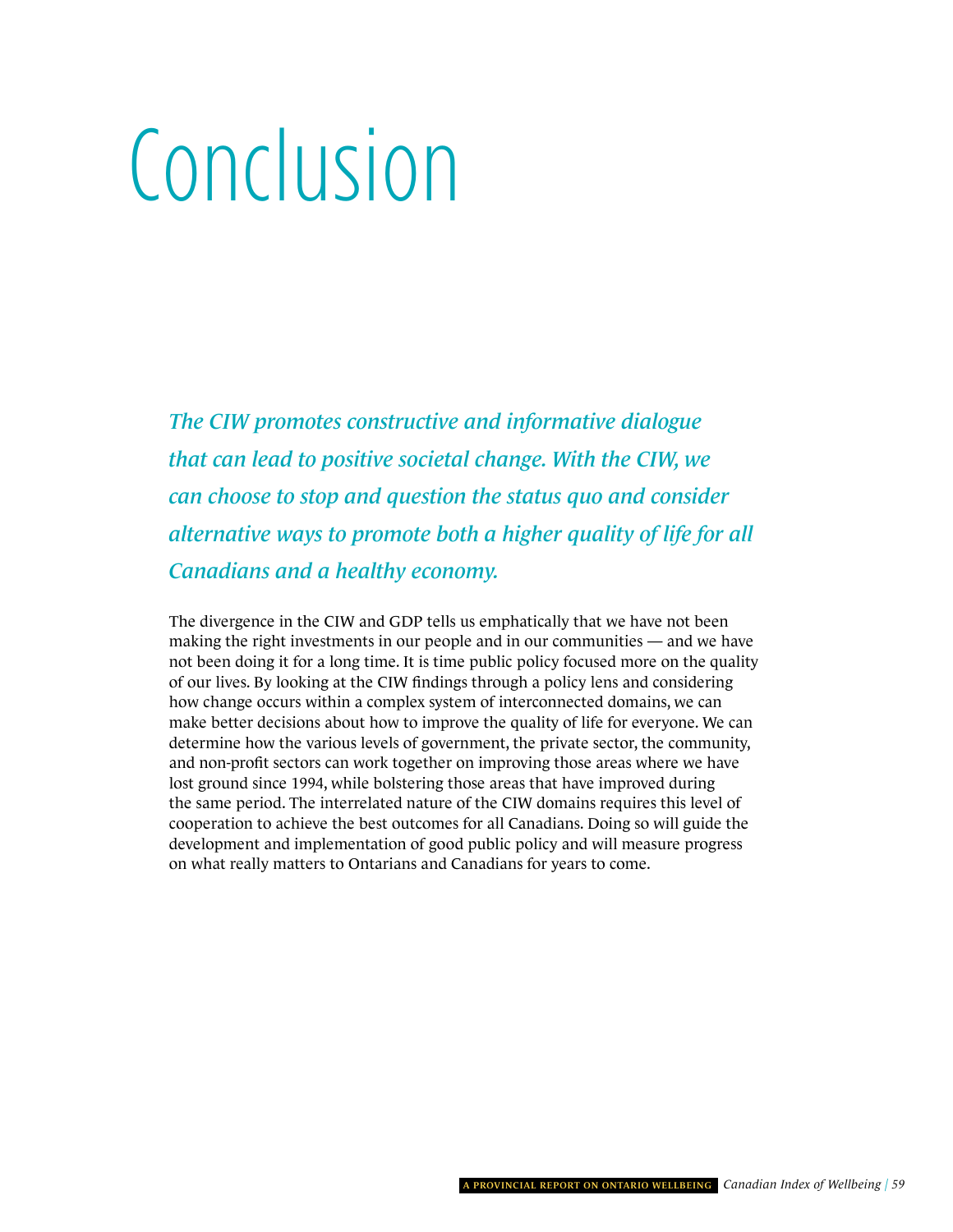# <span id="page-63-0"></span>Appendix A: The CIW methodology for Ontario

*The process for measuring wellbeing in Ontario followed the same one used to generate the CIW at the national level.*

We began with 1994 as our base year and retrieved the 64 indicators for each year up to 2010 from a variety of data sources, principally those provided by Statistics Canada, such as the Canadian Community Health Surveys, the General Social Surveys, and the Survey on Labour and Income Dynamics. Approximately 130 different data sources were drawn upon to obtain all of the data points for each indicator and for each year. To facilitate comparisons with the national results of the CIW, released as part of the 2012 report, "How are Ontarians Really Doing?"<sup>39</sup> we adopted the same 17-year time period beginning with the base year of 1994 and running up to 2010. We also selected 2010 because it represents the most recent year for which we could maximise the available data on all domains.

For a domain such as Living Standards, all eight indicators draw on data sources that are collected and available every year. However, for some other domains such as Time Use and Democratic Engagement, not all of the sources gather data every year. For those years between 1994 and 2010 for which there was not a data point on an indicator, we estimated its value by extrapolating a trend between adjacent years for which there were data points. Overall, a total of 1,088 unique data points that define the trends for each indicator and provide the building blocks for the composite indices for each domain and for the overall index of wellbeing in Ontario were calculated.

With data being drawn from so many different sources and being measured in very different ways, we needed to establish a baseline measure that would permit

<sup>39</sup> Canadian Index of Wellbeing. (2012). *How are Canadians Really Doing? The 2012 CIW Report*. Waterloo, ON: Canadian Index of Wellbeing and University of Waterloo. Retrieved from *<https://uwaterloo.ca/canadian-index-wellbeing/resources/reports>*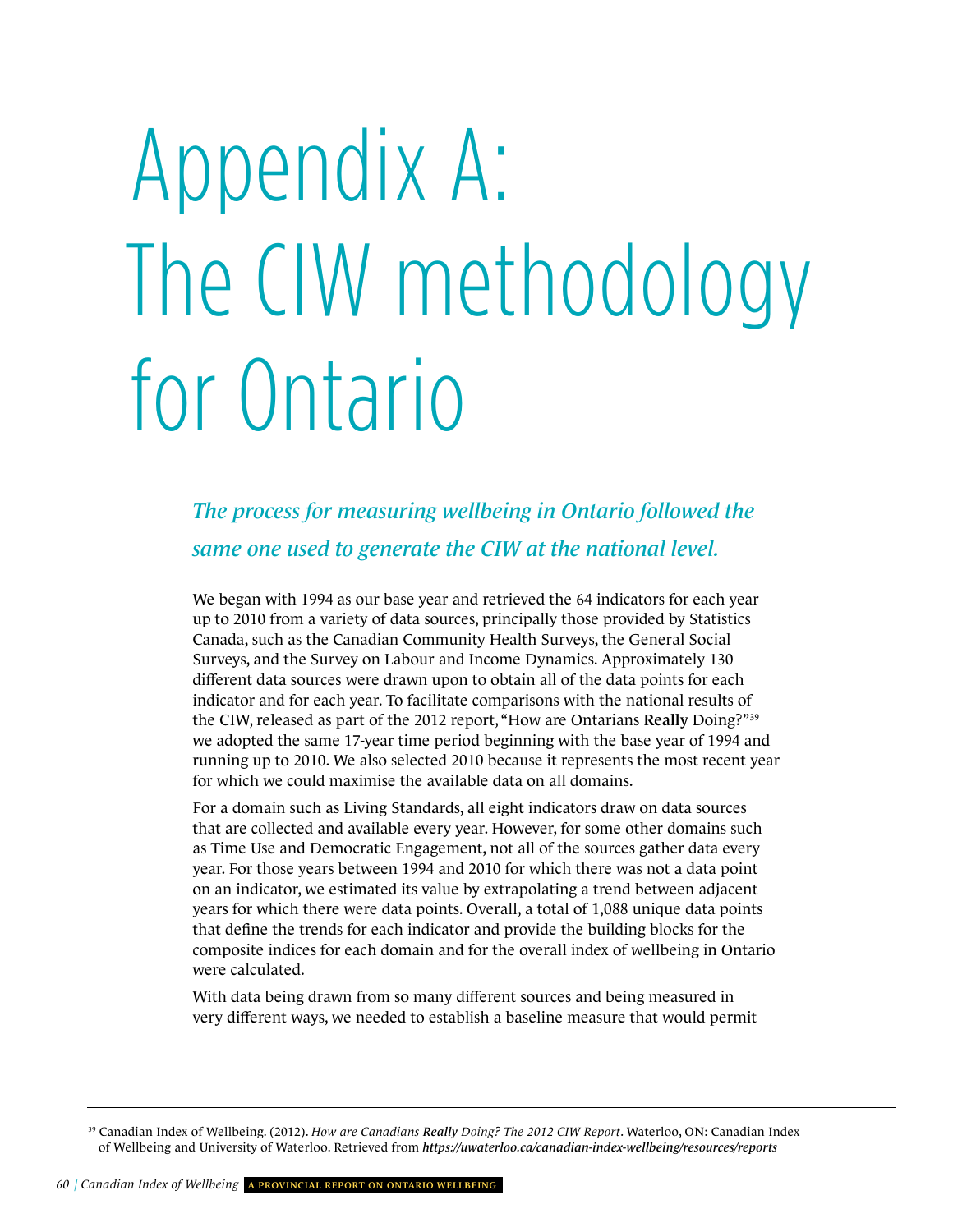direct comparisons among the indicators and to set the foundation for compiling a composite index for each domain and for wellbeing overall. A baseline value was set to 100 for each indicator in the initial year, 1994, and then the value for each subsequent year up to 2010 was calculated as a percentage change. This process allows us to see changes in each indicator from year to year as well as to calculate the cumulative change over the 17-year period. Using percentage change as the common measure for all indicators set the stage for calculating composite measures for each domain, and ultimately, a composite measure of wellbeing for Ontario. Positive percentage changes for each indicator and index signify some improvement in wellbeing while negative percentage changes indicate some deterioration.

### The availability of indicators in each domain

Disaggregating the data used to compile the indicators at the national level in order to create their provincial equivalents seemed like a straight-forward task. However, not all of the data sources used for the CIW included a breakdown at the provincial level. The inability to retrieve provincial-level indicators was due to a number of reasons, but generally fell into three categories: (1) the original data source usually only reports at the national level and provincial data either are not gathered or not reported, (2) the indicator required calculation from two or more discrete sources and not all of the original data were available at the provincial level, or (3) provincial data may have been available through special requests to the provider, but typically incurred a fee.

In the sections that follow, those indicators that could be disaggregated to the provincial level from the data sources used for the CIW are identified along with those that could not. Overall, of the 64 indicators comprising the CIW, a total of 52 were available for Ontario, as well as all of the other provinces. In other words, 12 indicators could not be disaggregated and so were excluded from their respective domains. Hardest hit was the Environment domain, which lost six of its eight indicators due to the lack of provincial level data, followed by Education domain, which is based on four of its eight indicators. For the other six domains, the data sources could be disaggregated for the indicator in almost all cases — four of the domains retained all eight indicators and seven of the eight indicators were available for the other two domains.

Substituting new indicators drawn from provincial sources for those that were unavailable was not an option for this exercise. In order to make comparisons between the Ontario results and for Canada as a whole overall, the indicators had to be identical. Consequently, for those domains where indicators were not available at the provincial level, the composite scores for each domain of the national index were re-calculated using just those indicators available for the province to facilitate direct comparisons of the trends for Canada and for Ontario.

All eight indicators were available for Community Vitality, Democratic Engagement, Leisure and Culture, and Living Standards at the provincial level.

#### **Education**

Of the eight indicators used in the Education domain at the national level, only four could be disaggregated to the provincial level. Two of the original data sources for the missing indicators are provided by agencies with an international perspective and they report at the national level for countries around the world. Further, in the case of the indicator for basic knowledge and skills for 13 to 15 year olds, data were available for the PISA, but not for the TIMSS. The other two indicators have been drawn from the National Longitudinal Survey of Children and Youth administered by Statistics Canada, which has been discontinued.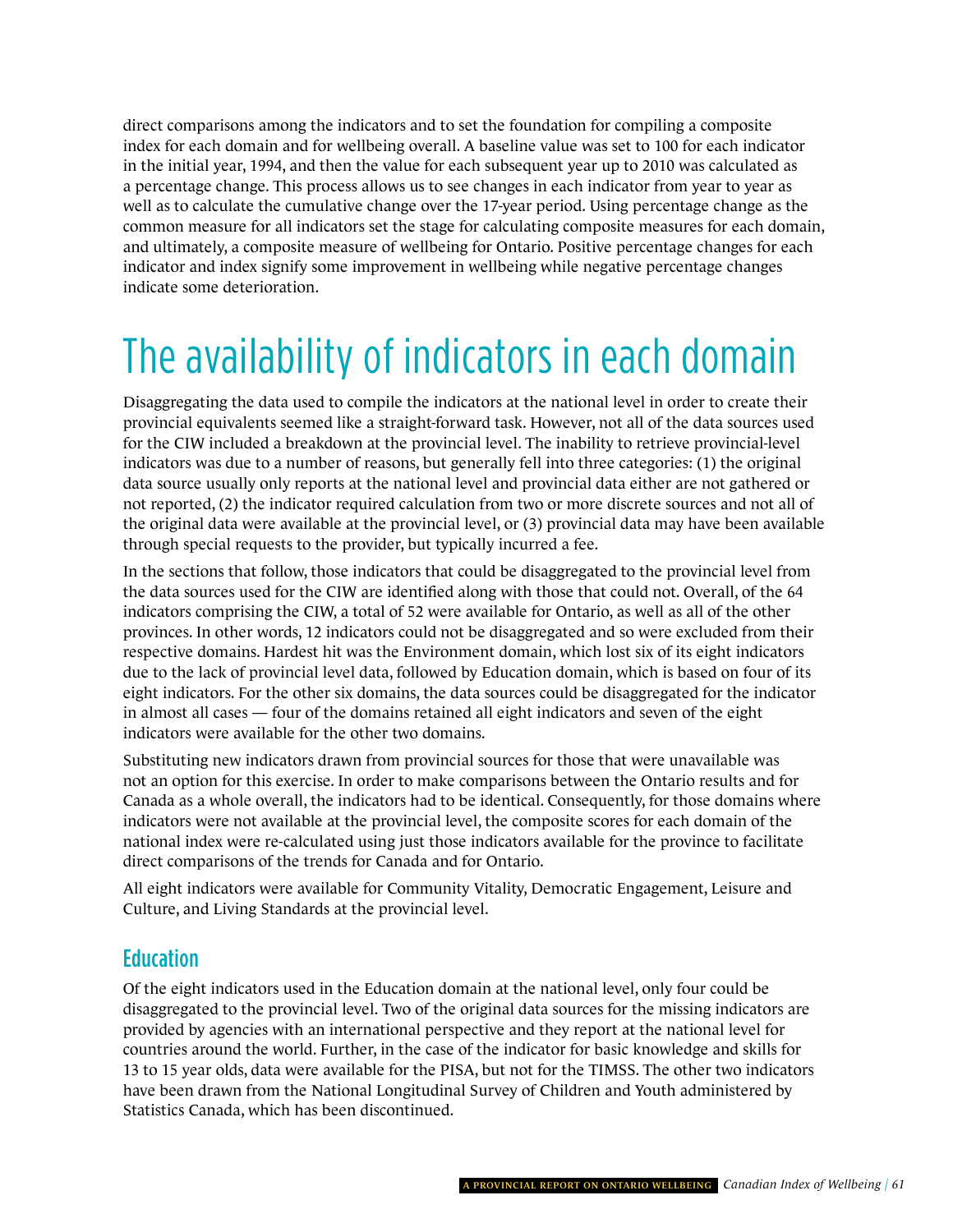### Environment

The Environment domain, more so than any other domain, did not have data available for the majority of its indicators. With several of the missing indicators coming from agencies with an international focus (i.e., Global Footprint Network, World Wildlife Fund, Sea Around Us Project), provincial level measures were simply unavailable because of the primary mandate of these agencies. The other indicators, although reported through Environment Canada or Statistics Canada, either were available only in published reports rather than as original data or required customised calculation based on a variety of sources, not all of which were available or accessible.

Somewhat more positively, the indicators that are available at the provincial level are two measures that reflect both the health of our environment as well as its effect on the health of Canadians greenhouse gas emissions and ground level ozone. For this domain, these two indicators are perhaps the most critical.

### Healthy populations

All but one of the indicators for the Healthy Populations domain was available at the provincial level. The measure for HALE — average remaining years expected to be lived in good health — is based on a complex calculation and is derived from data drawn from a variety of sources, not all of which are readily available provincially.

### Time use

All but one of the indicators for the Time Use domain was available at the provincial level. The last measure concerning the percentage of 3 to 5 year olds reading or read to daily by parents was not consistently available over the years at the provincial level. Also, this national survey has been discontinued so this indicator will be replaced in subsequent reports of the CIW.

### Moving forward: Data availability in the future

With plans to release updated provincial reports in the future, replacing those indicators not currently available is a priority for the CIW. When the CIW index was being created, the ability to disaggregate data gathered at the national level to provincial level was not one of the main priorities. Acquiring valid and reliable data from credible sources remains the main priority, but attending to a desire for those data to be available for the provinces — and even the territories has risen in importance.

Equally important is the need to encourage an expanded and ongoing collection of data, especially on the environment, that can inform our understanding of wellbeing in all of its breadth and complexity for all Canadians, regardless of where they live.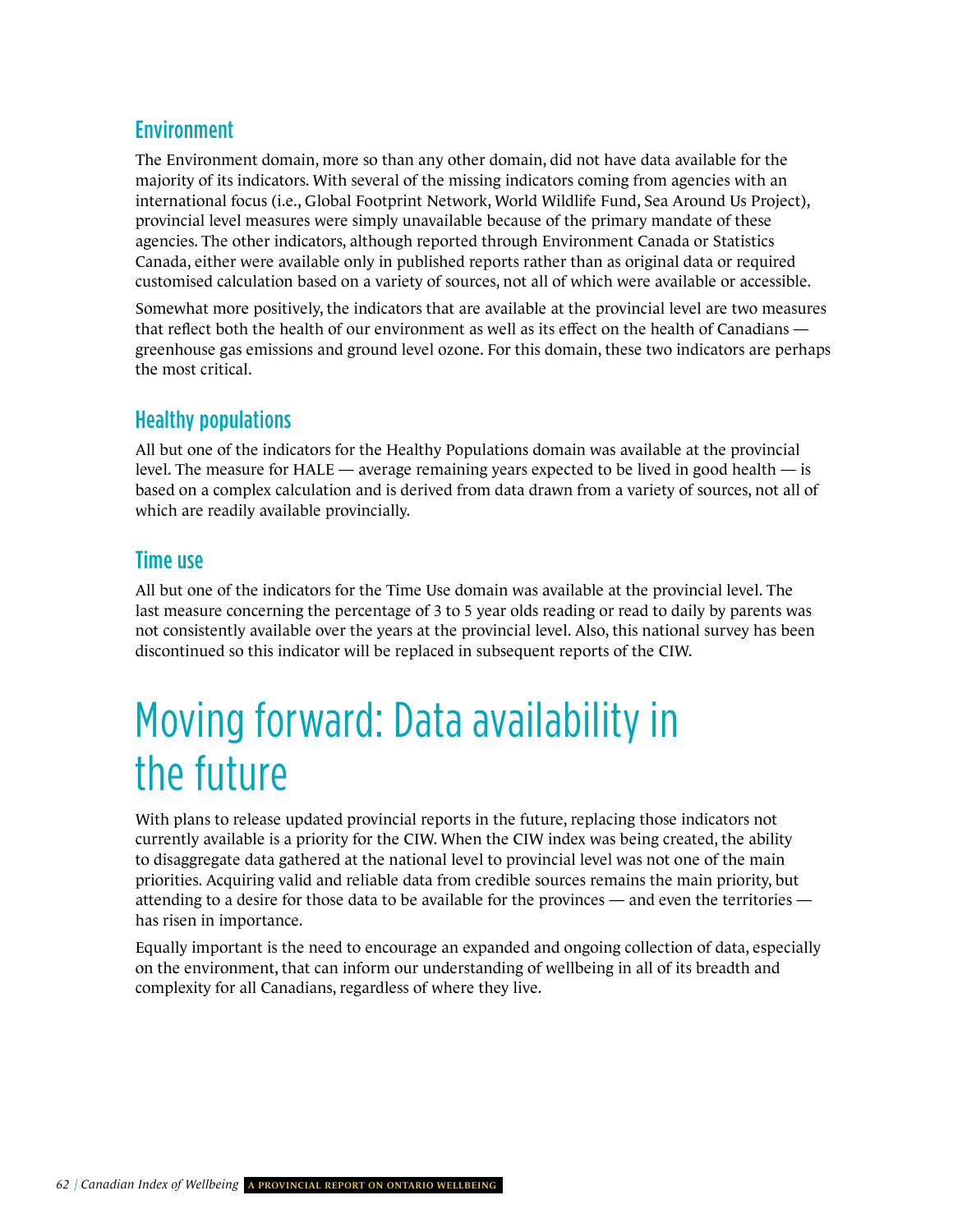The *Canadian Index of Wellbeing* conducts rigorous research related to, and regularly and publicly reports on, the quality of life of Canadians; encourages policy shapers and government leaders to make decisions based on solid evidence; and empowers Canadians to advocate for change that responds to their needs and values.